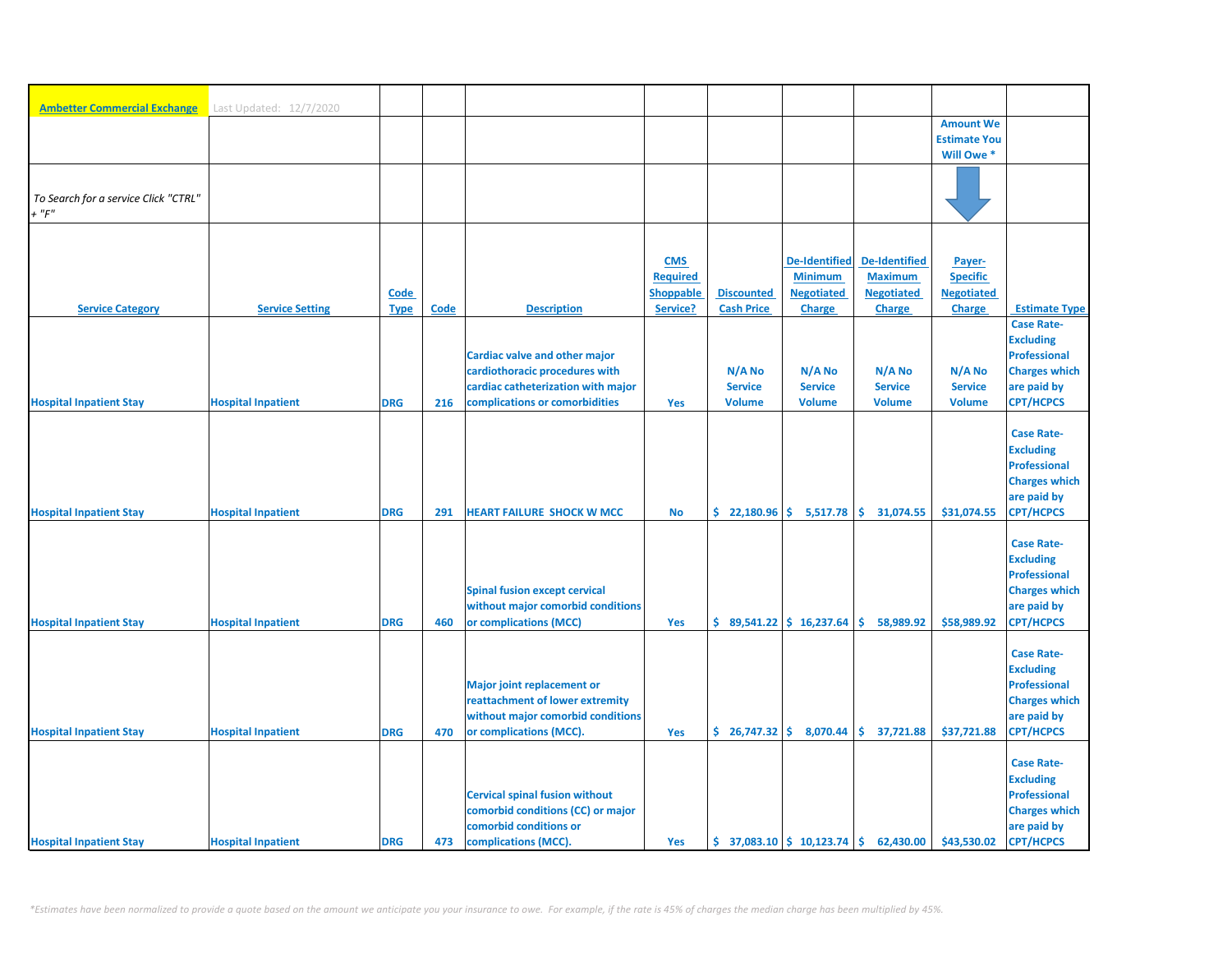|                                      |                           |             |             |                                     |                 |                   |                            |                                                                           | <b>Amount We</b>    |                      |
|--------------------------------------|---------------------------|-------------|-------------|-------------------------------------|-----------------|-------------------|----------------------------|---------------------------------------------------------------------------|---------------------|----------------------|
|                                      |                           |             |             |                                     |                 |                   |                            |                                                                           | <b>Estimate You</b> |                      |
|                                      |                           |             |             |                                     |                 |                   |                            |                                                                           | Will Owe *          |                      |
|                                      |                           |             |             |                                     |                 |                   |                            |                                                                           |                     |                      |
|                                      |                           |             |             |                                     |                 |                   |                            |                                                                           |                     |                      |
| To Search for a service Click "CTRL" |                           |             |             |                                     |                 |                   |                            |                                                                           |                     |                      |
|                                      |                           |             |             |                                     |                 |                   |                            |                                                                           |                     |                      |
| $+$ " $F"$                           |                           |             |             |                                     |                 |                   |                            |                                                                           |                     |                      |
|                                      |                           |             |             |                                     |                 |                   |                            |                                                                           |                     |                      |
|                                      |                           |             |             |                                     |                 |                   |                            |                                                                           |                     |                      |
|                                      |                           |             |             |                                     | <b>CMS</b>      |                   | De-Identified              | <b>De-Identified</b>                                                      | Payer-              |                      |
|                                      |                           |             |             |                                     |                 |                   |                            |                                                                           |                     |                      |
|                                      |                           |             |             |                                     | <b>Required</b> |                   | <b>Minimum</b>             | <b>Maximum</b>                                                            | <b>Specific</b>     |                      |
|                                      |                           | <b>Code</b> |             |                                     | Shoppable       | <b>Discounted</b> | <b>Negotiated</b>          | <b>Negotiated</b>                                                         | <b>Negotiated</b>   |                      |
| <b>Service Category</b>              | <b>Service Setting</b>    | <b>Type</b> | <b>Code</b> | <b>Description</b>                  | Service?        | <b>Cash Price</b> | Charge                     | Charge                                                                    | Charge              | <b>Estimate Type</b> |
|                                      |                           |             |             |                                     |                 |                   |                            |                                                                           |                     |                      |
|                                      |                           |             |             |                                     |                 |                   |                            |                                                                           |                     |                      |
|                                      |                           |             |             |                                     |                 |                   |                            |                                                                           |                     |                      |
|                                      |                           |             |             |                                     |                 |                   |                            |                                                                           |                     | <b>Case Rate-</b>    |
|                                      |                           |             |             |                                     |                 |                   |                            |                                                                           |                     | <b>Excluding</b>     |
|                                      |                           |             |             |                                     |                 |                   |                            |                                                                           |                     | Professional         |
|                                      |                           |             |             |                                     |                 |                   |                            |                                                                           |                     | <b>Charges which</b> |
|                                      |                           |             |             |                                     |                 |                   |                            |                                                                           |                     |                      |
|                                      |                           |             |             | <b>HIP FEMUR PROCEDURES EXCEPT</b>  |                 |                   |                            |                                                                           |                     | are paid by          |
| <b>Hospital Inpatient Stay</b>       | <b>Hospital Inpatient</b> | <b>DRG</b>  | 480         | <b>MAJOR JOINT W MCC</b>            | <b>No</b>       |                   | $$69,180.99$$ $$12,375.85$ | \$.<br>48,933.51                                                          | \$48,933.51         | <b>CPT/HCPCS</b>     |
|                                      |                           |             |             |                                     |                 |                   |                            |                                                                           |                     |                      |
|                                      |                           |             |             |                                     |                 |                   |                            |                                                                           |                     |                      |
|                                      |                           |             |             |                                     |                 |                   |                            |                                                                           |                     | <b>Case Rate-</b>    |
|                                      |                           |             |             |                                     |                 |                   |                            |                                                                           |                     |                      |
|                                      |                           |             |             |                                     |                 |                   |                            |                                                                           |                     | <b>Excluding</b>     |
|                                      |                           |             |             |                                     |                 |                   |                            |                                                                           |                     | <b>Professional</b>  |
|                                      |                           |             |             |                                     |                 |                   |                            |                                                                           |                     | <b>Charges which</b> |
|                                      |                           |             |             | <b>HIP FEMUR PROCEDURES EXCEPT</b>  |                 |                   |                            |                                                                           |                     | are paid by          |
|                                      |                           |             |             |                                     |                 |                   |                            |                                                                           |                     |                      |
| <b>Hospital Inpatient Stay</b>       | <b>Hospital Inpatient</b> | <b>DRG</b>  | 481         | <b>MAJOR JOINT W CC</b>             | <b>No</b>       |                   | $$45,651.13$$ $$8,559.98$  | \$.<br>38,996.68                                                          | \$38,996.68         | <b>CPT/HCPCS</b>     |
|                                      |                           |             |             |                                     |                 |                   |                            |                                                                           |                     |                      |
|                                      |                           |             |             |                                     |                 |                   |                            |                                                                           |                     |                      |
|                                      |                           |             |             |                                     |                 |                   |                            |                                                                           |                     |                      |
|                                      |                           |             |             |                                     |                 |                   |                            |                                                                           |                     | <b>Case Rate-</b>    |
|                                      |                           |             |             |                                     |                 |                   |                            |                                                                           |                     |                      |
|                                      |                           |             |             |                                     |                 |                   |                            |                                                                           |                     | <b>Excluding</b>     |
|                                      |                           |             |             |                                     |                 |                   |                            |                                                                           |                     | <b>Professional</b>  |
|                                      |                           |             |             |                                     |                 |                   |                            |                                                                           |                     | <b>Charges which</b> |
|                                      |                           |             |             | <b>HIP FEMUR PROCEDURES EXCEPT</b>  |                 |                   |                            |                                                                           |                     | are paid by          |
|                                      |                           |             |             |                                     |                 |                   |                            |                                                                           |                     |                      |
| <b>Hospital Inpatient Stay</b>       | <b>Hospital Inpatient</b> | <b>DRG</b>  | 482         | <b>MAJOR JOINT W/O CC/MCC</b>       | <b>No</b>       |                   |                            | $\frac{1}{5}$ 36,964.29 $\frac{1}{5}$ 6,745.73 $\frac{1}{5}$ 37,731.25    | \$34,272.23         | <b>CPT/HCPCS</b>     |
|                                      |                           |             |             |                                     |                 |                   |                            |                                                                           |                     |                      |
|                                      |                           |             |             |                                     |                 |                   |                            |                                                                           |                     |                      |
|                                      |                           |             |             |                                     |                 |                   |                            |                                                                           |                     |                      |
|                                      |                           |             |             |                                     |                 |                   |                            |                                                                           |                     | <b>Case Rate-</b>    |
|                                      |                           |             |             |                                     |                 |                   |                            |                                                                           |                     |                      |
|                                      |                           |             |             |                                     |                 |                   |                            |                                                                           |                     | <b>Excluding</b>     |
|                                      |                           |             |             |                                     |                 |                   |                            |                                                                           |                     | <b>Professional</b>  |
|                                      |                           |             |             |                                     |                 |                   |                            |                                                                           |                     | <b>Charges which</b> |
|                                      |                           |             |             | <b>LOWER EXTREM HUMER PROC</b>      |                 |                   |                            |                                                                           |                     |                      |
|                                      |                           |             |             |                                     |                 |                   |                            |                                                                           |                     | are paid by          |
| <b>Hospital Inpatient Stay</b>       | <b>Hospital Inpatient</b> | <b>DRG</b>  | 493         | <b>EXCEPT HIP, FOOT, FEMUR W CC</b> | No              |                   |                            | $\binom{1}{2}$ 45,467.21 $\binom{2}{3}$ 9,438.20 $\binom{3}{3}$ 41,283.64 | \$41,283.64         | <b>CPT/HCPCS</b>     |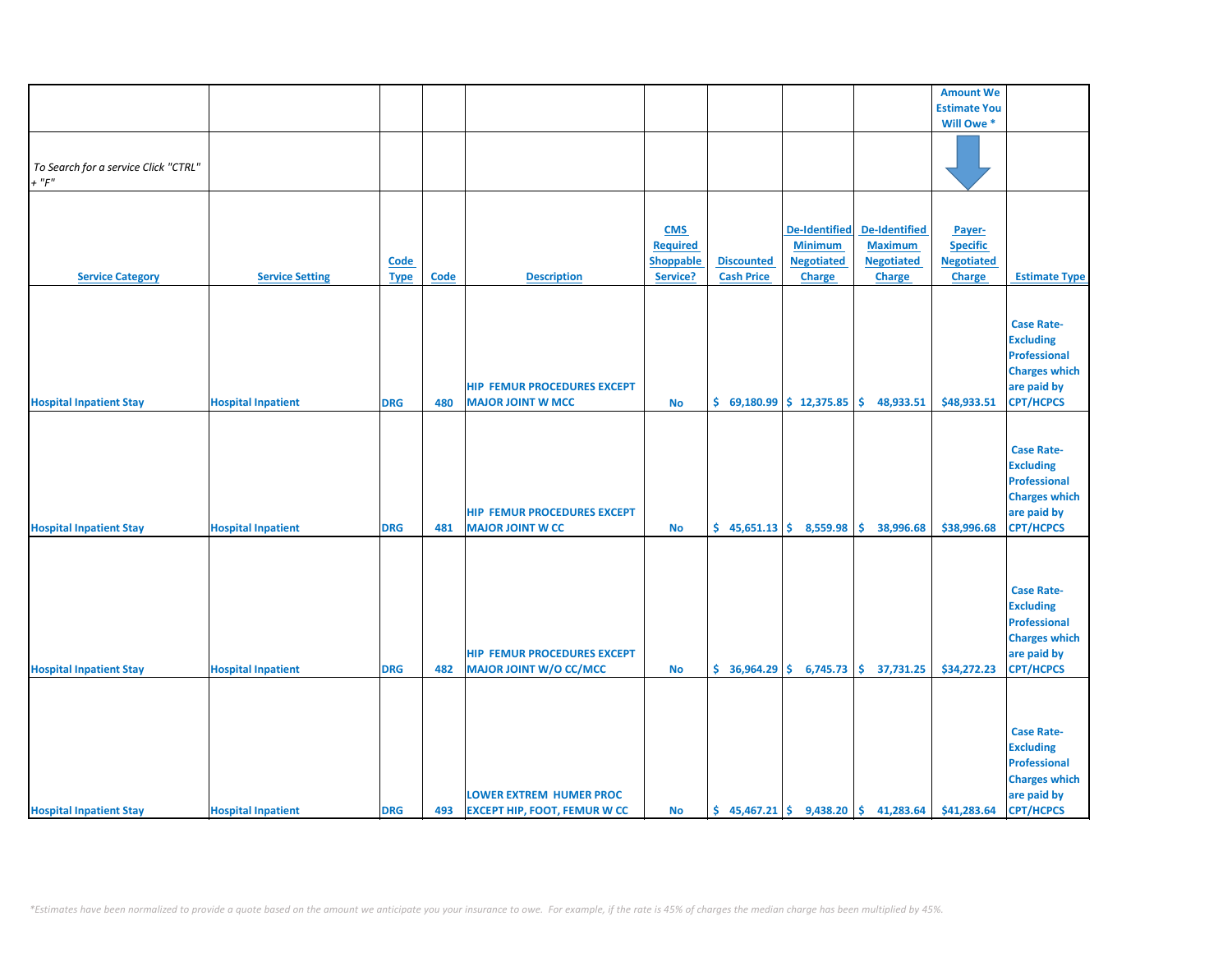|                                                     |                           |                            |      |                                                                                                                                                       |                                                 |                                                |                                                                              |                                                                              | <b>Amount We</b>                                                |                                                                                                                         |
|-----------------------------------------------------|---------------------------|----------------------------|------|-------------------------------------------------------------------------------------------------------------------------------------------------------|-------------------------------------------------|------------------------------------------------|------------------------------------------------------------------------------|------------------------------------------------------------------------------|-----------------------------------------------------------------|-------------------------------------------------------------------------------------------------------------------------|
|                                                     |                           |                            |      |                                                                                                                                                       |                                                 |                                                |                                                                              |                                                                              | <b>Estimate You</b>                                             |                                                                                                                         |
|                                                     |                           |                            |      |                                                                                                                                                       |                                                 |                                                |                                                                              |                                                                              | Will Owe *                                                      |                                                                                                                         |
| To Search for a service Click "CTRL"<br>$+$ " $F$ " |                           |                            |      |                                                                                                                                                       |                                                 |                                                |                                                                              |                                                                              |                                                                 |                                                                                                                         |
| <b>Service Category</b>                             | <b>Service Setting</b>    | <b>Code</b><br><b>Type</b> | Code | <b>Description</b>                                                                                                                                    | <b>CMS</b><br>Required<br>Shoppable<br>Service? | <b>Discounted</b><br><b>Cash Price</b>         | <b>De-Identified</b><br><b>Minimum</b><br><b>Negotiated</b><br><b>Charge</b> | <b>De-Identified</b><br><b>Maximum</b><br><b>Negotiated</b><br><b>Charge</b> | Payer-<br><b>Specific</b><br><b>Negotiated</b><br><b>Charge</b> | <b>Estimate Type</b>                                                                                                    |
|                                                     |                           |                            |      |                                                                                                                                                       |                                                 |                                                |                                                                              |                                                                              |                                                                 |                                                                                                                         |
| <b>Hospital Inpatient Stay</b>                      | <b>Hospital Inpatient</b> | <b>DRG</b>                 | 494  | <b>LOWER EXTREM HUMER PROC</b><br><b>EXCEPT HIP, FOOT, FEMUR W/O</b><br><b>CC/MCC</b>                                                                 | No                                              | $\frac{1}{2}$ 34,101.03 $\frac{1}{2}$ 7,426.74 |                                                                              | \$.<br>43,066.25                                                             | \$36,045.63                                                     | <b>Case Rate-</b><br><b>Excluding</b><br><b>Professional</b><br><b>Charges which</b><br>are paid by<br><b>CPT/HCPCS</b> |
| <b>Hospital Inpatient Stay</b>                      | <b>Hospital Inpatient</b> | <b>DRG</b>                 | 743  | <b>Uterine and adnexa procedures for</b><br>non-malignancy without comorbid<br>conditions (CC) or major comorbid<br>conditions or complications (MCC) | Yes                                             | \$18,033.90                                    | 3,828.29                                                                     | 28,968.03<br>Ŝ.                                                              | \$28,968.03                                                     | <b>Case Rate-</b><br><b>Excluding</b><br><b>Professional</b><br><b>Charges which</b><br>are paid by<br><b>CPT/HCPCS</b> |
| <b>Hospital Inpatient Stay</b>                      | <b>Hospital Inpatient</b> | <b>DRG</b>                 | 811  | <b>RED BLOOD CELL DISORDERS W</b><br><b>MCC</b>                                                                                                       | <b>No</b>                                       | \$16,643.21                                    | 4,255.93                                                                     | \$.<br>31,015.82                                                             | \$31,015.82                                                     | <b>Case Rate-</b><br><b>Excluding</b><br><b>Professional</b><br><b>Charges which</b><br>are paid by<br><b>CPT/HCPCS</b> |
| <b>Hospital Inpatient Stay</b>                      | <b>Hospital Inpatient</b> | <b>DRG</b>                 | 812  | <b>RED BLOOD CELL DISORDERS W/O</b><br><b>MCC</b>                                                                                                     | No                                              |                                                |                                                                              | $\frac{1}{2}$ 12,941.86 $\frac{1}{2}$ 2,955.18 $\frac{1}{2}$ 26,002.03       | \$26,002.03                                                     | <b>Case Rate-</b><br><b>Excluding</b><br><b>Professional</b><br><b>Charges which</b><br>are paid by<br><b>CPT/HCPCS</b> |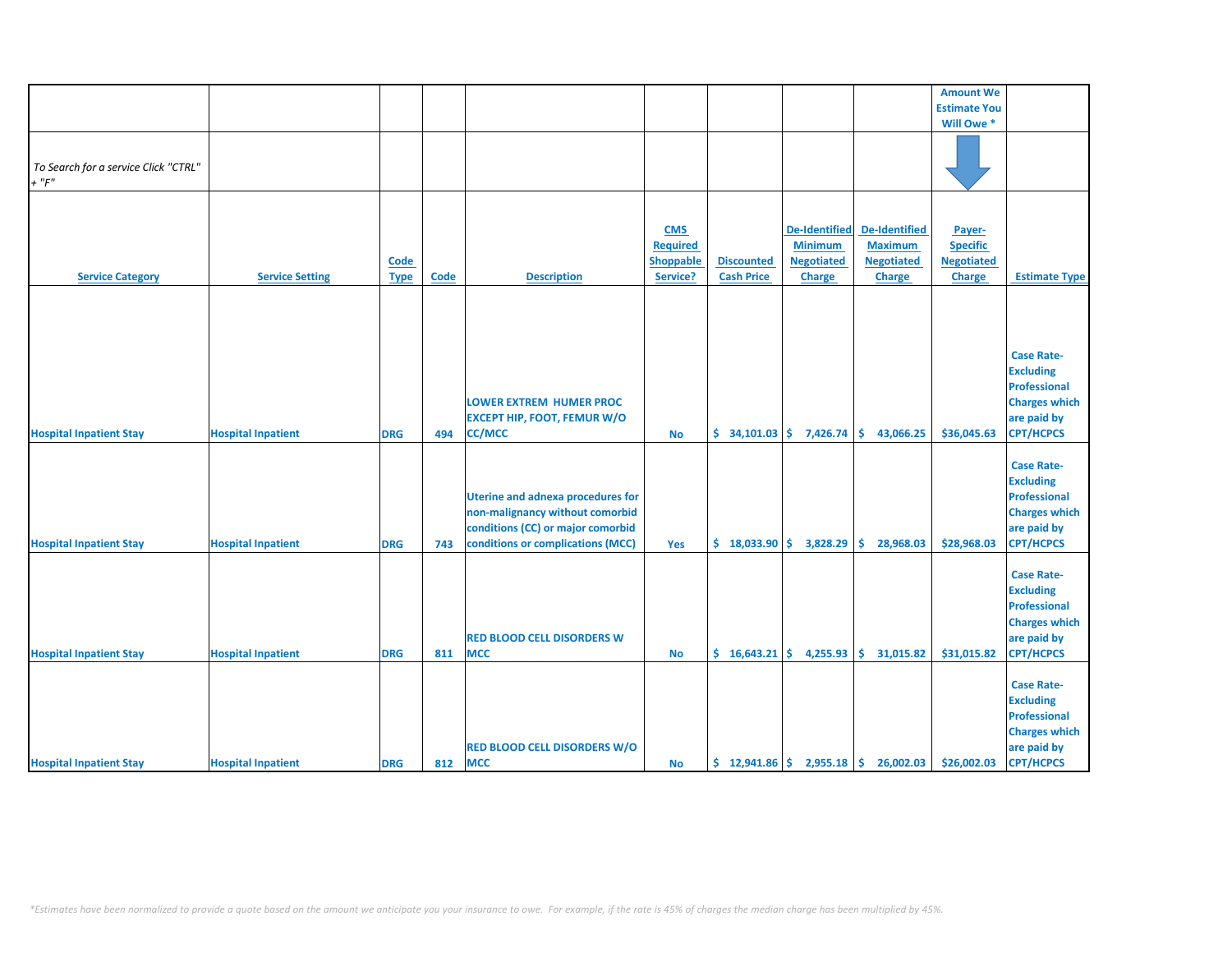|                                      |                           |             |      |                                      |                  |                   |                      |                                                                           | <b>Amount We</b>    |                      |
|--------------------------------------|---------------------------|-------------|------|--------------------------------------|------------------|-------------------|----------------------|---------------------------------------------------------------------------|---------------------|----------------------|
|                                      |                           |             |      |                                      |                  |                   |                      |                                                                           | <b>Estimate You</b> |                      |
|                                      |                           |             |      |                                      |                  |                   |                      |                                                                           | Will Owe *          |                      |
|                                      |                           |             |      |                                      |                  |                   |                      |                                                                           |                     |                      |
|                                      |                           |             |      |                                      |                  |                   |                      |                                                                           |                     |                      |
| To Search for a service Click "CTRL" |                           |             |      |                                      |                  |                   |                      |                                                                           |                     |                      |
|                                      |                           |             |      |                                      |                  |                   |                      |                                                                           |                     |                      |
| $+$ " $F$ "                          |                           |             |      |                                      |                  |                   |                      |                                                                           |                     |                      |
|                                      |                           |             |      |                                      |                  |                   |                      |                                                                           |                     |                      |
|                                      |                           |             |      |                                      |                  |                   |                      |                                                                           |                     |                      |
|                                      |                           |             |      |                                      | <b>CMS</b>       |                   | <b>De-Identified</b> | <b>De-Identified</b>                                                      | Payer-              |                      |
|                                      |                           |             |      |                                      | <b>Required</b>  |                   | <b>Minimum</b>       | <b>Maximum</b>                                                            | <b>Specific</b>     |                      |
|                                      |                           | <b>Code</b> |      |                                      | <b>Shoppable</b> | <b>Discounted</b> | <b>Negotiated</b>    | <b>Negotiated</b>                                                         | <b>Negotiated</b>   |                      |
| <b>Service Category</b>              | <b>Service Setting</b>    |             |      | <b>Description</b>                   | Service?         | <b>Cash Price</b> | <b>Charge</b>        | <b>Charge</b>                                                             | <b>Charge</b>       |                      |
|                                      |                           | <b>Type</b> | Code |                                      |                  |                   |                      |                                                                           |                     | <b>Estimate Type</b> |
|                                      |                           |             |      |                                      |                  |                   |                      |                                                                           |                     |                      |
|                                      |                           |             |      |                                      |                  |                   |                      |                                                                           |                     |                      |
|                                      |                           |             |      |                                      |                  |                   |                      |                                                                           |                     | <b>Case Rate-</b>    |
|                                      |                           |             |      |                                      |                  |                   |                      |                                                                           |                     | <b>Excluding</b>     |
|                                      |                           |             |      |                                      |                  |                   |                      |                                                                           |                     | <b>Professional</b>  |
|                                      |                           |             |      |                                      |                  |                   |                      |                                                                           |                     |                      |
|                                      |                           |             |      |                                      |                  |                   |                      |                                                                           |                     | <b>Charges which</b> |
|                                      |                           |             |      | <b>FULL THICKNESS BURN W SKIN</b>    |                  |                   |                      |                                                                           |                     | are paid by          |
| <b>Hospital Inpatient Stay</b>       | <b>Hospital Inpatient</b> | <b>DRG</b>  | 928  | <b>GRAFT OR INHAL INJ W CC/MCC</b>   | No               |                   |                      | $\frac{1}{2}$ 100,447.05 $\frac{1}{2}$ 21,639.28 $\frac{1}{2}$ 150,000.00 | \$82,847.08         | <b>CPT/HCPCS</b>     |
|                                      |                           |             |      |                                      |                  |                   |                      |                                                                           |                     |                      |
|                                      |                           |             |      |                                      |                  |                   |                      |                                                                           |                     |                      |
|                                      |                           |             |      |                                      |                  |                   |                      |                                                                           |                     | <b>Case Rate-</b>    |
|                                      |                           |             |      |                                      |                  |                   |                      |                                                                           |                     |                      |
|                                      |                           |             |      |                                      |                  |                   |                      |                                                                           |                     | <b>Excluding</b>     |
|                                      |                           |             |      |                                      |                  |                   |                      |                                                                           |                     | <b>Professional</b>  |
|                                      |                           |             |      |                                      |                  |                   |                      |                                                                           |                     | <b>Charges which</b> |
|                                      |                           |             |      | <b>FULL THICKNESS BURN W SKIN</b>    |                  |                   |                      |                                                                           |                     | are paid by          |
| <b>Hospital Inpatient Stay</b>       | <b>Hospital Inpatient</b> | <b>DRG</b>  | 929  | <b>GRAFT OR INHAL INJ W/O CC/MCC</b> | <b>No</b>        | \$53,042.00       | 6,540.49             | 50,000.00<br>Ŝ.                                                           | \$48,111.40         | <b>CPT/HCPCS</b>     |
|                                      |                           |             |      |                                      |                  |                   |                      |                                                                           |                     |                      |
|                                      |                           |             |      |                                      |                  |                   |                      |                                                                           |                     |                      |
|                                      |                           |             |      |                                      |                  |                   |                      |                                                                           |                     | <b>Case Rate-</b>    |
|                                      |                           |             |      |                                      |                  |                   |                      |                                                                           |                     | <b>Excluding</b>     |
|                                      |                           |             |      |                                      |                  |                   |                      |                                                                           |                     | <b>Professional</b>  |
|                                      |                           |             |      |                                      |                  |                   |                      |                                                                           |                     | <b>Charges which</b> |
|                                      |                           |             |      |                                      |                  |                   |                      |                                                                           |                     | are paid by          |
|                                      |                           |             |      | <b>NON-EXTENSIVE BURNS</b>           |                  | \$21,298.22       | 3,301.83             | 50,000.00                                                                 | \$37,336.45         | <b>CPT/HCPCS</b>     |
| <b>Hospital Inpatient Stay</b>       | <b>Hospital Inpatient</b> | <b>DRG</b>  | 935  |                                      | <b>No</b>        |                   |                      | \$                                                                        |                     |                      |
|                                      |                           |             |      |                                      |                  |                   |                      |                                                                           |                     |                      |
|                                      |                           |             |      |                                      |                  |                   |                      |                                                                           |                     |                      |
|                                      |                           |             |      |                                      |                  |                   |                      |                                                                           |                     |                      |
|                                      |                           |             |      |                                      |                  |                   |                      |                                                                           |                     |                      |
|                                      |                           |             |      |                                      |                  |                   |                      |                                                                           |                     | <b>Case Rate-</b>    |
|                                      |                           |             |      |                                      |                  |                   |                      |                                                                           |                     | <b>Excluding</b>     |
|                                      |                           |             |      |                                      |                  |                   |                      |                                                                           |                     |                      |
|                                      |                           |             |      |                                      |                  |                   |                      |                                                                           |                     | <b>Professional</b>  |
|                                      |                           |             |      | LIMB REATTACHMENT, HIP               |                  |                   |                      |                                                                           |                     | <b>Charges which</b> |
|                                      |                           |             |      | <b>FEMUR PROC FOR MULTIPLE</b>       |                  |                   |                      |                                                                           |                     | are paid by          |
| <b>Hospital Inpatient Stay</b>       | <b>Hospital Inpatient</b> | <b>DRG</b>  | 956  | <b>SIGNIFICANT TRAUMA</b>            | <b>No</b>        |                   |                      | $\frac{1}{2}$ 105,373.59 $\frac{1}{2}$ 16,085.53 $\frac{1}{2}$ 200,000.00 | \$58,593.82         | <b>CPT/HCPCS</b>     |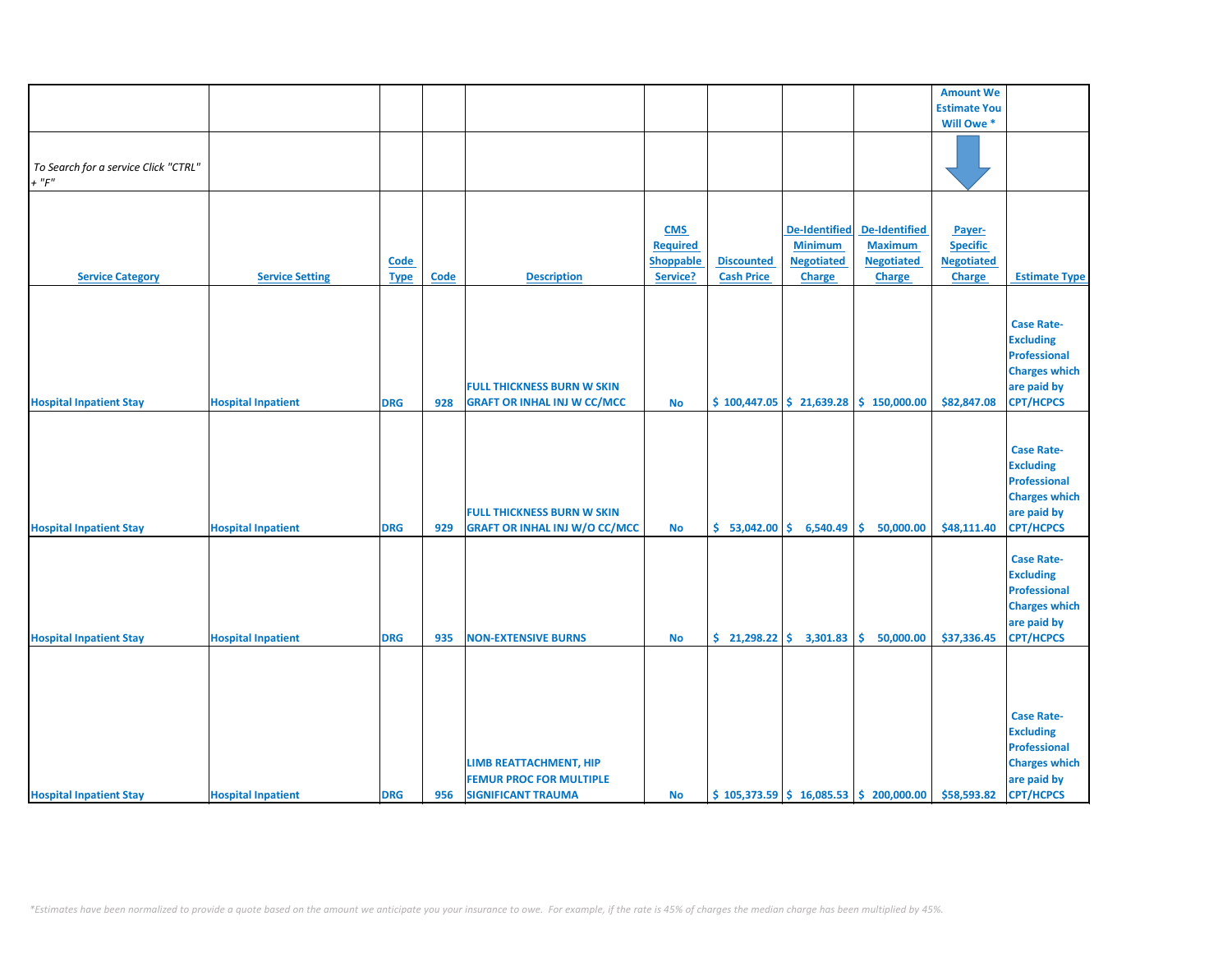|                                      |                           |             |             |                                       |                 |                   |                          |                                                                             | <b>Amount We</b>    |                      |
|--------------------------------------|---------------------------|-------------|-------------|---------------------------------------|-----------------|-------------------|--------------------------|-----------------------------------------------------------------------------|---------------------|----------------------|
|                                      |                           |             |             |                                       |                 |                   |                          |                                                                             | <b>Estimate You</b> |                      |
|                                      |                           |             |             |                                       |                 |                   |                          |                                                                             | Will Owe *          |                      |
|                                      |                           |             |             |                                       |                 |                   |                          |                                                                             |                     |                      |
|                                      |                           |             |             |                                       |                 |                   |                          |                                                                             |                     |                      |
| To Search for a service Click "CTRL" |                           |             |             |                                       |                 |                   |                          |                                                                             |                     |                      |
| $+$ " $F$ "                          |                           |             |             |                                       |                 |                   |                          |                                                                             |                     |                      |
|                                      |                           |             |             |                                       |                 |                   |                          |                                                                             |                     |                      |
|                                      |                           |             |             |                                       |                 |                   |                          |                                                                             |                     |                      |
|                                      |                           |             |             |                                       | <b>CMS</b>      |                   | <b>De-Identified</b>     | <b>De-Identified</b>                                                        |                     |                      |
|                                      |                           |             |             |                                       |                 |                   |                          |                                                                             | Payer-              |                      |
|                                      |                           |             |             |                                       | <b>Required</b> |                   | <b>Minimum</b>           | <b>Maximum</b>                                                              | <b>Specific</b>     |                      |
|                                      |                           | Code        |             |                                       | Shoppable       | <b>Discounted</b> | <b>Negotiated</b>        | <b>Negotiated</b>                                                           | <b>Negotiated</b>   |                      |
| <b>Service Category</b>              | <b>Service Setting</b>    | <b>Type</b> | <b>Code</b> | <b>Description</b>                    | Service?        | <b>Cash Price</b> | <b>Charge</b>            | <b>Charge</b>                                                               | <b>Charge</b>       | <b>Estimate Type</b> |
|                                      |                           |             |             |                                       |                 |                   |                          |                                                                             |                     |                      |
|                                      |                           |             |             |                                       |                 |                   |                          |                                                                             |                     |                      |
|                                      |                           |             |             |                                       |                 |                   |                          |                                                                             |                     |                      |
|                                      |                           |             |             |                                       |                 |                   |                          |                                                                             |                     | <b>Case Rate-</b>    |
|                                      |                           |             |             |                                       |                 |                   |                          |                                                                             |                     | <b>Excluding</b>     |
|                                      |                           |             |             |                                       |                 |                   |                          |                                                                             |                     | <b>Professional</b>  |
|                                      |                           |             |             | <b>OTHER O.R. PROCEDURES FOR</b>      |                 |                   |                          |                                                                             |                     | <b>Charges which</b> |
|                                      |                           |             |             | <b>MULTIPLE SIGNIFICANT TRAUMA</b>    |                 |                   |                          |                                                                             |                     | are paid by          |
| <b>Hospital Inpatient Stay</b>       | <b>Hospital Inpatient</b> | <b>DRG</b>  | 957         | <b>W MCC</b>                          | <b>No</b>       |                   |                          | $$139,128.72 \mid $30,888.17 \mid $200,000.00$                              | \$97,141.08         | <b>CPT/HCPCS</b>     |
|                                      |                           |             |             |                                       |                 |                   |                          |                                                                             |                     |                      |
|                                      |                           |             |             |                                       |                 |                   |                          |                                                                             |                     |                      |
|                                      |                           |             |             |                                       |                 |                   |                          |                                                                             |                     |                      |
|                                      |                           |             |             |                                       |                 |                   |                          |                                                                             |                     | <b>Case Rate-</b>    |
|                                      |                           |             |             |                                       |                 |                   |                          |                                                                             |                     |                      |
|                                      |                           |             |             |                                       |                 |                   |                          |                                                                             |                     | <b>Excluding</b>     |
|                                      |                           |             |             |                                       |                 |                   |                          |                                                                             |                     | <b>Professional</b>  |
|                                      |                           |             |             | <b>OTHER O.R. PROCEDURES FOR</b>      |                 |                   |                          |                                                                             |                     | <b>Charges which</b> |
|                                      |                           |             |             | <b>MULTIPLE SIGNIFICANT TRAUMA</b>    |                 |                   |                          |                                                                             |                     | are paid by          |
| <b>Hospital Inpatient Stay</b>       | <b>Hospital Inpatient</b> | <b>DRG</b>  | 958         | <b>WCC</b>                            | <b>No</b>       |                   |                          | $\binom{1}{2}$ 73,933.71 $\binom{1}{2}$ 17,182.69 $\binom{1}{2}$ 125,000.00 | \$61,450.91         | <b>CPT/HCPCS</b>     |
|                                      |                           |             |             |                                       |                 |                   |                          |                                                                             |                     |                      |
|                                      |                           |             |             |                                       |                 |                   |                          |                                                                             |                     | <b>Case Rate-</b>    |
|                                      |                           |             |             |                                       |                 |                   |                          |                                                                             |                     | <b>Excluding</b>     |
|                                      |                           |             |             |                                       |                 |                   |                          |                                                                             |                     | <b>Professional</b>  |
|                                      |                           |             |             |                                       |                 |                   |                          |                                                                             |                     | <b>Charges which</b> |
|                                      |                           |             |             | <b>OTHER MULTIPLE SIGNIFICANT</b>     |                 |                   |                          |                                                                             |                     | are paid by          |
| <b>Hospital Inpatient Stay</b>       | <b>Hospital Inpatient</b> | <b>DRG</b>  | 964         | <b>TRAUMA W CC</b>                    | <b>No</b>       |                   | $$34,761.85$ $$6,123.35$ | Ŝ.<br>50,000.00                                                             | \$32,651.50         | <b>CPT/HCPCS</b>     |
|                                      |                           |             |             |                                       |                 |                   |                          |                                                                             |                     |                      |
|                                      |                           |             |             |                                       |                 |                   |                          |                                                                             |                     | <b>Case Rate-</b>    |
|                                      |                           |             |             |                                       |                 |                   |                          |                                                                             |                     | <b>Excluding</b>     |
|                                      |                           |             |             |                                       |                 |                   |                          |                                                                             |                     | <b>Professional</b>  |
|                                      |                           |             |             |                                       |                 |                   |                          |                                                                             |                     |                      |
|                                      |                           |             |             |                                       |                 |                   |                          |                                                                             |                     | <b>Charges which</b> |
|                                      |                           |             |             | <b>VAGINAL DELIVERY W O.R. PROC</b>   |                 |                   |                          |                                                                             |                     | are paid by          |
| <b>Maternity/Delivery</b>            | <b>Hospital Inpatient</b> | <b>DRG</b>  | 768         | <b>EXCEPT STERIL &amp;/OR D&amp;C</b> | <b>No</b>       |                   |                          | $\binom{10,335.01}{ }$ \$ 2,464.00 \$ 27,462.61                             | \$27,462.61         | <b>CPT/HCPCS</b>     |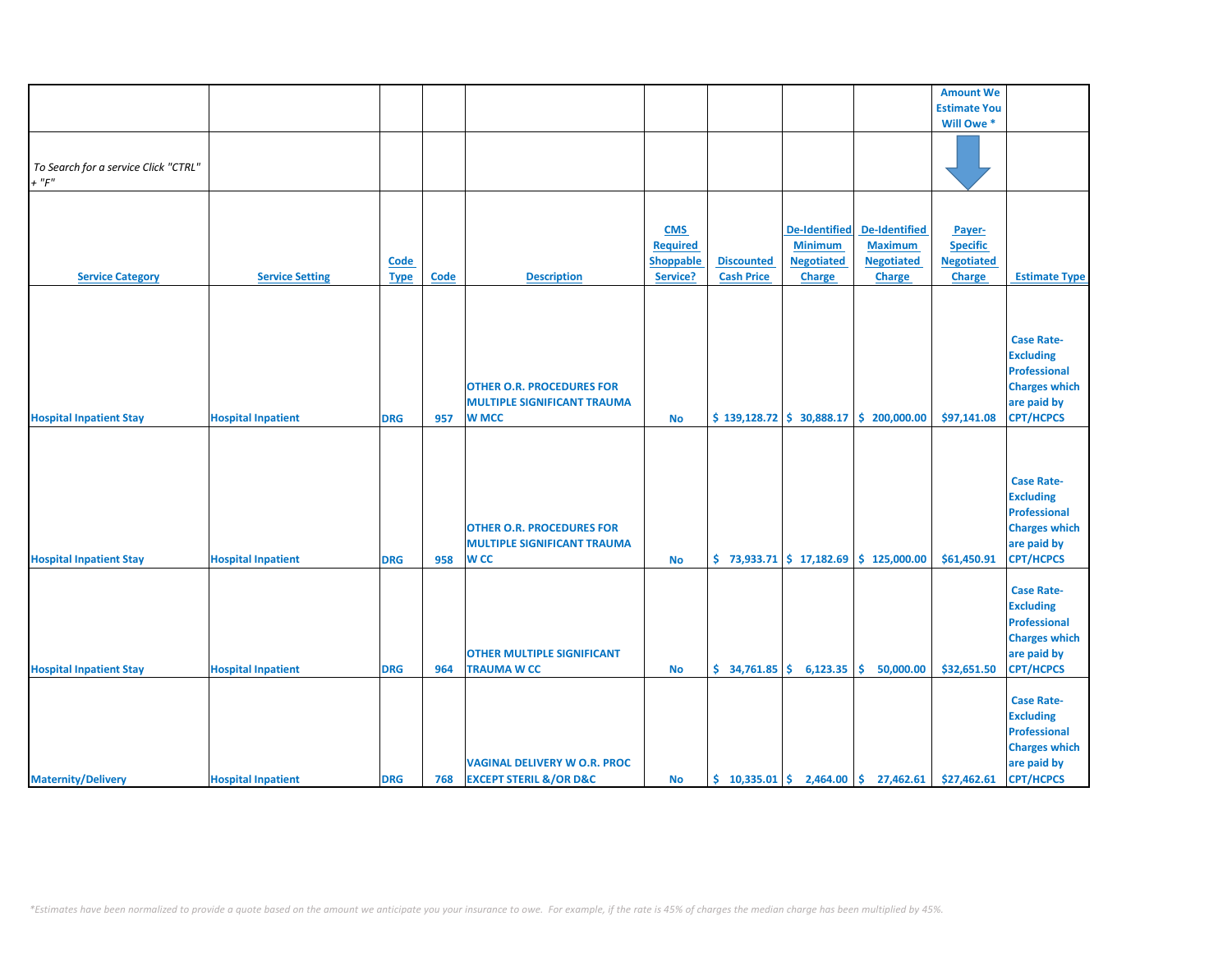|                                                     |                           |                     |             |                                                              |                                                        |                                        |                                                                              |                                                                       | <b>Amount We</b>                                                |                                                                                                                         |
|-----------------------------------------------------|---------------------------|---------------------|-------------|--------------------------------------------------------------|--------------------------------------------------------|----------------------------------------|------------------------------------------------------------------------------|-----------------------------------------------------------------------|-----------------------------------------------------------------|-------------------------------------------------------------------------------------------------------------------------|
|                                                     |                           |                     |             |                                                              |                                                        |                                        |                                                                              |                                                                       | <b>Estimate You</b>                                             |                                                                                                                         |
|                                                     |                           |                     |             |                                                              |                                                        |                                        |                                                                              |                                                                       | Will Owe *                                                      |                                                                                                                         |
| To Search for a service Click "CTRL"<br>$+$ " $F$ " |                           |                     |             |                                                              |                                                        |                                        |                                                                              |                                                                       |                                                                 |                                                                                                                         |
|                                                     |                           |                     |             |                                                              |                                                        |                                        |                                                                              |                                                                       |                                                                 |                                                                                                                         |
| <b>Service Category</b>                             | <b>Service Setting</b>    | Code<br><b>Type</b> | <b>Code</b> | <b>Description</b>                                           | <b>CMS</b><br><b>Required</b><br>Shoppable<br>Service? | <b>Discounted</b><br><b>Cash Price</b> | <b>De-Identified</b><br><b>Minimum</b><br><b>Negotiated</b><br><b>Charge</b> | De-Identified<br><b>Maximum</b><br><b>Negotiated</b><br><b>Charge</b> | Payer-<br><b>Specific</b><br><b>Negotiated</b><br><b>Charge</b> | <b>Estimate Type</b>                                                                                                    |
|                                                     |                           |                     |             |                                                              |                                                        |                                        |                                                                              |                                                                       |                                                                 |                                                                                                                         |
| <b>Maternity/Delivery</b>                           | <b>Hospital Inpatient</b> | <b>DRG</b>          | 783         | <b>CESAREAN SECTION W</b><br><b>STERILIZATION W MCC</b>      | No                                                     | $$11,915.22 \mid $3,570.00$            |                                                                              | \$.<br>39,605.25                                                      | \$39,605.25                                                     | <b>Case Rate-</b><br><b>Excluding</b><br><b>Professional</b><br><b>Charges which</b><br>are paid by<br><b>CPT/HCPCS</b> |
| <b>Maternity/Delivery</b>                           | <b>Hospital Inpatient</b> | <b>DRG</b>          | 784         | <b>CESAREAN SECTION W</b><br><b>STERILIZATION W CC</b>       | <b>No</b>                                              | \$.                                    |                                                                              | $9,940.40 \div 3,570.00 \div 27,865.12$                               | \$27,865.12                                                     | <b>Case Rate-</b><br><b>Excluding</b><br><b>Professional</b><br><b>Charges which</b><br>are paid by<br><b>CPT/HCPCS</b> |
| <b>Maternity/Delivery</b>                           | <b>Hospital Inpatient</b> | <b>DRG</b>          | 785         | <b>CESAREAN SECTION W</b><br><b>STERILIZATION W/O CC/MCC</b> | <b>No</b>                                              | \$.<br>8,988.27                        | \$3,519.44                                                                   | \$<br>25,870.71                                                       | \$25,870.71                                                     | <b>Case Rate-</b><br><b>Excluding</b><br><b>Professional</b><br><b>Charges which</b><br>are paid by<br><b>CPT/HCPCS</b> |
| <b>Maternity/Delivery</b>                           | <b>Hospital Inpatient</b> | <b>DRG</b>          | 786         | <b>CESAREAN SECTION W/O</b><br><b>STERILIZATION W MCC</b>    | <b>No</b>                                              |                                        | $\frac{1}{2}$ 12,696.27 $\frac{1}{2}$ 3,570.00                               | \$35,011.06                                                           | \$35,011.06                                                     | <b>Case Rate-</b><br><b>Excluding</b><br><b>Professional</b><br><b>Charges which</b><br>are paid by<br><b>CPT/HCPCS</b> |
| <b>Maternity/Delivery</b>                           | <b>Hospital Inpatient</b> | <b>DRG</b>          | 787         | <b>CESAREAN SECTION W/O</b><br><b>STERILIZATION W CC</b>     | <b>No</b>                                              | \$11,322.59                            |                                                                              | 2,835.00 \$ 27,868.32                                                 | \$27,868.32                                                     | <b>Case Rate-</b><br><b>Excluding</b><br><b>Professional</b><br><b>Charges which</b><br>are paid by<br><b>CPT/HCPCS</b> |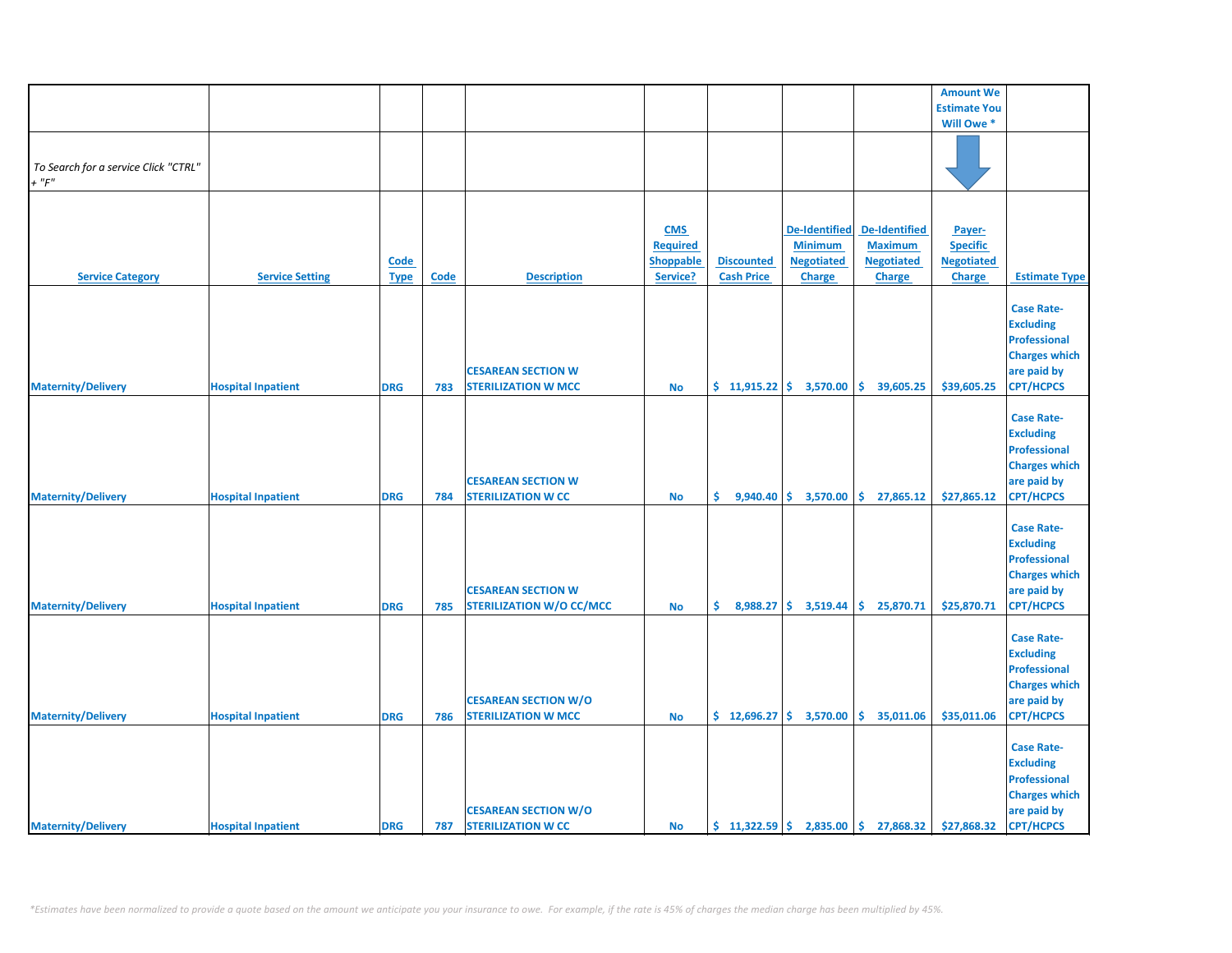|                                                     |                           |             |      |                                         |                  |                                                  |                        |                                                                            | <b>Amount We</b>    |                      |
|-----------------------------------------------------|---------------------------|-------------|------|-----------------------------------------|------------------|--------------------------------------------------|------------------------|----------------------------------------------------------------------------|---------------------|----------------------|
|                                                     |                           |             |      |                                         |                  |                                                  |                        |                                                                            | <b>Estimate You</b> |                      |
|                                                     |                           |             |      |                                         |                  |                                                  |                        |                                                                            | Will Owe *          |                      |
|                                                     |                           |             |      |                                         |                  |                                                  |                        |                                                                            |                     |                      |
|                                                     |                           |             |      |                                         |                  |                                                  |                        |                                                                            |                     |                      |
| To Search for a service Click "CTRL"<br>$+$ " $F$ " |                           |             |      |                                         |                  |                                                  |                        |                                                                            |                     |                      |
|                                                     |                           |             |      |                                         |                  |                                                  |                        |                                                                            |                     |                      |
|                                                     |                           |             |      |                                         |                  |                                                  |                        |                                                                            |                     |                      |
|                                                     |                           |             |      |                                         | <b>CMS</b>       |                                                  | <b>De-Identified</b>   | <b>De-Identified</b>                                                       | Payer-              |                      |
|                                                     |                           |             |      |                                         | <b>Required</b>  |                                                  | <b>Minimum</b>         | <b>Maximum</b>                                                             | <b>Specific</b>     |                      |
|                                                     |                           | <b>Code</b> |      |                                         | <b>Shoppable</b> | <b>Discounted</b>                                | <b>Negotiated</b>      | <b>Negotiated</b>                                                          | <b>Negotiated</b>   |                      |
|                                                     |                           |             |      | <b>Description</b>                      | Service?         | <b>Cash Price</b>                                |                        |                                                                            |                     |                      |
| <b>Service Category</b>                             | <b>Service Setting</b>    | <b>Type</b> | Code |                                         |                  |                                                  | <b>Charge</b>          | <b>Charge</b>                                                              | <b>Charge</b>       | <b>Estimate Type</b> |
|                                                     |                           |             |      |                                         |                  |                                                  |                        |                                                                            |                     | <b>Case Rate-</b>    |
|                                                     |                           |             |      |                                         |                  |                                                  |                        |                                                                            |                     | <b>Excluding</b>     |
|                                                     |                           |             |      |                                         |                  |                                                  |                        |                                                                            |                     |                      |
|                                                     |                           |             |      |                                         |                  |                                                  |                        |                                                                            |                     | <b>Professional</b>  |
|                                                     |                           |             |      |                                         |                  |                                                  |                        |                                                                            |                     | <b>Charges which</b> |
|                                                     |                           |             |      | <b>CESAREAN SECTION W/O</b>             |                  |                                                  |                        |                                                                            |                     | are paid by          |
| <b>Maternity/Delivery</b>                           | <b>Hospital Inpatient</b> | <b>DRG</b>  | 788  | <b>STERILIZATION W/O CC/MCC</b>         | <b>No</b>        | \$.                                              | $9,626.23$ \$ 3,242.44 | \$26,381.06                                                                | \$26,381.06         | <b>CPT/HCPCS</b>     |
|                                                     |                           |             |      |                                         |                  |                                                  |                        |                                                                            |                     |                      |
|                                                     |                           |             |      |                                         |                  |                                                  |                        |                                                                            |                     | <b>Case Rate-</b>    |
|                                                     |                           |             |      |                                         |                  |                                                  |                        |                                                                            |                     | <b>Excluding</b>     |
|                                                     |                           |             |      |                                         |                  |                                                  |                        |                                                                            |                     | <b>Professional</b>  |
|                                                     |                           |             |      |                                         |                  |                                                  |                        |                                                                            |                     | <b>Charges which</b> |
|                                                     |                           |             |      |                                         |                  |                                                  |                        |                                                                            |                     | are paid by          |
| <b>Maternity/Delivery</b>                           | <b>Hospital Inpatient</b> | <b>DRG</b>  | 795  | <b>NORMAL NEWBORN</b>                   | <b>No</b>        | \$.<br>1,400.10                                  | \$<br>626.89           | \$18,705.56                                                                | \$18,705.56         | <b>CPT/HCPCS</b>     |
|                                                     |                           |             |      |                                         |                  |                                                  |                        |                                                                            |                     |                      |
|                                                     |                           |             |      |                                         |                  |                                                  |                        |                                                                            |                     | <b>Case Rate-</b>    |
|                                                     |                           |             |      |                                         |                  |                                                  |                        |                                                                            |                     | <b>Excluding</b>     |
|                                                     |                           |             |      |                                         |                  |                                                  |                        |                                                                            |                     | <b>Professional</b>  |
|                                                     |                           |             |      |                                         |                  |                                                  |                        |                                                                            |                     | <b>Charges which</b> |
|                                                     |                           |             |      | <b>VAGINAL DELIVERY W</b>               |                  |                                                  |                        |                                                                            |                     | are paid by          |
| <b>Maternity/Delivery</b>                           | <b>Hospital Inpatient</b> | <b>DRG</b>  | 797  | <b>STERILIZATION/D&amp;C W CC</b>       | <b>No</b>        | \$12,785.73                                      | 2,464.00               | \$.<br>25,917.69                                                           | \$25,917.69         | <b>CPT/HCPCS</b>     |
|                                                     |                           |             |      |                                         |                  |                                                  |                        |                                                                            |                     |                      |
|                                                     |                           |             |      |                                         |                  |                                                  |                        |                                                                            |                     | <b>Case Rate-</b>    |
|                                                     |                           |             |      |                                         |                  |                                                  |                        |                                                                            |                     | <b>Excluding</b>     |
|                                                     |                           |             |      |                                         |                  |                                                  |                        |                                                                            |                     | <b>Professional</b>  |
|                                                     |                           |             |      |                                         |                  |                                                  |                        |                                                                            |                     | <b>Charges which</b> |
|                                                     |                           |             |      |                                         |                  |                                                  |                        |                                                                            |                     | are paid by          |
|                                                     |                           |             |      | <b>VAGINAL DELIVERY W</b>               |                  |                                                  |                        |                                                                            |                     |                      |
| <b>Maternity/Delivery</b>                           | <b>Hospital Inpatient</b> | <b>DRG</b>  | 798  | <b>STERILIZATION/D&amp;C W/O CC/MCC</b> | <b>No</b>        | $\binom{6}{5}$ 10,897.11 $\binom{6}{5}$ 2,464.00 |                        | \$25,917.69                                                                | \$25,917.69         | <b>CPT/HCPCS</b>     |
|                                                     |                           |             |      |                                         |                  |                                                  |                        |                                                                            |                     |                      |
|                                                     |                           |             |      |                                         |                  |                                                  |                        |                                                                            |                     | <b>Case Rate-</b>    |
|                                                     |                           |             |      |                                         |                  |                                                  |                        |                                                                            |                     | <b>Excluding</b>     |
|                                                     |                           |             |      |                                         |                  |                                                  |                        |                                                                            |                     | <b>Professional</b>  |
|                                                     |                           |             |      |                                         |                  |                                                  |                        |                                                                            |                     | <b>Charges which</b> |
|                                                     |                           |             |      | <b>VAGINAL DELIVERY W/O</b>             |                  |                                                  |                        |                                                                            |                     | are paid by          |
| <b>Maternity/Delivery</b>                           | <b>Hospital Inpatient</b> | <b>DRG</b>  |      | 805 STERILIZATION/D&C W MCC             | <b>No</b>        |                                                  |                        | $\binom{10}{5}$ 10,518.03 $\binom{2}{1}$ 2,464.00 $\binom{2}{3}$ 27,817.08 | \$27,817.08         | <b>CPT/HCPCS</b>     |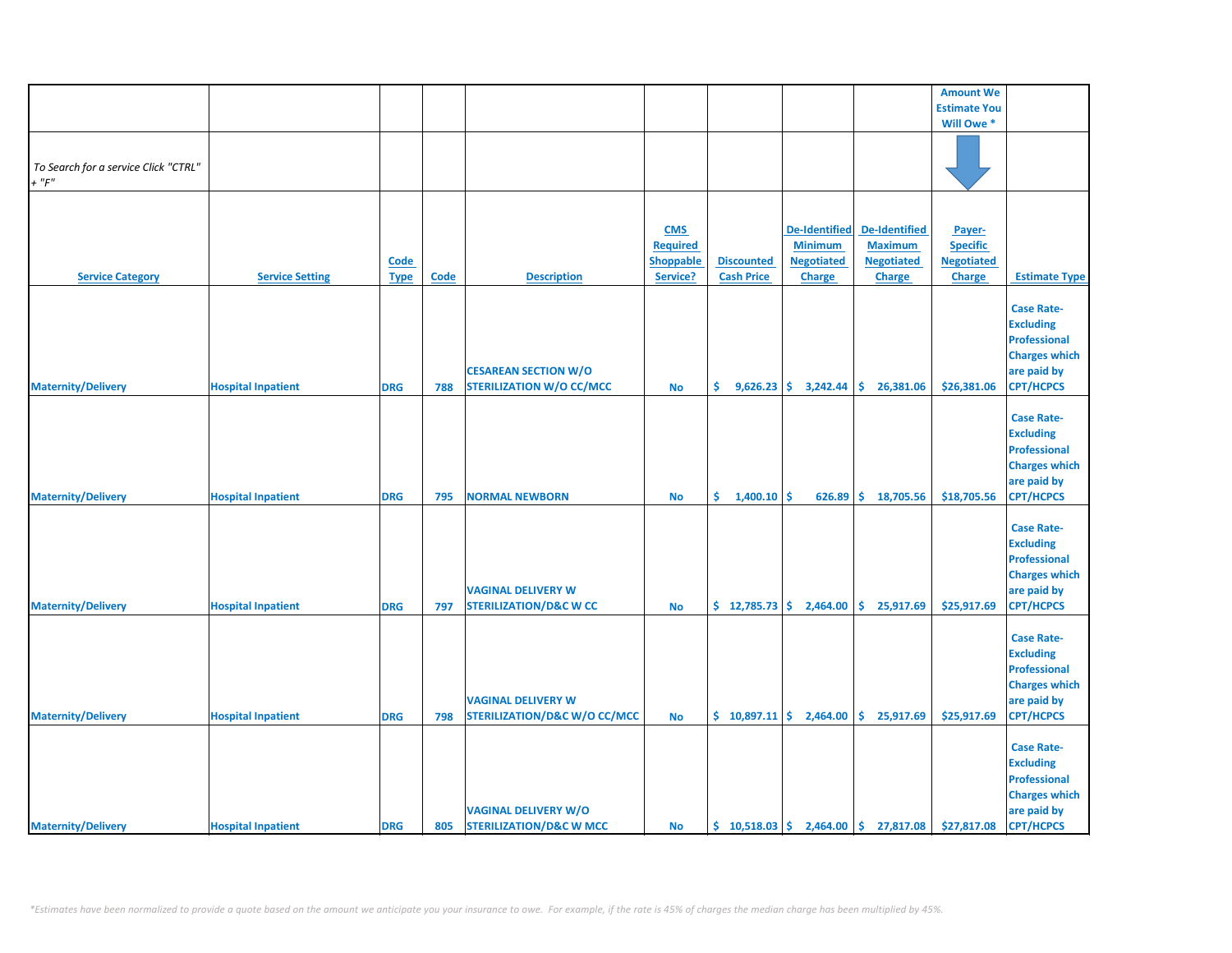|                                                         |                                              |                            |             |                                                                        |                                                        |                                                                            |                                                                              |                                                                              | <b>Amount We</b>                                                |                                                                                                                         |
|---------------------------------------------------------|----------------------------------------------|----------------------------|-------------|------------------------------------------------------------------------|--------------------------------------------------------|----------------------------------------------------------------------------|------------------------------------------------------------------------------|------------------------------------------------------------------------------|-----------------------------------------------------------------|-------------------------------------------------------------------------------------------------------------------------|
|                                                         |                                              |                            |             |                                                                        |                                                        |                                                                            |                                                                              |                                                                              | <b>Estimate You</b>                                             |                                                                                                                         |
|                                                         |                                              |                            |             |                                                                        |                                                        |                                                                            |                                                                              |                                                                              | Will Owe *                                                      |                                                                                                                         |
| To Search for a service Click "CTRL"<br>$+$ " $F$ "     |                                              |                            |             |                                                                        |                                                        |                                                                            |                                                                              |                                                                              |                                                                 |                                                                                                                         |
| <b>Service Category</b>                                 | <b>Service Setting</b>                       | <b>Code</b><br><b>Type</b> | <b>Code</b> | <b>Description</b>                                                     | <b>CMS</b><br><b>Required</b><br>Shoppable<br>Service? | <b>Discounted</b><br><b>Cash Price</b>                                     | <b>De-Identified</b><br><b>Minimum</b><br><b>Negotiated</b><br><b>Charge</b> | <b>De-Identified</b><br><b>Maximum</b><br><b>Negotiated</b><br><b>Charge</b> | Payer-<br><b>Specific</b><br><b>Negotiated</b><br><b>Charge</b> | <b>Estimate Type</b><br><b>Case Rate-</b><br><b>Excluding</b>                                                           |
| <b>Maternity/Delivery</b>                               | <b>Hospital Inpatient</b>                    | <b>DRG</b>                 | 806         | <b>VAGINAL DELIVERY W/O</b><br><b>STERILIZATION/D&amp;C W CC</b>       | <b>No</b>                                              | \$.                                                                        | $8,616.42$ \$ 2,464.00                                                       | \$.<br>24,277.74                                                             | \$24,277.74                                                     | <b>Professional</b><br><b>Charges which</b><br>are paid by<br><b>CPT/HCPCS</b>                                          |
| <b>Maternity/Delivery</b>                               | <b>Hospital Inpatient</b>                    | <b>DRG</b>                 | 807         | <b>VAGINAL DELIVERY W/O</b><br><b>STERILIZATION/D&amp;C W/O CC/MCC</b> | <b>No</b>                                              | \$.                                                                        | $7,318.91$ \$ 2,464.00                                                       | \$23,397.98                                                                  | \$23,397.98                                                     | <b>Case Rate-</b><br><b>Excluding</b><br><b>Professional</b><br><b>Charges which</b><br>are paid by<br><b>CPT/HCPCS</b> |
| <b>Inpatient Rehabilitation Hospital</b><br><b>Stay</b> | <b>Inpatient Rehabilitation Hospital</b>     | <b>DRG</b>                 | 945         | <b>REHABILITATION W CC/MCC</b>                                         | <b>No</b>                                              | N/A                                                                        | \$14,553.00                                                                  | \$14,553.00                                                                  | N/A                                                             | <b>Case Rate-</b><br><b>Excluding</b><br><b>Professional</b><br><b>Charges which</b><br>are paid by<br><b>CPT/HCPCS</b> |
| <b>Inpatient Rehabilitation Hospital</b><br><b>Stay</b> | <b>Inpatient Rehabilitation Hospital DRG</b> |                            | 946         | <b>REHABILITATION W/O CC/MCC</b>                                       | <b>No</b>                                              | N/A                                                                        | \$10,870.00                                                                  | \$10,870.00                                                                  | N/A                                                             | <b>Case Rate-</b><br><b>Excluding</b><br><b>Professional</b><br><b>Charges which</b><br>are paid by<br><b>CPT/HCPCS</b> |
| <b>Inpatient Rehabilitation Hospital</b><br><b>Stay</b> | <b>Inpatient Rehabilitation Hospital UB</b>  |                            | 118         | <b>Inpatient Rehabilitation Hospital</b><br><b>Room &amp; Board</b>    | <b>No</b>                                              | <b>52% Charges</b><br><b>Estimated at</b><br>\$2,341.96 Per<br><b>Diem</b> |                                                                              |                                                                              | 145%<br><b>Medicare</b>                                         | <b>Per Diem Per</b><br>Day                                                                                              |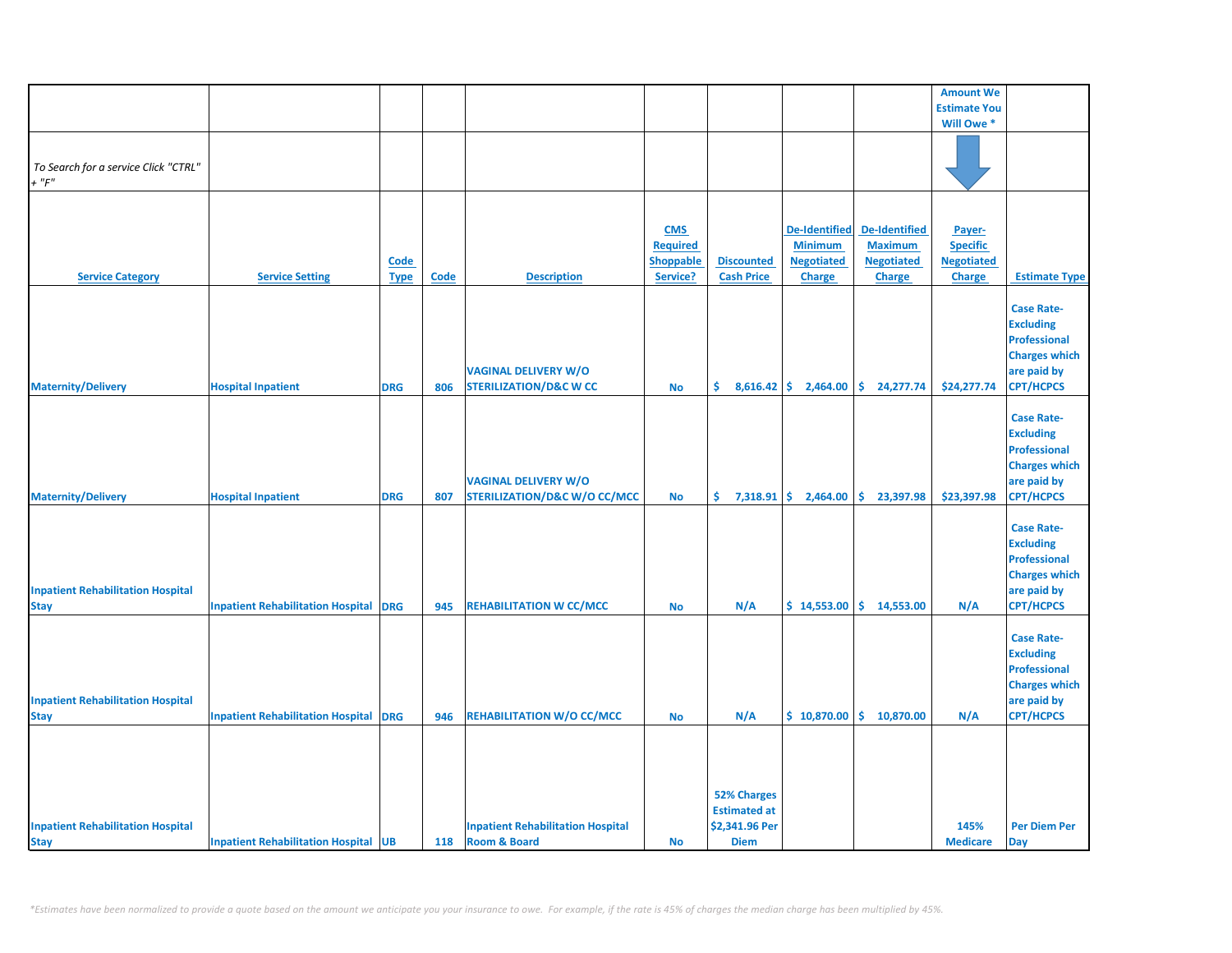|                                       |                                  |             |                |                                         |                  |                   |                      |                              | <b>Amount We</b>    |                      |
|---------------------------------------|----------------------------------|-------------|----------------|-----------------------------------------|------------------|-------------------|----------------------|------------------------------|---------------------|----------------------|
|                                       |                                  |             |                |                                         |                  |                   |                      |                              | <b>Estimate You</b> |                      |
|                                       |                                  |             |                |                                         |                  |                   |                      |                              | Will Owe *          |                      |
|                                       |                                  |             |                |                                         |                  |                   |                      |                              |                     |                      |
|                                       |                                  |             |                |                                         |                  |                   |                      |                              |                     |                      |
| To Search for a service Click "CTRL"  |                                  |             |                |                                         |                  |                   |                      |                              |                     |                      |
| $+$ " $F$ "                           |                                  |             |                |                                         |                  |                   |                      |                              |                     |                      |
|                                       |                                  |             |                |                                         |                  |                   |                      |                              |                     |                      |
|                                       |                                  |             |                |                                         |                  |                   |                      |                              |                     |                      |
|                                       |                                  |             |                |                                         |                  |                   |                      |                              |                     |                      |
|                                       |                                  |             |                |                                         | <b>CMS</b>       |                   | <b>De-Identified</b> | <b>De-Identified</b>         | Payer-              |                      |
|                                       |                                  |             |                |                                         | <b>Required</b>  |                   | <b>Minimum</b>       | <b>Maximum</b>               | <b>Specific</b>     |                      |
|                                       |                                  | Code        |                |                                         | <b>Shoppable</b> | <b>Discounted</b> | <b>Negotiated</b>    | <b>Negotiated</b>            | <b>Negotiated</b>   |                      |
| <b>Service Category</b>               | <b>Service Setting</b>           | <b>Type</b> | <b>Code</b>    | <b>Description</b>                      | Service?         | <b>Cash Price</b> | <b>Charge</b>        | <b>Charge</b>                | <b>Charge</b>       | <b>Estimate Type</b> |
|                                       |                                  |             |                |                                         |                  |                   |                      |                              |                     |                      |
|                                       |                                  |             |                |                                         |                  |                   |                      |                              |                     |                      |
|                                       |                                  |             |                |                                         |                  |                   |                      |                              |                     | <b>Case Rate-</b>    |
|                                       |                                  |             |                |                                         |                  |                   |                      |                              |                     | <b>Excluding</b>     |
|                                       |                                  |             |                |                                         |                  |                   |                      |                              |                     | <b>Professional</b>  |
|                                       |                                  |             |                | AFTERCARE, MUSCULOSKELETAL              |                  |                   |                      |                              |                     | <b>Charges which</b> |
|                                       |                                  |             |                | <b>SYSTEM AND CONNECTIVE TISSUE</b>     |                  |                   |                      |                              |                     | are paid by          |
|                                       |                                  |             |                |                                         |                  |                   |                      |                              |                     |                      |
| <b>Inpatient Skilled Nursing</b>      | <b>Inpatient Skilled Nursing</b> | <b>DRG</b>  | 559            | <b>WITH MCC</b>                         | <b>No</b>        | N/A               | \$18,018.00          | \$18,018.00                  | N/A                 | <b>CPT/HCPCS</b>     |
|                                       |                                  |             |                |                                         |                  |                   |                      |                              |                     |                      |
|                                       |                                  |             |                |                                         |                  |                   |                      |                              |                     | <b>Case Rate-</b>    |
|                                       |                                  |             |                |                                         |                  |                   |                      |                              |                     | <b>Excluding</b>     |
|                                       |                                  |             |                |                                         |                  |                   |                      |                              |                     | <b>Professional</b>  |
|                                       |                                  |             |                | AFTERCARE, MUSCULOSKELETAL              |                  |                   |                      |                              |                     | <b>Charges which</b> |
|                                       |                                  |             |                |                                         |                  |                   |                      |                              |                     |                      |
|                                       |                                  |             |                | <b>SYSTEM &amp; CONNECTIVE TISSUE W</b> |                  |                   |                      |                              |                     | are paid by          |
| <b>Inpatient Skilled Nursing</b>      | <b>Inpatient Skilled Nursing</b> | <b>DRG</b>  | 560            | CC                                      | <b>No</b>        | N/A               |                      | $$10,435.00 \mid $10,435.00$ | N/A                 | <b>CPT/HCPCS</b>     |
|                                       |                                  |             |                |                                         |                  |                   |                      |                              |                     |                      |
|                                       |                                  |             |                |                                         |                  |                   |                      |                              |                     | <b>Case Rate-</b>    |
|                                       |                                  |             |                |                                         |                  |                   |                      |                              |                     | <b>Excluding</b>     |
|                                       |                                  |             |                |                                         |                  |                   |                      |                              |                     | <b>Professional</b>  |
|                                       |                                  |             |                |                                         |                  |                   |                      |                              |                     |                      |
|                                       |                                  |             |                | AFTERCARE, MUSCULOSKELETAL              |                  |                   |                      |                              |                     | <b>Charges which</b> |
|                                       |                                  |             |                | <b>SYSTEM &amp; CONNECTIVE TISSUE</b>   |                  |                   |                      |                              |                     | are paid by          |
| <b>Inpatient Skilled Nursing</b>      | <b>Inpatient Skilled Nursing</b> | <b>DRG</b>  | 561            | W/O CC/MCC                              | <b>No</b>        | N/A               | \$7,474.00           | \$<br>7,474.00               | N/A                 | <b>CPT/HCPCS</b>     |
|                                       |                                  |             |                |                                         |                  |                   |                      |                              |                     |                      |
|                                       |                                  |             |                |                                         |                  |                   |                      |                              |                     | <b>Case Rate-</b>    |
|                                       |                                  |             |                |                                         |                  |                   |                      |                              |                     |                      |
|                                       |                                  |             |                |                                         |                  |                   |                      |                              |                     | <b>Excluding</b>     |
|                                       |                                  |             |                |                                         |                  |                   |                      |                              |                     | <b>Professional</b>  |
|                                       |                                  |             |                |                                         |                  |                   |                      |                              |                     | <b>Charges which</b> |
| <b>Long Term Acute Care Inpatient</b> | <b>Inpatient Long-Term Care</b>  |             |                | <b>Pulmonary edema respiratory</b>      |                  |                   |                      |                              |                     | are paid by          |
| <b>Stay</b>                           | <b>Hospital</b>                  | <b>DRG</b>  | LTC189 failure |                                         | No               | N/A               |                      | $$74,931.49$ $$74,931.49$    | <b>Non-Par</b>      | <b>CPT/HCPCS</b>     |
|                                       |                                  |             |                |                                         |                  |                   |                      |                              |                     |                      |
|                                       |                                  |             |                |                                         |                  |                   |                      |                              |                     |                      |
|                                       |                                  |             |                |                                         |                  |                   |                      |                              |                     | <b>Case Rate-</b>    |
|                                       |                                  |             |                |                                         |                  |                   |                      |                              |                     | <b>Excluding</b>     |
|                                       |                                  |             |                |                                         |                  |                   |                      |                              |                     | <b>Professional</b>  |
|                                       |                                  |             |                |                                         |                  |                   |                      |                              |                     | <b>Charges which</b> |
| <b>Long Term Acute Care Inpatient</b> | <b>Inpatient Long-Term Care</b>  |             |                | <b>Respiratory system diagnosis w</b>   |                  |                   |                      |                              |                     | are paid by          |
|                                       |                                  |             |                |                                         |                  |                   |                      |                              |                     |                      |
| <b>Stay</b>                           | <b>Hospital</b>                  | <b>DRG</b>  |                | LTC207 ventilator support >96 hours     | <b>No</b>        | N/A               |                      | $$37,703.24 \mid $37,703.24$ | <b>Non-Par</b>      | <b>CPT/HCPCS</b>     |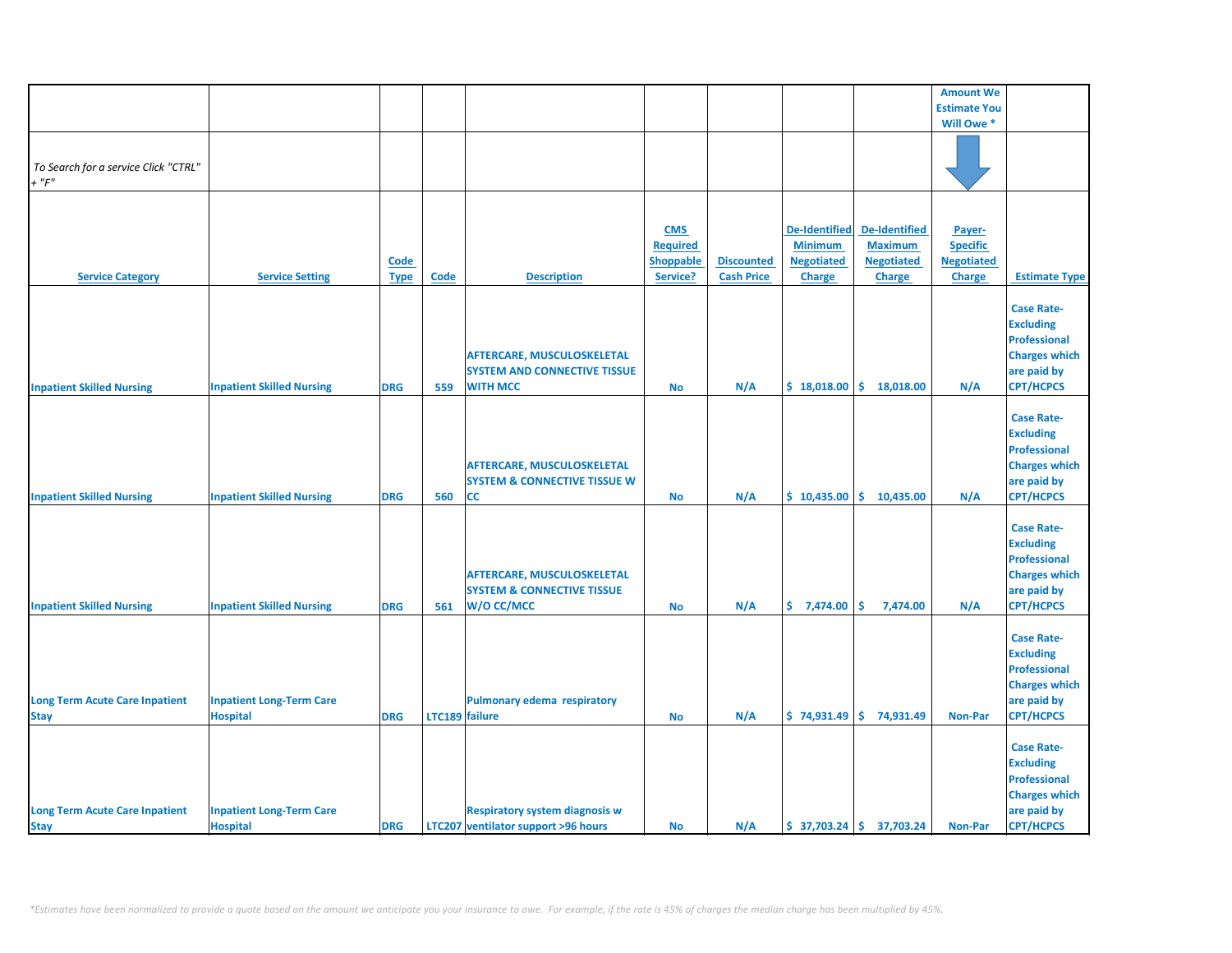|                                                             |                                                    |                            |      |                                                                 |                                                               |                                                                            |                                                                              |                                                                              | <b>Amount We</b>                                         |                                   |
|-------------------------------------------------------------|----------------------------------------------------|----------------------------|------|-----------------------------------------------------------------|---------------------------------------------------------------|----------------------------------------------------------------------------|------------------------------------------------------------------------------|------------------------------------------------------------------------------|----------------------------------------------------------|-----------------------------------|
|                                                             |                                                    |                            |      |                                                                 |                                                               |                                                                            |                                                                              |                                                                              | <b>Estimate You</b>                                      |                                   |
|                                                             |                                                    |                            |      |                                                                 |                                                               |                                                                            |                                                                              |                                                                              | Will Owe *                                               |                                   |
| To Search for a service Click "CTRL"<br>$+$ " $F$ "         |                                                    |                            |      |                                                                 |                                                               |                                                                            |                                                                              |                                                                              |                                                          |                                   |
| <b>Service Category</b>                                     | <b>Service Setting</b>                             | <b>Code</b><br><b>Type</b> | Code | <b>Description</b>                                              | <b>CMS</b><br><b>Required</b><br><b>Shoppable</b><br>Service? | <b>Discounted</b><br><b>Cash Price</b>                                     | <b>De-Identified</b><br><b>Minimum</b><br><b>Negotiated</b><br><b>Charge</b> | <b>De-Identified</b><br><b>Maximum</b><br><b>Negotiated</b><br><b>Charge</b> | Payer-<br><b>Specific</b><br><b>Negotiated</b><br>Charge | <b>Estimate Type</b>              |
| <b>Long Term Acute Care Inpatient</b><br><b>Stay</b>        | <b>Inpatient Long-Term Care</b><br><b>Hospital</b> | UB                         | 200  | <b>Long Term Care Intensive Care</b><br><b>Room &amp; Board</b> | <b>No</b>                                                     | <b>70% Charges</b><br><b>(Estimated as</b><br>\$6,047.26 per<br>diem)      | \$1,040 Per<br><b>Diem</b>                                                   | \$1,929 Per<br><b>Diem</b>                                                   | <b>Non-Par</b>                                           | <b>Per Diem Per</b><br>Day        |
| <b>Skilled Nursing Inpatient Room &amp;</b><br><b>Board</b> | <b>Inpatient Skilled Nursing</b>                   | UB                         | 191  | <b>Subacute Care Level 1- Skilled Care</b>                      | <b>No</b>                                                     | <b>52% Charges</b><br><b>Estimated at</b><br>\$1,109.30 Per<br><b>Diem</b> | 227.70<br>\$                                                                 | \$.<br>850.00                                                                | \$230.72 Per<br><b>Diem</b>                              | <b>Per Diem Per</b><br>Day        |
| <b>Skilled Nursing Inpatient Room &amp;</b><br><b>Board</b> | <b>Inpatient Skilled Nursing</b>                   | <b>UB</b>                  | 192  | <b>Subacute Care Level 2-</b><br><b>Comprehensive Care</b>      | <b>No</b>                                                     | <b>52% Charges</b><br><b>Estimated at</b><br>\$1,109.30 Per<br><b>Diem</b> | Ś<br>299.70                                                                  | -\$<br>850.00                                                                | \$346.08 Per<br><b>Diem</b>                              | <b>Per Diem Per</b><br><b>Day</b> |
| <b>Skilled Nursing Inpatient Room &amp;</b><br><b>Board</b> | <b>Inpatient Skilled Nursing</b>                   | UB                         | 193  | <b>Subacute Care Level 3- Complex</b><br><b>Care</b>            | <b>No</b>                                                     | <b>52% Charges</b><br><b>Estimated at</b><br>\$1,109.30 Per<br><b>Diem</b> | Ś<br>370.00                                                                  | <b>S</b><br>850.00                                                           | \$576.79 Per<br><b>Diem</b>                              | <b>Per Diem Per</b><br>Day        |
|                                                             |                                                    |                            |      |                                                                 |                                                               |                                                                            |                                                                              |                                                                              |                                                          |                                   |
| <b>Hospital Outpatient Procedure</b>                        | <b>Hospital Outpatient</b>                         | <b>CPT</b>                 |      | 11102 Biopsy - Tangential Biopsy of Skin                        | <b>No</b>                                                     | Ŝ.<br>530.90                                                               | 161.58<br>\$.                                                                | -\$<br>1,803.41                                                              | \$282.99                                                 | <b>Case Rate</b>                  |
| <b>Hospital Outpatient Procedure</b>                        | <b>Hospital Outpatient</b>                         | <b>CPT</b>                 |      | 11104 Biopsy - Punch Biopsy of Skin                             | <b>No</b>                                                     | Ŝ.<br>584.92                                                               | 167.15<br>\$                                                                 | \$<br>1,829.27                                                               | \$296.85                                                 | <b>Case Rate</b>                  |
| <b>Hospital Outpatient Procedure</b>                        | <b>Hospital Outpatient</b>                         | <b>CPT</b>                 |      | 17000 Destruction of Lesion (outpatient)                        | <b>No</b>                                                     | \$1,131.70                                                                 | \$.<br>157.92                                                                | Ŝ.<br>1,634.10                                                               | \$302.37                                                 | <b>Case Rate</b>                  |
| <b>Hospital Outpatient Procedure</b>                        | <b>Hospital Outpatient</b>                         | <b>CPT</b>                 |      | 19083 Bx breast 1st lesion us imag                              | <b>No</b>                                                     | \$.<br>3,052.42                                                            | \$<br>381.25                                                                 | \$.<br>2,964.36                                                              | \$2,019.08                                               | <b>Case Rate</b>                  |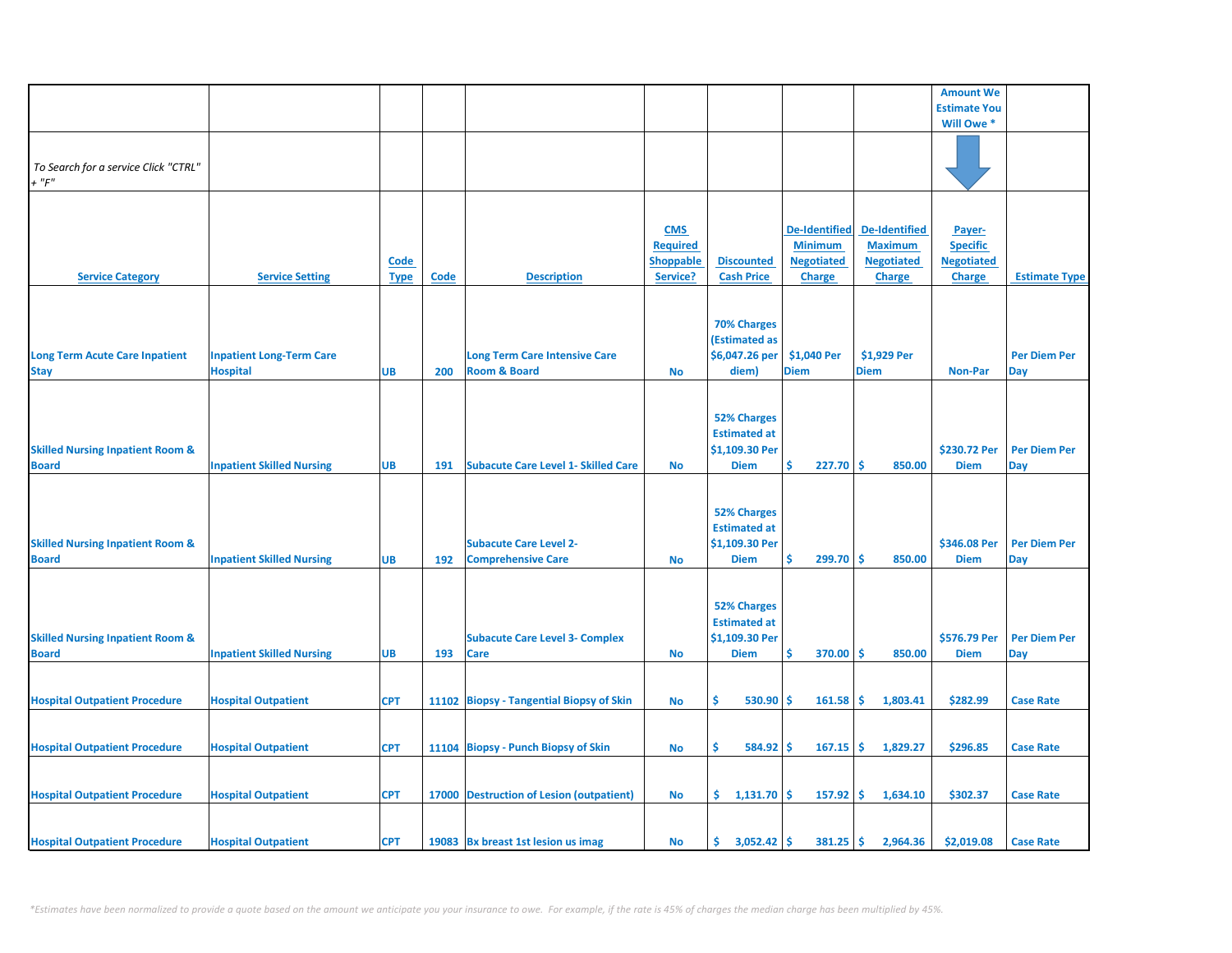|                                      |                            |             |             |                                           |                  |                   |                      |                      | <b>Amount We</b>    |                      |
|--------------------------------------|----------------------------|-------------|-------------|-------------------------------------------|------------------|-------------------|----------------------|----------------------|---------------------|----------------------|
|                                      |                            |             |             |                                           |                  |                   |                      |                      | <b>Estimate You</b> |                      |
|                                      |                            |             |             |                                           |                  |                   |                      |                      | Will Owe *          |                      |
|                                      |                            |             |             |                                           |                  |                   |                      |                      |                     |                      |
|                                      |                            |             |             |                                           |                  |                   |                      |                      |                     |                      |
| To Search for a service Click "CTRL" |                            |             |             |                                           |                  |                   |                      |                      |                     |                      |
|                                      |                            |             |             |                                           |                  |                   |                      |                      |                     |                      |
| $+$ " $F$ "                          |                            |             |             |                                           |                  |                   |                      |                      |                     |                      |
|                                      |                            |             |             |                                           |                  |                   |                      |                      |                     |                      |
|                                      |                            |             |             |                                           |                  |                   |                      |                      |                     |                      |
|                                      |                            |             |             |                                           | <b>CMS</b>       |                   | <b>De-Identified</b> | <b>De-Identified</b> | Payer-              |                      |
|                                      |                            |             |             |                                           |                  |                   |                      |                      |                     |                      |
|                                      |                            |             |             |                                           | <b>Required</b>  |                   | <b>Minimum</b>       | <b>Maximum</b>       | <b>Specific</b>     |                      |
|                                      |                            | <b>Code</b> |             |                                           | <b>Shoppable</b> | <b>Discounted</b> | <b>Negotiated</b>    | <b>Negotiated</b>    | <b>Negotiated</b>   |                      |
| <b>Service Category</b>              | <b>Service Setting</b>     | <b>Type</b> | <b>Code</b> | <b>Description</b>                        | Service?         | <b>Cash Price</b> | <b>Charge</b>        | <b>Charge</b>        | <b>Charge</b>       | <b>Estimate Type</b> |
|                                      |                            |             |             |                                           |                  | N/A No            |                      |                      | N/A No              |                      |
|                                      |                            |             |             | <b>Removal of 1 or more breast</b>        |                  | <b>Service</b>    |                      |                      | <b>Service</b>      |                      |
|                                      |                            |             |             |                                           |                  |                   |                      |                      |                     |                      |
| <b>Hospital Outpatient Procedure</b> | <b>Hospital Outpatient</b> | <b>CPT</b>  |             | 19120 growth, open procedure              | Yes              | <b>Volume</b>     | \$.<br>$\omega$      | \$                   | <b>Volume</b>       | <b>Case Rate</b>     |
|                                      |                            |             |             |                                           |                  |                   |                      |                      |                     |                      |
|                                      |                            |             |             |                                           |                  |                   |                      |                      |                     |                      |
| <b>Injections</b>                    | <b>Hospital Outpatient</b> | <b>CPT</b>  |             | 20610 Arthrocentesis (outpatient)         | <b>No</b>        | Ś.<br>370.58      | 182.39<br>Ŝ          | Ŝ<br>1,461.73        | \$406.08            | <b>Case Rate</b>     |
|                                      |                            |             |             |                                           |                  |                   |                      |                      |                     |                      |
|                                      |                            |             |             |                                           |                  |                   |                      |                      |                     |                      |
|                                      |                            |             |             |                                           |                  |                   |                      |                      |                     |                      |
| <b>Hospital Outpatient Procedure</b> | <b>Hospital Outpatient</b> | <b>CPT</b>  |             | 27818 Treatment of ankle fracture         | <b>No</b>        | \$.<br>1,243.48   | \$<br>395.00         | Ŝ.<br>2,581.00       | \$2,369.48          | <b>Case Rate</b>     |
|                                      |                            |             |             |                                           |                  | $N/A$ No          |                      |                      | $N/A$ No            |                      |
|                                      |                            |             |             |                                           |                  | <b>Service</b>    |                      |                      | <b>Service</b>      |                      |
| <b>Hospital Outpatient Procedure</b> | <b>Hospital Outpatient</b> | <b>CPT</b>  |             | 29826 Arthroscopic Shoulder Surgery       |                  | <b>Volume</b>     | \$<br>$\sim$         | <b>S</b>             | <b>Volume</b>       | <b>Case Rate</b>     |
|                                      |                            |             |             |                                           | Yes              |                   |                      |                      |                     |                      |
|                                      |                            |             |             |                                           |                  | N/A No            |                      |                      | N/A No              |                      |
|                                      |                            |             |             | <b>Arthroscopic Knee Surgery</b>          |                  | <b>Service</b>    |                      |                      | <b>Service</b>      |                      |
| <b>Hospital Outpatient Procedure</b> | <b>Hospital Outpatient</b> | <b>CPT</b>  |             | 29881 (outpatient)                        | Yes              | <b>Volume</b>     | \$<br>$\sim$         | \$                   | <b>Volume</b>       | <b>Case Rate</b>     |
|                                      |                            |             |             |                                           |                  |                   |                      |                      |                     |                      |
|                                      |                            |             |             |                                           |                  |                   |                      |                      |                     |                      |
|                                      |                            |             |             |                                           |                  |                   |                      |                      |                     |                      |
| <b>Hospital Outpatient Procedure</b> | <b>Hospital Outpatient</b> | <b>CPT</b>  |             | 31575 Laryngoscopy - Diagnostic           | <b>No</b>        | Ŝ<br>449.87       | \$.<br>135.86        | Ŝ.<br>1,978.02       | \$296.52            | <b>Case Rate</b>     |
|                                      |                            |             |             |                                           |                  |                   |                      |                      |                     |                      |
|                                      |                            |             |             |                                           |                  |                   |                      |                      |                     |                      |
| <b>Hospital Outpatient Procedure</b> | <b>Hospital Outpatient</b> | <b>CPT</b>  |             | 32555 Aspirate pleura w/ imaging          | <b>No</b>        | Ŝ.<br>608.39      | \$<br>288.54         | Ŝ.<br>1,852.06       | \$983.99            | <b>Case Rate</b>     |
|                                      |                            |             |             |                                           |                  | $N/A$ No          |                      |                      | $N/A$ No            |                      |
|                                      |                            |             |             |                                           |                  |                   |                      |                      |                     |                      |
|                                      |                            |             |             | <b>Tonsillectomy with Adenoidectomy</b>   |                  | <b>Service</b>    |                      |                      | <b>Service</b>      |                      |
| <b>Hospital Outpatient Procedure</b> | <b>Hospital Outpatient</b> | <b>CPT</b>  |             | 42820 (outpatient)                        | Yes              | <b>Volume</b>     | \$<br>$\sim$         | \$                   | <b>Volume</b>       | <b>Case Rate</b>     |
|                                      |                            |             |             |                                           |                  |                   |                      |                      |                     |                      |
|                                      |                            |             |             | <b>Upper Gastrointestinal Endoscopy ·</b> |                  |                   |                      |                      |                     |                      |
| <b>Hospital Outpatient Procedure</b> | <b>Hospital Outpatient</b> | <b>CPT</b>  |             | 43235 Diagnostic                          | Yes              | \$2,027.21        | 61.00<br>\$          | \$<br>1,867.74       | \$1,199.83          | <b>Case Rate</b>     |
|                                      |                            |             |             |                                           |                  |                   |                      |                      |                     |                      |
|                                      |                            |             |             |                                           |                  |                   |                      |                      |                     |                      |
|                                      |                            |             |             | <b>Upper Gastrointestinal Endoscopy</b>   |                  |                   |                      |                      |                     |                      |
| <b>Hospital Outpatient Procedure</b> | <b>Hospital Outpatient</b> | <b>CPT</b>  |             | 43239 With Biopsy                         | Yes              | 1,259.34<br>Ş.    | S<br>372.00          | \$.<br>2,229.48      | \$1,222.16          | <b>Case Rate</b>     |
|                                      |                            |             |             |                                           |                  |                   |                      |                      |                     |                      |
|                                      |                            |             |             | <b>Colonoscopy - Diagnostic</b>           |                  |                   |                      |                      |                     |                      |
|                                      |                            |             |             |                                           |                  |                   |                      |                      |                     |                      |
| <b>Hospital Outpatient Procedure</b> | <b>Hospital Outpatient</b> | <b>CPT</b>  |             | 45378 (outpatient)                        | Yes              | \$.<br>2,117.86   | Ŝ<br>335.79          | Ŝ.<br>2,220.88       | \$1,259.23          | <b>Case Rate</b>     |
|                                      |                            |             |             |                                           |                  |                   |                      |                      |                     |                      |
|                                      |                            |             |             | <b>Colonoscopy - With Biopsy</b>          |                  |                   |                      |                      |                     |                      |
| <b>Hospital Outpatient Procedure</b> | <b>Hospital Outpatient</b> | <b>CPT</b>  |             | 45380 (outpatient)                        | Yes              | 3,082.66<br>\$.   | Ś<br>343.06          | Ś.<br>4,110.45       | \$1,595.77          | <b>Case Rate</b>     |
|                                      |                            |             |             |                                           |                  |                   |                      |                      |                     |                      |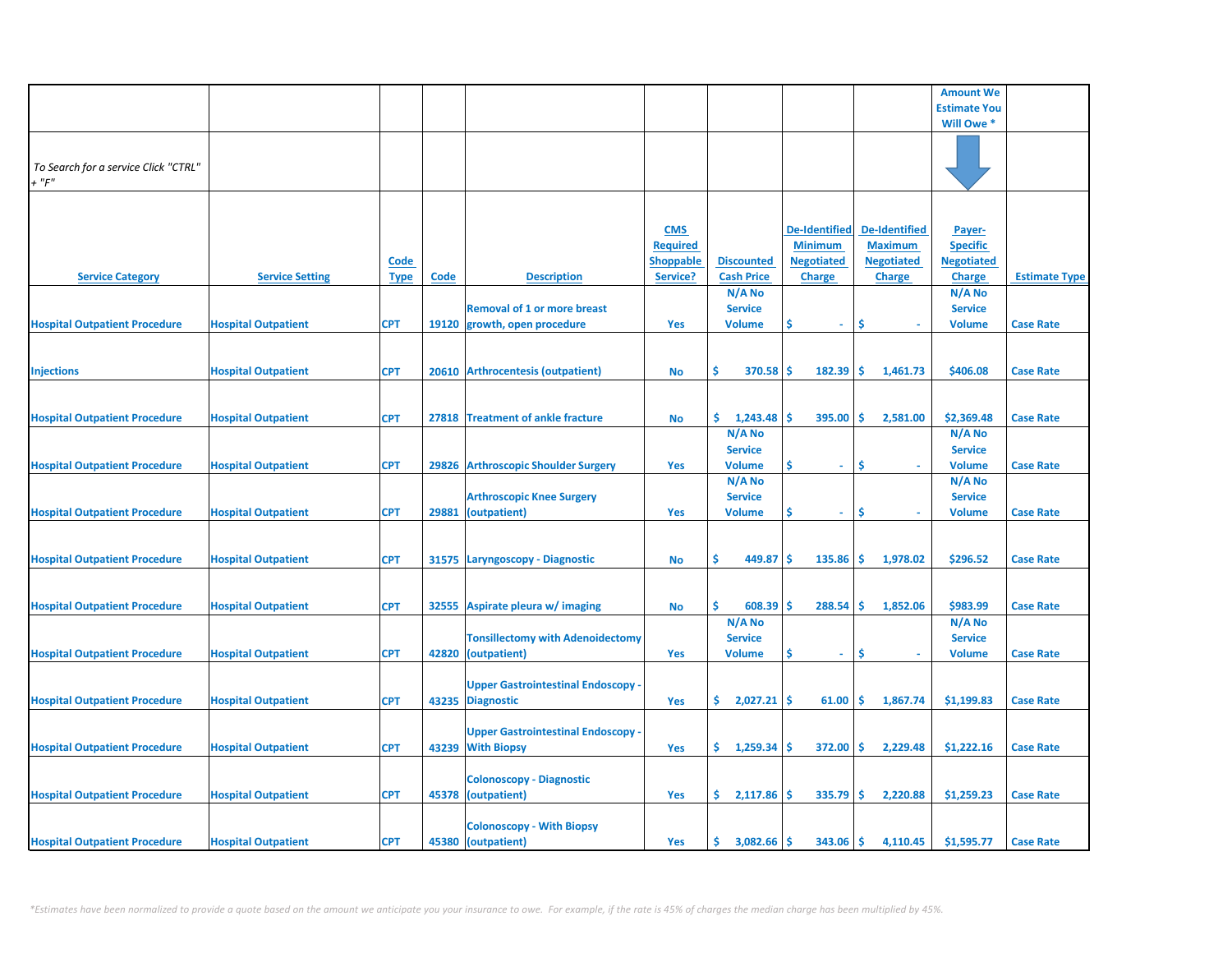|                                      |                            |             |       |                                         |                                     |                      |                                     |                                     | <b>Amount We</b>                     |                      |
|--------------------------------------|----------------------------|-------------|-------|-----------------------------------------|-------------------------------------|----------------------|-------------------------------------|-------------------------------------|--------------------------------------|----------------------|
|                                      |                            |             |       |                                         |                                     |                      |                                     |                                     | <b>Estimate You</b>                  |                      |
|                                      |                            |             |       |                                         |                                     |                      |                                     |                                     | Will Owe *                           |                      |
|                                      |                            |             |       |                                         |                                     |                      |                                     |                                     |                                      |                      |
| To Search for a service Click "CTRL" |                            |             |       |                                         |                                     |                      |                                     |                                     |                                      |                      |
| $+$ " $F$ "                          |                            |             |       |                                         |                                     |                      |                                     |                                     |                                      |                      |
|                                      |                            |             |       |                                         |                                     |                      |                                     |                                     |                                      |                      |
|                                      |                            |             |       |                                         |                                     |                      |                                     |                                     |                                      |                      |
|                                      |                            |             |       |                                         | <b>CMS</b>                          |                      | <b>De-Identified</b>                | <b>De-Identified</b>                | Payer-                               |                      |
|                                      |                            | <b>Code</b> |       |                                         | <b>Required</b><br><b>Shoppable</b> | <b>Discounted</b>    | <b>Minimum</b><br><b>Negotiated</b> | <b>Maximum</b><br><b>Negotiated</b> | <b>Specific</b><br><b>Negotiated</b> |                      |
| <b>Service Category</b>              | <b>Service Setting</b>     | <b>Type</b> | Code  | <b>Description</b>                      | Service?                            | <b>Cash Price</b>    | <b>Charge</b>                       | <b>Charge</b>                       | <b>Charge</b>                        | <b>Estimate Type</b> |
|                                      |                            |             |       |                                         |                                     |                      |                                     |                                     |                                      |                      |
|                                      |                            |             |       | <b>Colonoscopy - With Polyp Removal</b> |                                     |                      |                                     |                                     |                                      |                      |
| <b>Hospital Outpatient Procedure</b> | <b>Hospital Outpatient</b> | <b>CPT</b>  |       | 45385 (outpatient)                      | Yes                                 | \$.<br>3,317.89      | \$.<br>354.50                       | -\$<br>4,434.15                     | \$1,672.20                           | <b>Case Rate</b>     |
|                                      |                            |             |       |                                         |                                     | N/A No               |                                     |                                     | N/A No                               |                      |
|                                      |                            |             |       | <b>Ultrasound examination of lower</b>  |                                     | <b>Service</b>       |                                     |                                     | <b>Service</b>                       |                      |
| <b>Hospital Outpatient Procedure</b> | <b>Hospital Outpatient</b> | <b>CPT</b>  | 45391 | large bowel using an endoscope          | <b>Yes</b>                          | <b>Volume</b>        | S<br>÷                              | \$.                                 | <b>Volume</b>                        | <b>Case Rate</b>     |
|                                      |                            |             |       |                                         |                                     |                      |                                     |                                     |                                      |                      |
| <b>Hospital Outpatient Procedure</b> | <b>Hospital Outpatient</b> | <b>CPT</b>  |       | 47562 Gall Bladder Surgery (outpatient) | Yes                                 | \$12,062.52          | -Ś<br>504.75                        | ∣\$.<br>18,374.88                   | \$7,227.03                           | <b>Case Rate</b>     |
|                                      |                            |             |       |                                         |                                     |                      |                                     |                                     |                                      |                      |
|                                      |                            |             |       |                                         |                                     |                      |                                     |                                     |                                      |                      |
| <b>Hospital Outpatient Procedure</b> | <b>Hospital Outpatient</b> | <b>CPT</b>  |       | 49440 Place gastrostomy tube perc       | No                                  | \$.<br>3,111.60      | 445.12<br><b>S</b>                  | \$<br>3,166.61                      | \$2,328.49                           | <b>Case Rate</b>     |
|                                      |                            |             |       |                                         |                                     |                      |                                     |                                     |                                      |                      |
|                                      |                            |             |       | Repair of groin hernia patient age 5    |                                     |                      |                                     |                                     |                                      |                      |
| <b>Hospital Outpatient Procedure</b> | <b>Hospital Outpatient</b> | <b>CPT</b>  |       | 49505 years or older                    | Yes                                 | \$.<br>9,867.85      | $470.98$ \$<br>-S                   | 15,040.03                           | \$4,782.39                           | <b>Case Rate</b>     |
|                                      |                            |             |       |                                         |                                     |                      |                                     |                                     |                                      |                      |
| <b>Hospital Outpatient Procedure</b> | <b>Hospital Outpatient</b> | <b>CPT</b>  |       | <b>51798 Urine Capacity Measurement</b> |                                     | \$.<br>97.04         | -\$<br>$\omega$                     | \$<br>1,579.20                      | \$85.34                              | <b>Case Rate</b>     |
|                                      |                            |             |       |                                         | No                                  |                      |                                     |                                     |                                      |                      |
|                                      |                            |             |       |                                         |                                     |                      |                                     |                                     |                                      |                      |
| <b>Hospital Outpatient Procedure</b> | <b>Hospital Outpatient</b> | <b>CPT</b>  |       | 52000 Cystoscopy                        | No                                  | \$.<br>$1,173.22$ \$ | 282.78                              | -\$<br>1,596.52                     | \$841.68                             | <b>Case Rate</b>     |
|                                      |                            |             |       |                                         |                                     |                      |                                     |                                     |                                      |                      |
|                                      |                            |             |       |                                         |                                     |                      |                                     |                                     |                                      |                      |
| <b>Hospital Outpatient Procedure</b> | <b>Hospital Outpatient</b> | <b>CPT</b>  |       | 55700 Biopsy of prostate gland          | Yes                                 | \$.<br>1,165.04      | Ŝ.<br>284.76                        | -Ś<br>2,631.84                      | \$2,501.25                           | <b>Case Rate</b>     |
|                                      |                            |             |       | <b>Surgical removal of prostate and</b> |                                     | N/A No               | N/A No                              | N/A No                              | N/A No                               |                      |
|                                      |                            |             |       | surrounding lymph nodes using an        |                                     | <b>Service</b>       | <b>Service</b>                      | <b>Service</b>                      | <b>Service</b>                       |                      |
| <b>Hospital Outpatient Procedure</b> | <b>Hospital Outpatient</b> | <b>CPT</b>  | 55866 | endoscope                               | Yes                                 | <b>Volume</b>        | <b>Volume</b>                       | <b>Volume</b>                       | <b>Volume</b>                        | <b>Case Rate</b>     |
|                                      |                            |             |       |                                         |                                     |                      |                                     |                                     |                                      |                      |
| <b>Hospital Outpatient Procedure</b> | <b>Hospital Outpatient</b> | <b>CPT</b>  |       | 58100 Biopsy - Endometrial (Uterus)     | No                                  | \$<br>375.83         | 144.00<br>-\$                       | -\$<br>1,697.39                     | \$307.10                             | <b>Case Rate</b>     |
|                                      |                            |             |       |                                         |                                     |                      |                                     |                                     |                                      |                      |
|                                      |                            |             |       |                                         |                                     |                      |                                     |                                     |                                      |                      |
| <b>Hospital Outpatient Procedure</b> | <b>Hospital Outpatient</b> | <b>CPT</b>  |       | 58300 Insert intrauterine device        | No                                  | $632.24$ \$<br>\$    | 48.93                               | -\$<br>1,749.37                     | \$12.26                              | <b>Case Rate</b>     |
|                                      |                            |             |       |                                         |                                     |                      |                                     |                                     |                                      |                      |
|                                      |                            |             |       |                                         |                                     |                      |                                     |                                     |                                      |                      |
| <b>Hospital Outpatient Procedure</b> | <b>Hospital Outpatient</b> | <b>CPT</b>  |       | 58301 Remove intrauterine device        | No                                  | $273.85$ \$<br>Ś     | $32.34$ \$                          | 1,495.58                            | \$448.52                             | <b>Case Rate</b>     |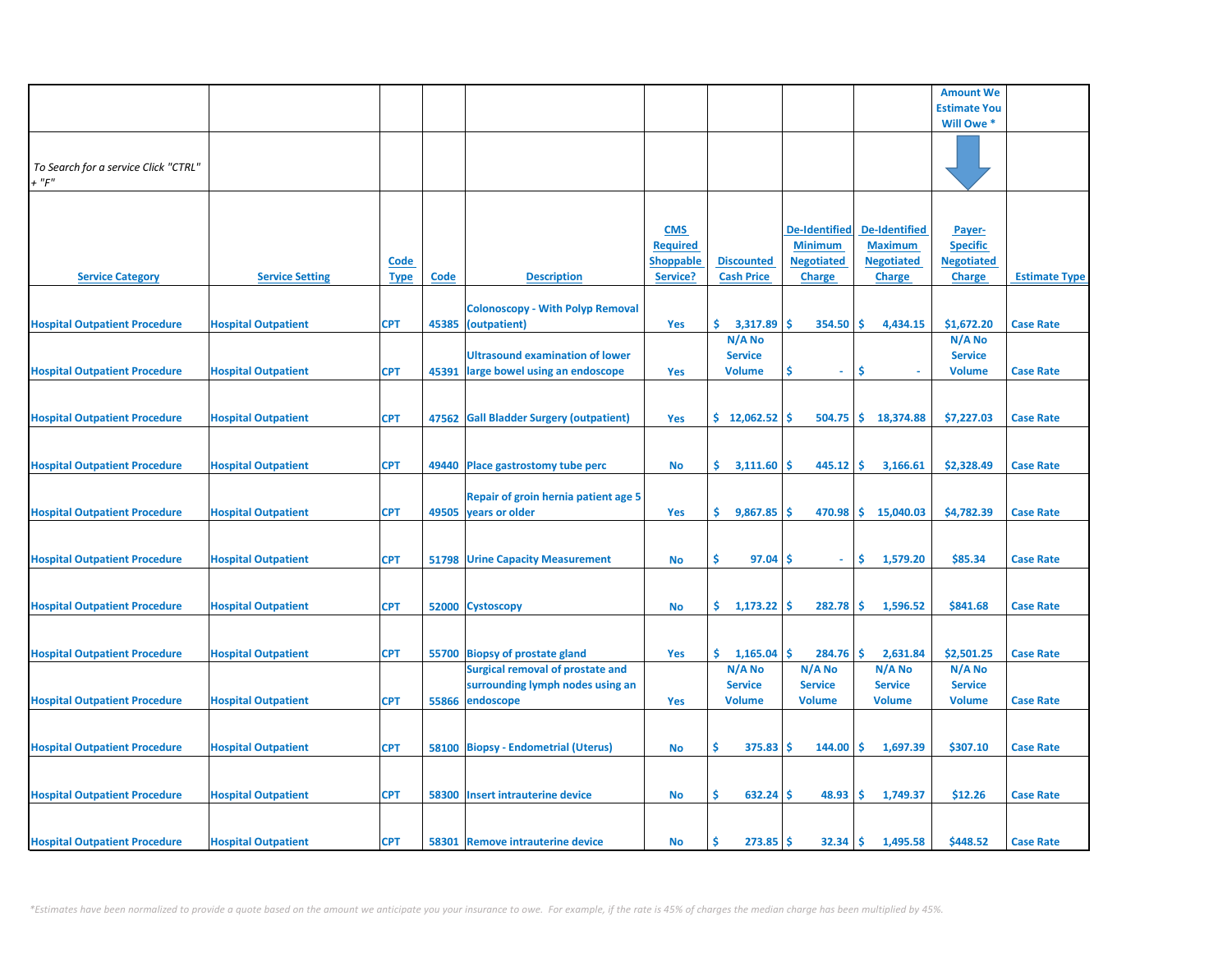|                                         |                              |             |       |                                           |                  |                   |                      |                      | <b>Amount We</b>    |                      |
|-----------------------------------------|------------------------------|-------------|-------|-------------------------------------------|------------------|-------------------|----------------------|----------------------|---------------------|----------------------|
|                                         |                              |             |       |                                           |                  |                   |                      |                      | <b>Estimate You</b> |                      |
|                                         |                              |             |       |                                           |                  |                   |                      |                      | Will Owe *          |                      |
|                                         |                              |             |       |                                           |                  |                   |                      |                      |                     |                      |
|                                         |                              |             |       |                                           |                  |                   |                      |                      |                     |                      |
| To Search for a service Click "CTRL"    |                              |             |       |                                           |                  |                   |                      |                      |                     |                      |
| $+$ " $F$ "                             |                              |             |       |                                           |                  |                   |                      |                      |                     |                      |
|                                         |                              |             |       |                                           |                  |                   |                      |                      |                     |                      |
|                                         |                              |             |       |                                           |                  |                   |                      |                      |                     |                      |
|                                         |                              |             |       |                                           |                  |                   |                      |                      |                     |                      |
|                                         |                              |             |       |                                           | <b>CMS</b>       |                   | <b>De-Identified</b> | <b>De-Identified</b> | Payer-              |                      |
|                                         |                              |             |       |                                           | <b>Required</b>  |                   | <b>Minimum</b>       | <b>Maximum</b>       | <b>Specific</b>     |                      |
|                                         |                              | Code        |       |                                           | <b>Shoppable</b> | <b>Discounted</b> | <b>Negotiated</b>    | <b>Negotiated</b>    | <b>Negotiated</b>   |                      |
| <b>Service Category</b>                 | <b>Service Setting</b>       | <b>Type</b> | Code  | <b>Description</b>                        | Service?         | <b>Cash Price</b> | <b>Charge</b>        | <b>Charge</b>        | <b>Charge</b>       | <b>Estimate Type</b> |
|                                         |                              |             |       |                                           |                  |                   |                      |                      |                     |                      |
|                                         |                              |             |       |                                           |                  |                   |                      |                      |                     |                      |
| <b>Hospital Outpatient Procedure</b>    | <b>Hospital Outpatient</b>   | <b>CPT</b>  | 59025 | <b>Fetal Non-Stress Test</b>              | <b>No</b>        | Ś.<br>260.79      | 118.53<br>Ŝ          | Ŝ.<br>1,596.22       | \$257.18            | <b>Case Rate</b>     |
|                                         |                              |             |       | Routine obstetric care for vaginal        |                  |                   |                      |                      |                     |                      |
| <b>Professional Services Associated</b> |                              |             |       | delivery, including pre-and post-         |                  |                   |                      |                      |                     |                      |
| with Inpatient Stay                     | <b>Professional Services</b> | <b>CPT</b>  |       | 59400 delivery care                       | Yes              | \$.<br>4,496.21   | 242.00<br>Ŝ          | 3,278.48<br>-Ś.      | \$2,896.49          | <b>Case Rate</b>     |
|                                         |                              |             |       |                                           |                  |                   |                      |                      |                     |                      |
| <b>Professional Services Associated</b> |                              |             |       |                                           |                  |                   |                      |                      |                     |                      |
| with Inpatient Stay                     | <b>Professional Services</b> | <b>CPT</b>  | 59410 | <b>Obstetrical care</b>                   | <b>No</b>        | \$.<br>2,230.06   | Ŝ.<br>133.91         | 1\$<br>1,625.81      | \$1,427.31          | <b>Case Rate</b>     |
|                                         |                              |             |       | Routine obstetric care for cesarean       |                  |                   |                      |                      |                     |                      |
| <b>Professional Services Associated</b> |                              |             |       | delivery, including pre-and post-         |                  |                   |                      |                      |                     |                      |
| with Inpatient Stay                     | <b>Professional Services</b> | <b>CPT</b>  |       | 59510 delivery care                       | Yes              | \$.<br>4,966.56   | 246.05<br>.Ŝ         | <b>S</b><br>3,619.13 | \$3,197.53          | <b>Case Rate</b>     |
|                                         |                              |             |       | Routine obstetric care for vaginal        |                  |                   |                      |                      |                     |                      |
|                                         |                              |             |       |                                           |                  |                   |                      |                      |                     |                      |
|                                         |                              |             |       | delivery after prior cesarean             |                  |                   |                      |                      |                     |                      |
| <b>Professional Services Associated</b> |                              |             |       | delivery including pre-and post-          |                  |                   |                      |                      |                     |                      |
| with Inpatient Stay                     | <b>Professional Services</b> | <b>CPT</b>  |       | 59610 delivery care                       | Yes              | \$.<br>4,706.58   | 305.08               | Ŝ.<br>3,429.34       | \$3,031.40          | <b>Case Rate</b>     |
|                                         |                              |             |       | Injection of substance into spinal        |                  |                   |                      |                      |                     |                      |
|                                         |                              |             |       | canal of lower back or sacrum using       |                  |                   |                      |                      |                     |                      |
| <b>Hospital Outpatient Procedure</b>    | <b>Hospital Outpatient</b>   | <b>CPT</b>  | 62322 | imaging guidance                          | Yes              | \$.<br>1,055.18   | 379.33<br>-S         | ١\$<br>1,880.39      | \$936.70            | <b>Case Rate</b>     |
|                                         |                              |             |       | Injection of substance into spinal        |                  |                   |                      |                      |                     |                      |
|                                         |                              |             |       | canal of lower back or sacrum using       |                  |                   |                      |                      |                     |                      |
| <b>Hospital Outpatient Procedure</b>    | <b>Hospital Outpatient</b>   | <b>CPT</b>  | 62323 | imaging guidance                          | Yes              | \$.<br>1,665.98   | Ŝ.<br>305.01         | -\$<br>1,988.33      | \$957.62            | <b>Case Rate</b>     |
|                                         |                              |             |       | Injections of anesthetic and/or           |                  |                   |                      |                      |                     |                      |
|                                         |                              |             |       | steroid drug into lower or sacral         |                  |                   |                      |                      |                     |                      |
|                                         |                              |             |       | spine nerve root using imaging            |                  |                   |                      |                      |                     |                      |
| <b>Hospital Outpatient Procedure</b>    | <b>Hospital Outpatient</b>   | <b>CPT</b>  | 64483 | guidance                                  | Yes              | \$.<br>1,776.21   | $358.46$ \$<br>'\$   | 1,980.49             | \$1,219.11          | <b>Case Rate</b>     |
|                                         |                              |             |       |                                           |                  | N/A No            |                      |                      | N/A No              |                      |
|                                         |                              |             |       | <b>Removal of recurring cataract in</b>   |                  | <b>Service</b>    |                      |                      | <b>Service</b>      |                      |
| <b>Hospital Outpatient Procedure</b>    | <b>Hospital Outpatient</b>   | <b>CPT</b>  | 66821 | lens capsule using laser                  | Yes              | <b>Volume</b>     | \$<br>$\omega$       | Ŝ<br>$\sim$          | <b>Volume</b>       | <b>Case Rate</b>     |
|                                         |                              |             |       |                                           |                  | N/A No            |                      |                      | N/A No              |                      |
|                                         |                              |             |       | <b>Removal of cataract with insertion</b> |                  |                   |                      |                      |                     |                      |
|                                         |                              |             |       |                                           |                  | <b>Service</b>    |                      |                      | <b>Service</b>      |                      |
| <b>Hospital Outpatient Procedure</b>    | <b>Hospital Outpatient</b>   | <b>CPT</b>  |       | 66984 of lens                             | Yes              | <b>Volume</b>     | Ś<br>$\sim$          | -\$                  | <b>Volume</b>       | <b>Case Rate</b>     |
|                                         |                              |             |       |                                           |                  |                   |                      |                      |                     |                      |
|                                         |                              |             |       |                                           |                  |                   |                      |                      |                     |                      |
| <b>Hospital Outpatient Procedure</b>    | <b>Hospital Outpatient</b>   | <b>CPT</b>  |       | 69210 Remove impacted ear wax             | <b>No</b>        | 168.99            | 48.93                | -\$<br>1,604.78      | \$118.45            | <b>Case Rate</b>     |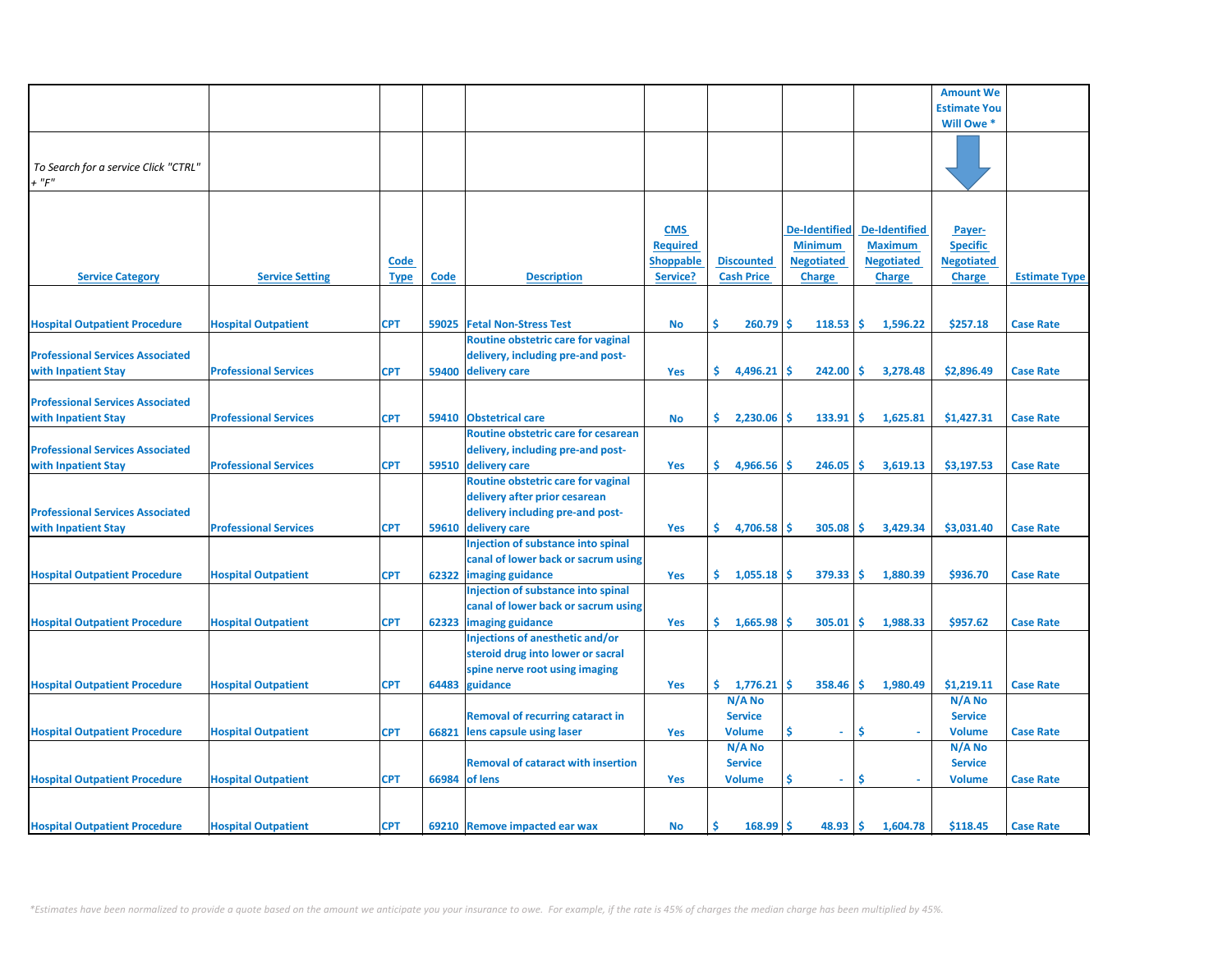|                                                     |                            |             |             |                                      |                  |                      |                      |                      | <b>Amount We</b>    |                      |
|-----------------------------------------------------|----------------------------|-------------|-------------|--------------------------------------|------------------|----------------------|----------------------|----------------------|---------------------|----------------------|
|                                                     |                            |             |             |                                      |                  |                      |                      |                      | <b>Estimate You</b> |                      |
|                                                     |                            |             |             |                                      |                  |                      |                      |                      | Will Owe *          |                      |
|                                                     |                            |             |             |                                      |                  |                      |                      |                      |                     |                      |
| To Search for a service Click "CTRL"<br>$+$ " $F$ " |                            |             |             |                                      |                  |                      |                      |                      |                     |                      |
|                                                     |                            |             |             |                                      |                  |                      |                      |                      |                     |                      |
|                                                     |                            |             |             |                                      | <b>CMS</b>       |                      | <b>De-Identified</b> | <b>De-Identified</b> | Payer-              |                      |
|                                                     |                            |             |             |                                      | <b>Required</b>  |                      | <b>Minimum</b>       | <b>Maximum</b>       | <b>Specific</b>     |                      |
|                                                     |                            | <b>Code</b> |             |                                      | <b>Shoppable</b> | <b>Discounted</b>    | <b>Negotiated</b>    | <b>Negotiated</b>    | <b>Negotiated</b>   |                      |
| <b>Service Category</b>                             | <b>Service Setting</b>     | <b>Type</b> | <b>Code</b> | <b>Description</b>                   | Service?         | <b>Cash Price</b>    | <b>Charge</b>        | <b>Charge</b>        | <b>Charge</b>       | <b>Estimate Type</b> |
|                                                     |                            |             |             | <b>CT Scan - Head/Brain, without</b> |                  |                      |                      |                      |                     |                      |
| <b>Radiology Services</b>                           | <b>Hospital Outpatient</b> | <b>CPT</b>  |             | 70450 Contrast                       | No               | \$<br>901.06         | Ŝ.<br>127.22         | -\$<br>1,318.18      | \$206.92            | <b>Per Unit</b>      |
|                                                     |                            |             |             | <b>CT Scan - Head/Brain, without</b> |                  |                      |                      |                      |                     |                      |
| <b>Radiology Services</b>                           | <b>Hospital Outpatient</b> | <b>CPT</b>  |             | 70450 Contrast                       | <b>Yes</b>       | Ŝ<br>901.06          | $127.22$ \$<br>s     | 1,318.18             | \$206.92            | <b>Per Unit</b>      |
|                                                     |                            |             |             |                                      |                  |                      |                      |                      |                     |                      |
| <b>Radiology Services</b>                           | <b>Hospital Outpatient</b> | <b>CPT</b>  |             | 70482 Ct orbit/ear/fossa w/o&w/dye   | No               | \$.<br>2,339.66      | 207.79<br>-S         | -\$<br>2,657.02      | \$327.92            | <b>Per Unit</b>      |
|                                                     |                            |             |             |                                      |                  |                      |                      |                      |                     |                      |
| <b>Radiology Services</b>                           | <b>Hospital Outpatient</b> | <b>CPT</b>  |             | 70486 Ct maxillofacial w/o dye       | <b>No</b>        | \$.<br>1,668.57      | 127.52<br>Ŝ.         | -\$<br>2,259.85      | \$207.39            | <b>Per Unit</b>      |
|                                                     |                            |             |             |                                      |                  |                      |                      |                      |                     |                      |
|                                                     |                            |             |             |                                      |                  |                      |                      |                      |                     |                      |
| <b>Radiology Services</b>                           | <b>Hospital Outpatient</b> | <b>CPT</b>  |             | 70496 Ct angiography head            | No               | \$.<br>1,871.05      | 223.05<br>-S         | -\$<br>1,996.31      | \$362.29            | <b>Per Unit</b>      |
|                                                     |                            |             |             |                                      |                  |                      |                      |                      |                     |                      |
| <b>Radiology Services</b>                           | <b>Hospital Outpatient</b> | <b>CPT</b>  |             | 70498 Ct angiography neck            | No               | \$.<br>$1,632.72$ \$ | 223.05               | ۱\$.<br>1,677.63     | \$362.29            | <b>Per Unit</b>      |
|                                                     |                            |             |             |                                      |                  |                      |                      |                      |                     |                      |
| <b>Radiology Services</b>                           | <b>Hospital Outpatient</b> | <b>CPT</b>  |             | 70551 MRI BRAIN STEM W/O DYE         | No               | \$.<br>1,518.19      | 252.20<br>-S         | ١\$<br>2,270.30      | \$410.12            | <b>Per Unit</b>      |
|                                                     |                            |             |             |                                      |                  |                      |                      |                      |                     |                      |
|                                                     |                            |             |             |                                      |                  |                      |                      |                      |                     |                      |
| <b>Radiology Services</b>                           | <b>Hospital Outpatient</b> | <b>CPT</b>  |             | 70553 MRI - Brain (outpatient)       | Yes              | \$.<br>2,314.59      | 406.50<br>-S         | ١\$<br>3,409.54      | \$661.97            | <b>Per Unit</b>      |
|                                                     |                            |             |             |                                      |                  |                      |                      |                      |                     |                      |
| <b>Radiology Services</b>                           | <b>Hospital Outpatient</b> | <b>CPT</b>  |             | 71045 X-ray exam chest 1 view        | No               | \$<br>138.11         | 19.91<br>-S          | -\$<br>181.37        | \$117.34            | <b>Per Unit</b>      |
|                                                     |                            |             |             |                                      |                  |                      |                      |                      |                     |                      |
| <b>Radiology Services</b>                           | <b>Hospital Outpatient</b> | <b>CPT</b>  |             | 71046   X-Ray - Chest (outpatient)   | No               | \$<br>$148.99$ \$    | 31.50                | -\$<br>193.55        | \$119.89            | <b>Per Unit</b>      |
|                                                     |                            |             |             |                                      |                  |                      |                      |                      |                     |                      |
| <b>Radiology Services</b>                           | <b>Hospital Outpatient</b> | <b>CPT</b>  |             | 71110 X-ray exam ribs bil 3 views    | No               | \$.<br>205.20        | 38.07<br><b>S</b>    | \$.<br>271.73        | \$167.63            | <b>Per Unit</b>      |
|                                                     |                            |             |             |                                      |                  |                      |                      |                      |                     |                      |
|                                                     |                            |             |             |                                      |                  |                      |                      |                      |                     |                      |
| <b>Radiology Services</b>                           | <b>Hospital Outpatient</b> | <b>CPT</b>  |             | 71250 CT THORAX W/O DYE              | <b>No</b>        | $1,024.52$ \$<br>\$. | 141.11               | <b>S</b><br>1,468.48 | \$228.78            | <b>Per Unit</b>      |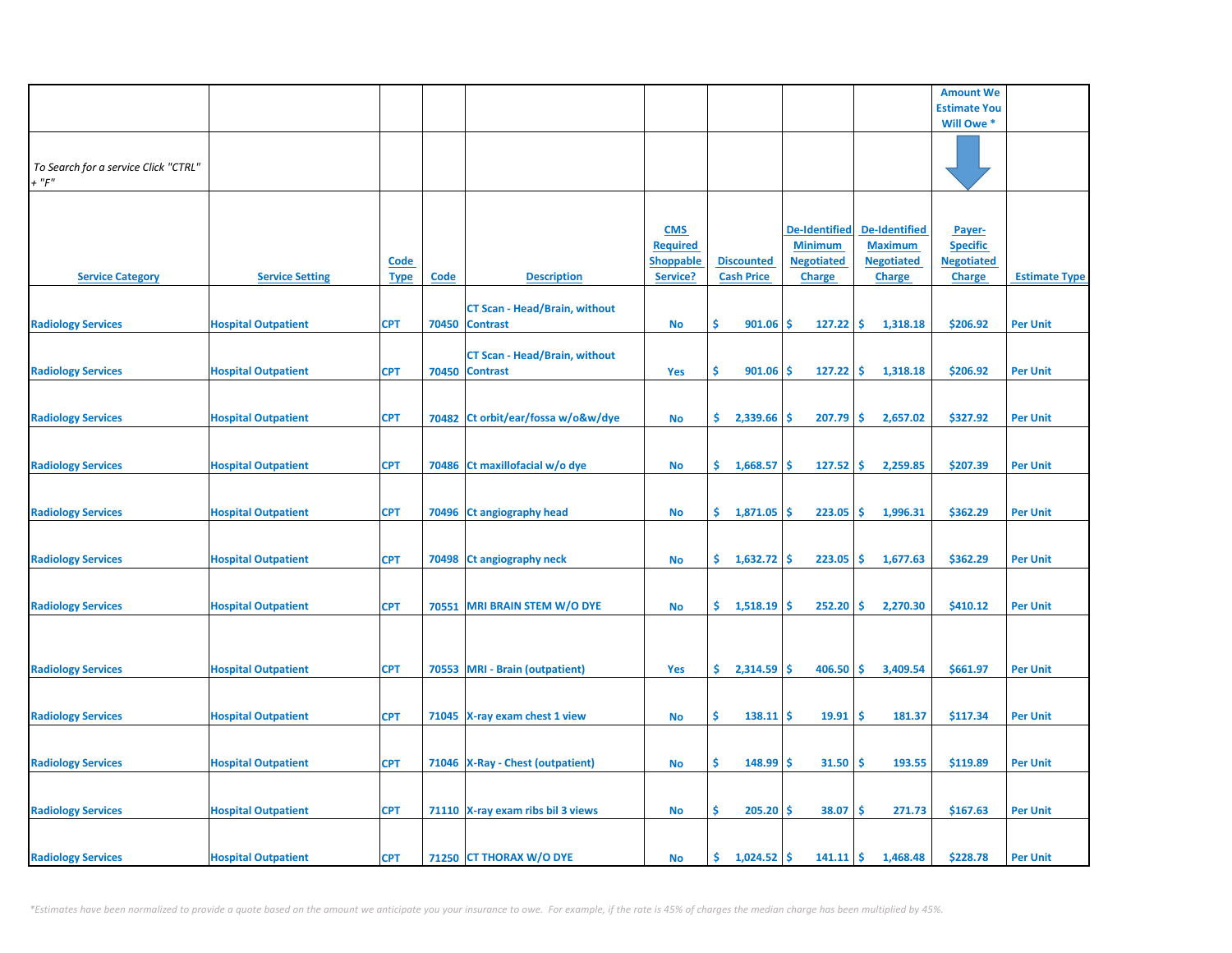|                                                     |                            |                            |                    |                                                             |                                                               |                                        |                                                                              |                                                                              | <b>Amount We</b>                                                |                      |
|-----------------------------------------------------|----------------------------|----------------------------|--------------------|-------------------------------------------------------------|---------------------------------------------------------------|----------------------------------------|------------------------------------------------------------------------------|------------------------------------------------------------------------------|-----------------------------------------------------------------|----------------------|
|                                                     |                            |                            |                    |                                                             |                                                               |                                        |                                                                              |                                                                              | <b>Estimate You</b>                                             |                      |
|                                                     |                            |                            |                    |                                                             |                                                               |                                        |                                                                              |                                                                              | Will Owe *                                                      |                      |
| To Search for a service Click "CTRL"<br>$+$ " $F$ " |                            |                            |                    |                                                             |                                                               |                                        |                                                                              |                                                                              |                                                                 |                      |
| <b>Service Category</b>                             | <b>Service Setting</b>     | <b>Code</b><br><b>Type</b> | <b>Code</b>        | <b>Description</b>                                          | <b>CMS</b><br><b>Required</b><br><b>Shoppable</b><br>Service? | <b>Discounted</b><br><b>Cash Price</b> | <b>De-Identified</b><br><b>Minimum</b><br><b>Negotiated</b><br><b>Charge</b> | <b>De-Identified</b><br><b>Maximum</b><br><b>Negotiated</b><br><b>Charge</b> | Payer-<br><b>Specific</b><br><b>Negotiated</b><br><b>Charge</b> | <b>Estimate Type</b> |
| <b>Radiology Services</b>                           | <b>Hospital Outpatient</b> | <b>CPT</b>                 |                    | <b>CT Scan - Chest, with Contrast</b><br>71260 (outpatient) | No                                                            | \$.<br>$1,448.52$ \$                   | 200.76                                                                       | -\$<br>2,034.88                                                              | \$326.82                                                        | <b>Per Unit</b>      |
| <b>Radiology Services</b>                           | <b>Hospital Outpatient</b> | <b>CPT</b>                 |                    | 71275 Ct angiography chest                                  | No                                                            | \$.<br>1,935.65                        | 226.19<br>Ŝ                                                                  | -\$<br>2,092.27                                                              | \$367.36                                                        | <b>Per Unit</b>      |
| <b>Radiology Services</b>                           | <b>Hospital Outpatient</b> | <b>CPT</b>                 |                    | 72040 X-Ray - Neck, Cervical Spine                          | <b>No</b>                                                     | Ŝ.<br>154.65                           | 37.93<br>-\$                                                                 | -\$<br>204.42                                                                | \$120.37                                                        | <b>Per Unit</b>      |
| <b>Radiology Services</b>                           | <b>Hospital Outpatient</b> | <b>CPT</b>                 |                    | 72070 X-Ray - Middle Back, Thoracic Spine                   | <b>No</b>                                                     | \$<br>251.61                           | 33.93<br><b>S</b>                                                            | \$,<br>338.99                                                                | \$161.05                                                        | <b>Per Unit</b>      |
| <b>Radiology Services</b>                           | <b>Hospital Outpatient</b> | <b>CPT</b>                 |                    | 72100   X-Ray - Spine (outpatient)                          | No                                                            | \$<br>$199.60$ \$                      | 37.93                                                                        | ۱\$<br>265.13                                                                | \$162.57                                                        | <b>Per Unit</b>      |
| <b>Radiology Services</b>                           | <b>Hospital Outpatient</b> | <b>CPT</b>                 | <b>72110 views</b> | X-Ray, lower back, minimum four                             | Yes                                                           | \$<br>$213.64$ \$                      | 52.80                                                                        | -\$<br>284.93                                                                | \$165.12                                                        | <b>Per Unit</b>      |
| <b>Radiology Services</b>                           | <b>Hospital Outpatient</b> | <b>CPT</b>                 | 72125              | Ct neck spine w/o dye                                       | <b>No</b>                                                     | \$.<br>1,459.37                        | 136.86<br>-S                                                                 | -\$<br>1,750.92                                                              | \$217.60                                                        | <b>Per Unit</b>      |
| <b>Radiology Services</b>                           | <b>Hospital Outpatient</b> | <b>CPT</b>                 |                    | 72126 Ct neck spine w/dye                                   | No                                                            | 1,293.16<br>\$.                        | 260.86<br>-Ś                                                                 | -\$<br>1,821.59                                                              | \$585.88                                                        | <b>Per Unit</b>      |
| <b>Radiology Services</b>                           | <b>Hospital Outpatient</b> | <b>CPT</b>                 |                    | 72127 Ct neck spine w/o & w/dye                             | <b>No</b>                                                     | \$1,815.93                             | 201.73<br>\$.                                                                | \$<br>2,118.48                                                               | \$328.39                                                        | <b>Per Unit</b>      |
| <b>Radiology Services</b>                           | <b>Hospital Outpatient</b> | <b>CPT</b>                 |                    | 72129 Ct chest spine w/dye                                  | No                                                            | \$.<br>1,520.66                        | 199.82<br>-S                                                                 | -\$<br>1,805.90                                                              | \$324.84                                                        | <b>Per Unit</b>      |
| <b>Radiology Services</b>                           | <b>Hospital Outpatient</b> | <b>CPT</b>                 |                    | 72132 Ct lumbar spine w/dye                                 | No                                                            | \$1,518.43                             | $260.86$ \$                                                                  | 1,805.90                                                                     | \$585.88                                                        | <b>Per Unit</b>      |
| <b>Radiology Services</b>                           | <b>Hospital Outpatient</b> | <b>CPT</b>                 |                    | 72133 Ct lumbar spine w/o & w/dye                           | No                                                            | 1,904.42<br>\$.                        | 201.90<br>-Ś                                                                 | l \$<br>2,238.70                                                             | \$327.92                                                        | <b>Per Unit</b>      |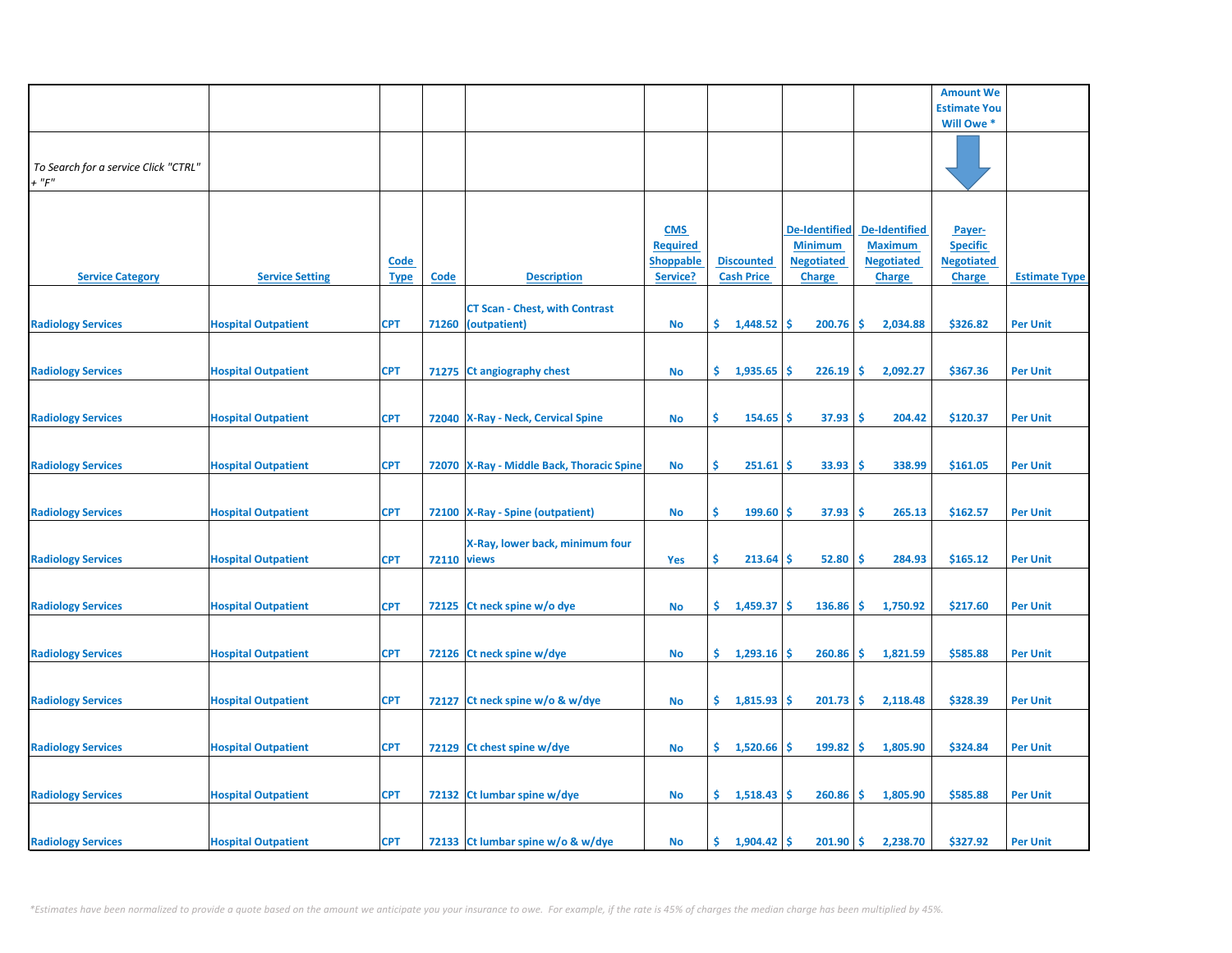|                                                     |                            |                            |             |                                       |                                                               |                                        |                                                                              |                                                                              | <b>Amount We</b>                                                |                      |
|-----------------------------------------------------|----------------------------|----------------------------|-------------|---------------------------------------|---------------------------------------------------------------|----------------------------------------|------------------------------------------------------------------------------|------------------------------------------------------------------------------|-----------------------------------------------------------------|----------------------|
|                                                     |                            |                            |             |                                       |                                                               |                                        |                                                                              |                                                                              | <b>Estimate You</b>                                             |                      |
|                                                     |                            |                            |             |                                       |                                                               |                                        |                                                                              |                                                                              | Will Owe *                                                      |                      |
| To Search for a service Click "CTRL"<br>$+$ " $F$ " |                            |                            |             |                                       |                                                               |                                        |                                                                              |                                                                              |                                                                 |                      |
| <b>Service Category</b>                             | <b>Service Setting</b>     | <u>Code</u><br><b>Type</b> | <u>Code</u> | <b>Description</b>                    | <b>CMS</b><br><b>Required</b><br><u>Shoppable</u><br>Service? | <b>Discounted</b><br><b>Cash Price</b> | <b>De-Identified</b><br><b>Minimum</b><br><b>Negotiated</b><br><b>Charge</b> | <b>De-Identified</b><br><b>Maximum</b><br><b>Negotiated</b><br><b>Charge</b> | Payer-<br><b>Specific</b><br><b>Negotiated</b><br><b>Charge</b> | <b>Estimate Type</b> |
| <b>Radiology Services</b>                           | <b>Hospital Outpatient</b> | <b>CPT</b>                 |             | 72141 MRI NECK SPINE W/O DYE          | No                                                            | \$.<br>1,441.84                        | \$<br>252.20                                                                 | \$<br>2,177.11                                                               | \$410.12                                                        | <b>Per Unit</b>      |
| <b>Radiology Services</b>                           | <b>Hospital Outpatient</b> | <b>CPT</b>                 |             | 72148 MRI - Back (outpatient)         | Yes                                                           | \$.<br>1,381.13                        | 252.20<br>\$.                                                                | \$<br>2,137.12                                                               | \$410.12                                                        | <b>Per Unit</b>      |
| <b>Radiology Services</b>                           | <b>Hospital Outpatient</b> | <b>CPT</b>                 |             | 72170   X-Ray - Pelvis                | <b>No</b>                                                     | \$<br>249.04                           | \$<br>28.72                                                                  | \$<br>327.10                                                                 | \$159.00                                                        | <b>Per Unit</b>      |
| <b>Radiology Services</b>                           | <b>Hospital Outpatient</b> | <b>CPT</b>                 |             | 72190 X-RAY EXAM OF PELVIS            | No                                                            | Ŝ.<br>208.53                           | \$<br>39.60                                                                  | Ŝ<br>264.73                                                                  | \$164.60                                                        | <b>Per Unit</b>      |
| <b>Radiology Services</b>                           | <b>Hospital Outpatient</b> | <b>CPT</b>                 |             | 72193 CT scan, pelvis, with contrast  | Yes                                                           | \$.<br>1,536.96                        | 197.29<br>\$                                                                 | \$<br>2,142.05                                                               | \$320.49                                                        | <b>Per Unit</b>      |
| <b>Radiology Services</b>                           | <b>Hospital Outpatient</b> | <b>CPT</b>                 |             | 72197 MRI - Pelvis (outpatient)       | No                                                            | \$.<br>2,448.72                        | \$<br>402.71                                                                 | \$<br>3,522.33                                                               | \$654.85                                                        | <b>Per Unit</b>      |
| <b>Radiology Services</b>                           | <b>Hospital Outpatient</b> | <b>CPT</b>                 |             | 73000 X-ray exam of collar bone       | <b>No</b>                                                     | \$<br>147.59                           | 22.40<br>\$                                                                  | -\$<br>185.92                                                                | \$116.28                                                        | <b>Per Unit</b>      |
| <b>Radiology Services</b>                           | <b>Hospital Outpatient</b> | <b>CPT</b>                 |             | 73010 X-ray exam of shoulder blade    | <b>No</b>                                                     | \$<br>$196.93$ \$                      | 26.01                                                                        | \$<br>251.93                                                                 | \$159.48                                                        | <b>Per Unit</b>      |
| <b>Radiology Services</b>                           | <b>Hospital Outpatient</b> | <b>CPT</b>                 |             | 73030   X-Ray - Shoulder (outpatient) | <b>No</b>                                                     | \$<br>149.50                           | \$<br>28.33                                                                  | \$.<br>196.92                                                                | \$117.80                                                        | <b>Per Unit</b>      |
| <b>Radiology Services</b>                           | <b>Hospital Outpatient</b> | <b>CPT</b>                 |             | 73060 X-RAY EXAM OF HUMERUS           | No                                                            | \$<br>147.62                           | 29.40<br>\$.                                                                 | \$.<br>195.82                                                                | \$116.28                                                        | <b>Per Unit</b>      |
| <b>Radiology Services</b>                           | <b>Hospital Outpatient</b> | <b>CPT</b>                 |             | 73070 X-ray exam of elbow             | No                                                            | \$.<br>146.83                          | \$.<br>25.07                                                                 | \$.<br>191.42                                                                | \$116.28                                                        | <b>Per Unit</b>      |
| <b>Radiology Services</b>                           | <b>Hospital Outpatient</b> | <b>CPT</b>                 |             | 73080 X-RAY EXAM OF ELBOW             | <b>No</b>                                                     | $122.83$ \$<br>Ś                       | 26.72                                                                        | \$ ا<br>154.02                                                               | \$116.80                                                        | <b>Per Unit</b>      |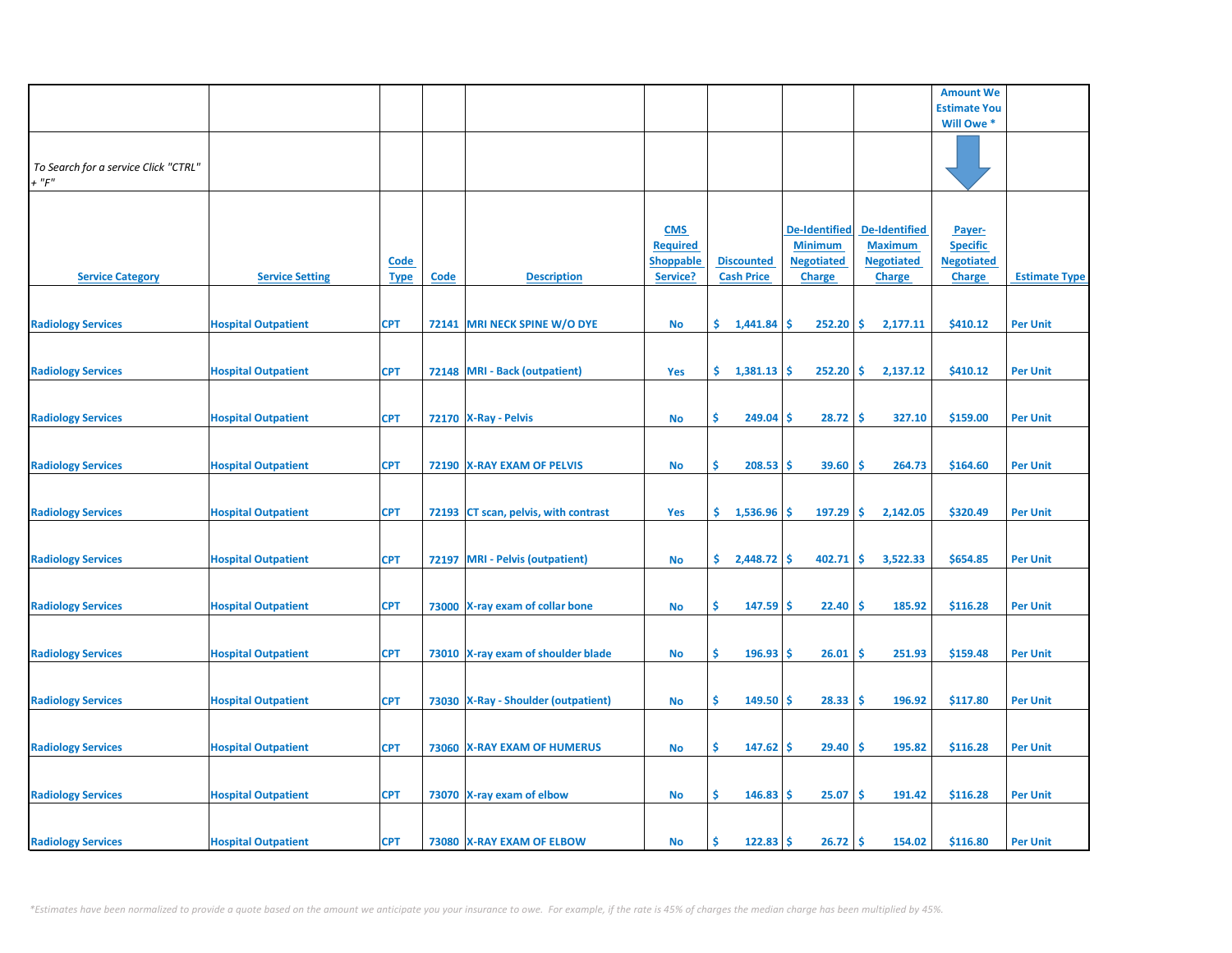|                                                     |                            |                            |             |                                       |                                                               |                                        |                                                                              |                                                                              | <b>Amount We</b>                                                |                      |
|-----------------------------------------------------|----------------------------|----------------------------|-------------|---------------------------------------|---------------------------------------------------------------|----------------------------------------|------------------------------------------------------------------------------|------------------------------------------------------------------------------|-----------------------------------------------------------------|----------------------|
|                                                     |                            |                            |             |                                       |                                                               |                                        |                                                                              |                                                                              | <b>Estimate You</b>                                             |                      |
|                                                     |                            |                            |             |                                       |                                                               |                                        |                                                                              |                                                                              | Will Owe *                                                      |                      |
| To Search for a service Click "CTRL"<br>$+$ " $F$ " |                            |                            |             |                                       |                                                               |                                        |                                                                              |                                                                              |                                                                 |                      |
| <b>Service Category</b>                             | <b>Service Setting</b>     | <u>Code</u><br><b>Type</b> | <b>Code</b> | <b>Description</b>                    | <b>CMS</b><br><b>Required</b><br><b>Shoppable</b><br>Service? | <b>Discounted</b><br><b>Cash Price</b> | <b>De-Identified</b><br><b>Minimum</b><br><b>Negotiated</b><br><b>Charge</b> | <b>De-Identified</b><br><b>Maximum</b><br><b>Negotiated</b><br><b>Charge</b> | Payer-<br><b>Specific</b><br><b>Negotiated</b><br><b>Charge</b> | <b>Estimate Type</b> |
| <b>Radiology Services</b>                           | <b>Hospital Outpatient</b> | <b>CPT</b>                 |             | 73090 X-RAY EXAM OF FOREARM           | No                                                            | Ŝ.<br>117.10                           | -\$<br>26.40                                                                 | \$.<br>151.82                                                                | \$116.28                                                        | <b>Per Unit</b>      |
| <b>Radiology Services</b>                           | <b>Hospital Outpatient</b> | <b>CPT</b>                 |             | 73110   X-Ray - Wrist (outpatient)    | <b>No</b>                                                     | \$<br>156.52                           | -\$<br>30.72                                                                 | \$<br>196.19                                                                 | \$116.80                                                        | <b>Per Unit</b>      |
| <b>Radiology Services</b>                           | <b>Hospital Outpatient</b> | <b>CPT</b>                 |             | 73120 X-RAY EXAM OF HAND              | <b>No</b>                                                     | \$<br>192.03                           | 24.40<br>\$                                                                  | 249.73<br><b>S</b>                                                           | \$158.48                                                        | <b>Per Unit</b>      |
| <b>Radiology Services</b>                           | <b>Hospital Outpatient</b> | <b>CPT</b>                 |             | 73130   X-Ray - Hand                  | <b>No</b>                                                     | \$<br>151.54                           | \$<br>32.72                                                                  | \$.<br>198.42                                                                | \$116.80                                                        | <b>Per Unit</b>      |
| <b>Radiology Services</b>                           | <b>Hospital Outpatient</b> | <b>CPT</b>                 |             | 73221 MRI - Shoulder, Elbow, or Wrist | <b>No</b>                                                     | \$.<br>1,211.82                        | -\$<br>246.65                                                                | \$<br>1,702.46                                                               | \$401.90                                                        | <b>Per Unit</b>      |
| <b>Radiology Services</b>                           | <b>Hospital Outpatient</b> | <b>CPT</b>                 |             | 73502 X-Ray - Hip                     | <b>No</b>                                                     | \$<br>129.58                           | \$<br>37.77                                                                  | \$<br>197.91                                                                 | \$120.37                                                        | <b>Per Unit</b>      |
| <b>Radiology Services</b>                           | <b>Hospital Outpatient</b> | <b>CPT</b>                 |             | 73552 X-RAY EXAM OF FEMUR 2/>         | No                                                            | \$<br>150.51                           | 29.51<br>-\$                                                                 | -\$<br>189.38                                                                | \$117.34                                                        | <b>Per Unit</b>      |
| <b>Radiology Services</b>                           | <b>Hospital Outpatient</b> | <b>CPT</b>                 |             | 73560 X-RAY EXAM OF KNEE 1 OR 2       | <b>No</b>                                                     | \$<br>201.92                           | 32.40<br>-\$                                                                 | \$<br>266.82                                                                 | \$116.28                                                        | <b>Per Unit</b>      |
| <b>Radiology Services</b>                           | <b>Hospital Outpatient</b> | <b>CPT</b>                 |             | 73562   X-Ray - Knee (outpatient)     | No                                                            | \$<br>263.50                           | -\$<br>36.52                                                                 | \$<br>351.25                                                                 | \$117.80                                                        | <b>Per Unit</b>      |
| <b>Radiology Services</b>                           | <b>Hospital Outpatient</b> | <b>CPT</b>                 |             | 73590 X-ray exam of lower leg         | <b>No</b>                                                     | \$<br>239.62                           | \$<br>32.40                                                                  | \$<br>321.48                                                                 | \$115.82                                                        | <b>Per Unit</b>      |
| <b>Radiology Services</b>                           | <b>Hospital Outpatient</b> | <b>CPT</b>                 |             | 73600 X-RAY EXAM OF ANKLE             | No                                                            | \$<br>191.55                           | \$<br>31.98                                                                  | Ŝ<br>278.60                                                                  | \$116.28                                                        | <b>Per Unit</b>      |
| <b>Radiology Services</b>                           | <b>Hospital Outpatient</b> | <b>CPT</b>                 |             | 73610 X-Ray - Ankle (outpatient)      | No                                                            | 239.05<br>Ś                            | 25.72<br>\$                                                                  | -\$<br>311.14                                                                | \$116.80                                                        | <b>Per Unit</b>      |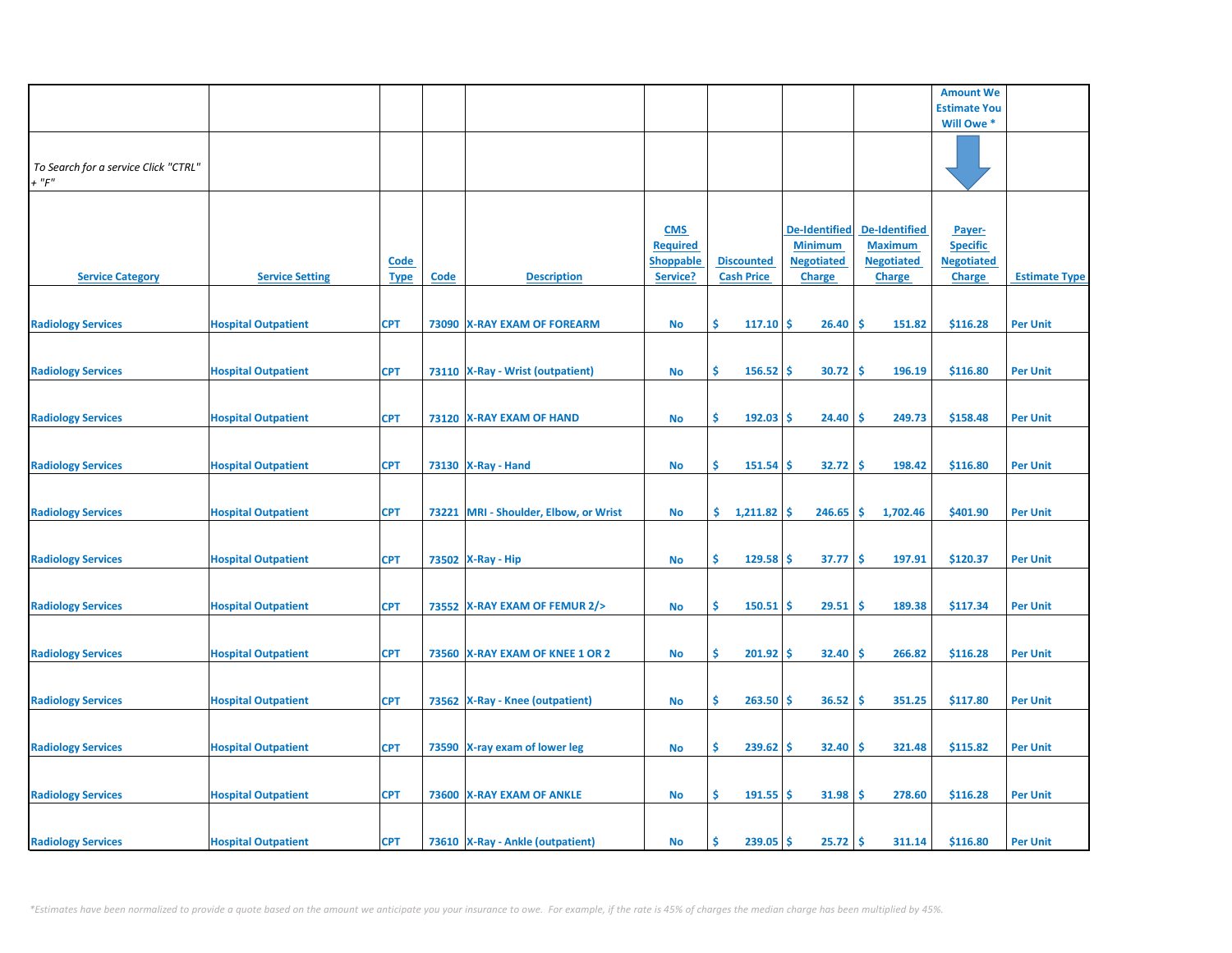|                                                     |                            |                            |      |                                                             |                                                               |                                        |                                                                              |                                                                              | <b>Amount We</b>                                                |                      |
|-----------------------------------------------------|----------------------------|----------------------------|------|-------------------------------------------------------------|---------------------------------------------------------------|----------------------------------------|------------------------------------------------------------------------------|------------------------------------------------------------------------------|-----------------------------------------------------------------|----------------------|
|                                                     |                            |                            |      |                                                             |                                                               |                                        |                                                                              |                                                                              | <b>Estimate You</b>                                             |                      |
|                                                     |                            |                            |      |                                                             |                                                               |                                        |                                                                              |                                                                              | Will Owe *                                                      |                      |
| To Search for a service Click "CTRL"<br>$+$ " $F$ " |                            |                            |      |                                                             |                                                               |                                        |                                                                              |                                                                              |                                                                 |                      |
| <b>Service Category</b>                             | <b>Service Setting</b>     | <b>Code</b><br><b>Type</b> | Code | <b>Description</b>                                          | <b>CMS</b><br><b>Required</b><br><b>Shoppable</b><br>Service? | <b>Discounted</b><br><b>Cash Price</b> | <b>De-Identified</b><br><b>Minimum</b><br><b>Negotiated</b><br><b>Charge</b> | <b>De-Identified</b><br><b>Maximum</b><br><b>Negotiated</b><br><b>Charge</b> | Payer-<br><b>Specific</b><br><b>Negotiated</b><br><b>Charge</b> | <b>Estimate Type</b> |
| <b>Radiology Services</b>                           | <b>Hospital Outpatient</b> | <b>CPT</b>                 |      | 73620 X-RAY EXAM OF FOOT                                    | <b>No</b>                                                     | \$<br>$196.24$ \$                      | 29.81                                                                        | -\$<br>262.21                                                                | \$115.35                                                        | <b>Per Unit</b>      |
| <b>Radiology Services</b>                           | <b>Hospital Outpatient</b> | <b>CPT</b>                 |      | 73630 X-Ray - Foot (outpatient)                             | No                                                            | \$<br>216.05                           | Ŝ<br>33.95                                                                   | -\$<br>289.60                                                                | \$116.34                                                        | <b>Per Unit</b>      |
| <b>Radiology Services</b>                           | <b>Hospital Outpatient</b> | <b>CPT</b>                 |      | 73700 CT LOWER EXTREMITY W/O DYE                            | No                                                            | 1,231.00<br>\$.                        | 134.01<br><b>S</b>                                                           | -\$<br>1,400.92                                                              | \$217.60                                                        | <b>Per Unit</b>      |
| <b>Radiology Services</b>                           | <b>Hospital Outpatient</b> | <b>CPT</b>                 |      | 73721 MRI - Knee (outpatient)                               | Yes                                                           | \$1,224.32                             | 246.65<br><b>S</b>                                                           | -\$<br>1,828.36                                                              | \$400.90                                                        | <b>Per Unit</b>      |
| <b>Radiology Services</b>                           | <b>Hospital Outpatient</b> | <b>CPT</b>                 |      | 74018 X-Ray - Abdomen                                       | No                                                            | \$<br>$145.61$ \$                      | 28.31                                                                        | -\$<br>189.76                                                                | \$117.34                                                        | <b>Per Unit</b>      |
| <b>Radiology Services</b>                           | <b>Hospital Outpatient</b> | <b>CPT</b>                 |      | 74150 Ct abdomen w/o dye                                    | <b>No</b>                                                     | \$<br>977.64                           | 142.38<br>Ŝ.                                                                 | \$<br>1,446.99                                                               | \$231.08                                                        | <b>Per Unit</b>      |
| <b>Radiology Services</b>                           | <b>Hospital Outpatient</b> | <b>CPT</b>                 |      | 74170 Ct abdomen w/o & w/dye                                | <b>No</b>                                                     | \$.<br>1,824.18                        | 207.86<br>-S                                                                 | -\$<br>2,144.29                                                              | \$337.60                                                        | <b>Per Unit</b>      |
| <b>Radiology Services</b>                           | <b>Hospital Outpatient</b> | <b>CPT</b>                 |      | <b>CT Scan - Abdomen and Pelvis, with</b><br>74177 Contrast | No                                                            | $2,748.11$ \$<br>\$.                   | 286.79                                                                       | -\$<br>3,568.86                                                              | \$628.87                                                        | <b>Per Unit</b>      |
| <b>Radiology Services</b>                           | <b>Hospital Outpatient</b> | <b>CPT</b>                 |      | <b>CT Scan - Abdomen and Pelvis, with</b><br>74177 Contrast | Yes                                                           | \$.<br>2,748.11                        | 286.79<br><b>S</b>                                                           | -\$<br>3,568.86                                                              | \$628.87                                                        | <b>Per Unit</b>      |
| <b>Radiology Services</b>                           | <b>Hospital Outpatient</b> | <b>CPT</b>                 |      | 74220 X-ray xm esophagus 1 cntrst                           | <b>No</b>                                                     | \$<br>$394.10$ \$                      | 56.38                                                                        | -\$<br>563.71                                                                | \$280.80                                                        | <b>Per Unit</b>      |
|                                                     |                            |                            |      |                                                             |                                                               |                                        |                                                                              |                                                                              |                                                                 |                      |
| <b>Radiology Services</b>                           | <b>Hospital Outpatient</b> | <b>CPT</b>                 |      | 74270 X-ray xm colon 1 cntrst std                           | No                                                            | \$<br>$521.72$ \$                      | 79.34                                                                        | -\$<br>578.01                                                                | \$311.86                                                        | <b>Per Unit</b>      |
| <b>Radiology Services</b>                           | <b>Hospital Outpatient</b> | <b>CPT</b>                 |      | 75571 Ct hrt w/o dye w/ca test                              | No                                                            | $306.04$ \$<br>Ŝ                       | 59.00                                                                        | ۱Ś<br>323.39                                                                 | \$145.37                                                        | <b>Per Unit</b>      |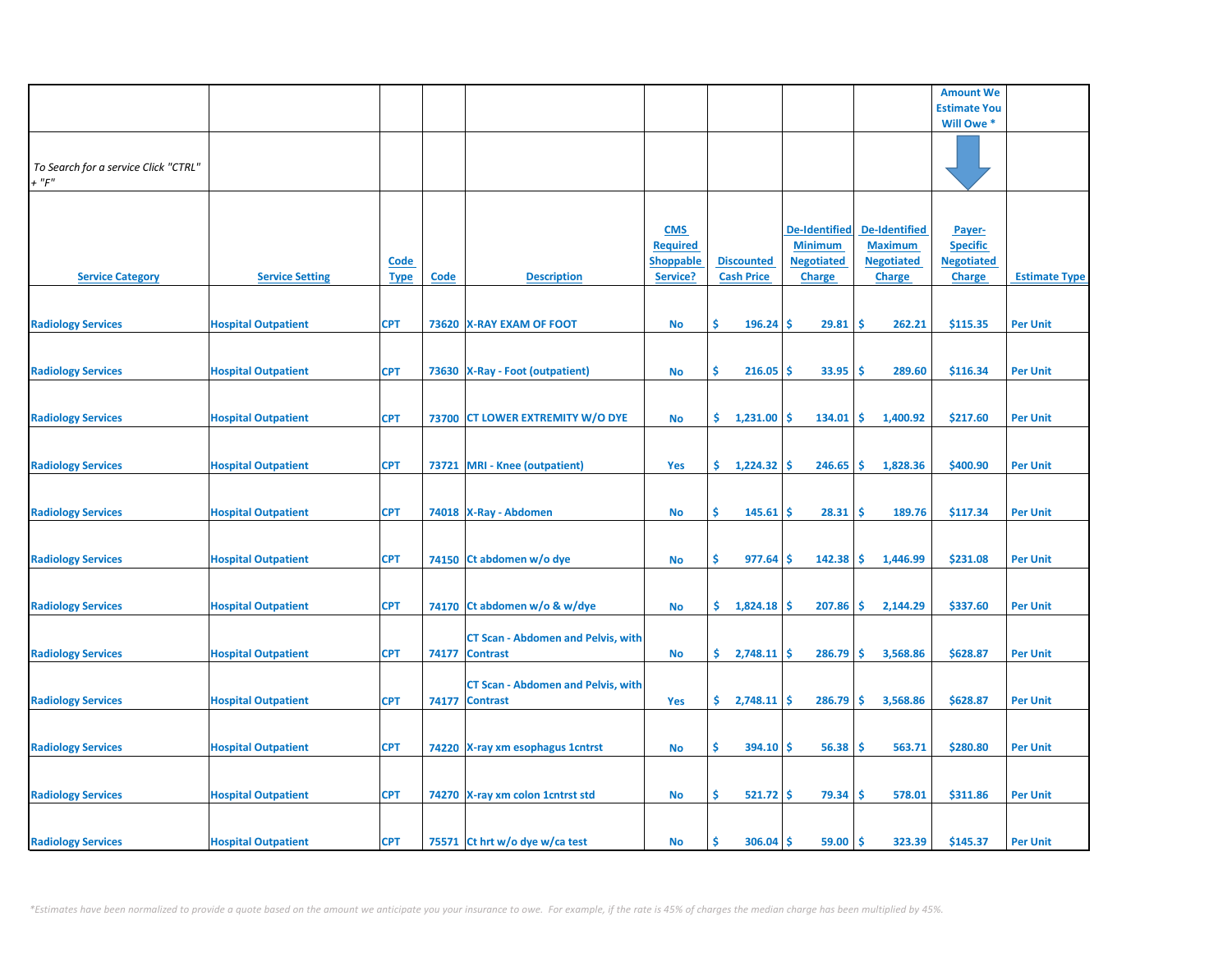|                                                     |                            |                            |             |                                               |                                                               |                                        |                                                                              |                                                                              | <b>Amount We</b>                                                |                      |
|-----------------------------------------------------|----------------------------|----------------------------|-------------|-----------------------------------------------|---------------------------------------------------------------|----------------------------------------|------------------------------------------------------------------------------|------------------------------------------------------------------------------|-----------------------------------------------------------------|----------------------|
|                                                     |                            |                            |             |                                               |                                                               |                                        |                                                                              |                                                                              | <b>Estimate You</b>                                             |                      |
|                                                     |                            |                            |             |                                               |                                                               |                                        |                                                                              |                                                                              | Will Owe *                                                      |                      |
| To Search for a service Click "CTRL"<br>$+$ " $F$ " |                            |                            |             |                                               |                                                               |                                        |                                                                              |                                                                              |                                                                 |                      |
| <b>Service Category</b>                             | <b>Service Setting</b>     | <u>Code</u><br><b>Type</b> | <b>Code</b> | <b>Description</b>                            | <b>CMS</b><br><b>Required</b><br><b>Shoppable</b><br>Service? | <b>Discounted</b><br><b>Cash Price</b> | <b>De-Identified</b><br><b>Minimum</b><br><b>Negotiated</b><br><b>Charge</b> | <b>De-Identified</b><br><b>Maximum</b><br><b>Negotiated</b><br><b>Charge</b> | Payer-<br><b>Specific</b><br><b>Negotiated</b><br><b>Charge</b> | <b>Estimate Type</b> |
| <b>Radiology Services</b>                           | <b>Hospital Outpatient</b> | <b>CPT</b>                 |             | 76536 Ultrasound - Head and Neck              | <b>No</b>                                                     | Ŝ.<br>460.62                           | \$<br>78.79                                                                  | <b>S</b><br>386.50                                                           | \$186.52                                                        | <b>Per Unit</b>      |
| <b>Radiology Services</b>                           | <b>Hospital Outpatient</b> | <b>CPT</b>                 | 76642       | <b>Ultrasound - Breast (outpatient)</b>       | <b>No</b>                                                     | \$<br>152.68                           | \$<br>78.52                                                                  | \$<br>249.30                                                                 | \$152.49                                                        | <b>Per Unit</b>      |
| <b>Radiology Services</b>                           | <b>Hospital Outpatient</b> | <b>CPT</b>                 |             | 76700 Ultrasound - Abdominal, Complete        | Yes                                                           | \$<br>361.43                           | 91.69<br>\$                                                                  | 433.80<br><b>S</b>                                                           | \$204.36                                                        | <b>Per Unit</b>      |
| <b>Radiology Services</b>                           | <b>Hospital Outpatient</b> | <b>CPT</b>                 |             | 76705 Ultrasound - Abdominal, Limited         | <b>No</b>                                                     | \$<br>327.93                           | 46.05<br>\$                                                                  | Ś<br>372.20                                                                  | \$188.09                                                        | <b>Per Unit</b>      |
| <b>Maternity/Delivery</b>                           | <b>Hospital Outpatient</b> | <b>CPT</b>                 |             | 76770 US EXAM ABDO BACK WALL COMP             | <b>No</b>                                                     | \$.<br>456.58                          | \$<br>76.54                                                                  | <b>S</b><br>400.80                                                           | \$198.76                                                        | <b>Per Unit</b>      |
| <b>Maternity/Delivery</b>                           | <b>Hospital Outpatient</b> | <b>CPT</b>                 |             | 76801 OB US < 14 WKS SINGLE FETUS             | <b>No</b>                                                     | \$<br>391.57                           | -\$<br>86.65                                                                 | \$<br>396.27                                                                 | \$217.06                                                        | <b>Per Unit</b>      |
| <b>Radiology Services</b>                           | <b>Hospital Outpatient</b> | <b>CPT</b>                 | 76805       | <b>Ultrasound - Pregnancy</b><br>(outpatient) | Yes                                                           | Ŝ.<br>367.73                           | 100.36<br>\$                                                                 | <b>S</b><br>437.10                                                           | \$217.06                                                        | <b>Per Unit</b>      |
| <b>Maternity/Delivery</b>                           | <b>Hospital Outpatient</b> | <b>CPT</b>                 |             | 76811 OB US DETAILED SNGL FETUS               | <b>No</b>                                                     | Ŝ.<br>522.04                           | 198.65<br>\$                                                                 | <b>S</b><br>587.50                                                           | \$439.54                                                        | <b>Per Unit</b>      |
| <b>Maternity/Delivery</b>                           | <b>Hospital Outpatient</b> | <b>CPT</b>                 |             | 76815 OB US LIMITED FETUS(S)                  | <b>No</b>                                                     | \$<br>309.95                           | 54.75<br>\$                                                                  | \$.<br>384.30                                                                | \$192.64                                                        | <b>Per Unit</b>      |
| <b>Radiology Services</b>                           | <b>Hospital Outpatient</b> | <b>CPT</b>                 |             | 76816 Ultrasound - Pregnancy Follow-Up        | <b>No</b>                                                     | \$<br>406.54                           | 64.37<br>\$                                                                  | \$<br>384.30                                                                 | \$206.87                                                        | <b>Per Unit</b>      |
| <b>Maternity/Delivery</b>                           | <b>Hospital Outpatient</b> | <b>CPT</b>                 |             | <b>76818 FETAL BIOPHYS PROFILE W/NST</b>      | <b>No</b>                                                     | Ŝ.<br>476.50                           | 82.20<br>s                                                                   | Ŝ<br>387.27                                                                  | \$221.08                                                        | <b>Per Unit</b>      |
| <b>Maternity/Delivery</b>                           | <b>Hospital Outpatient</b> | <b>CPT</b>                 |             | 76819 FETAL BIOPHYS PROFIL W/O NST            | <b>No</b>                                                     | 407.39<br>Ŝ                            | 97.44<br>\$                                                                  | \$<br>398.34                                                                 | \$201.27                                                        | <b>Per Unit</b>      |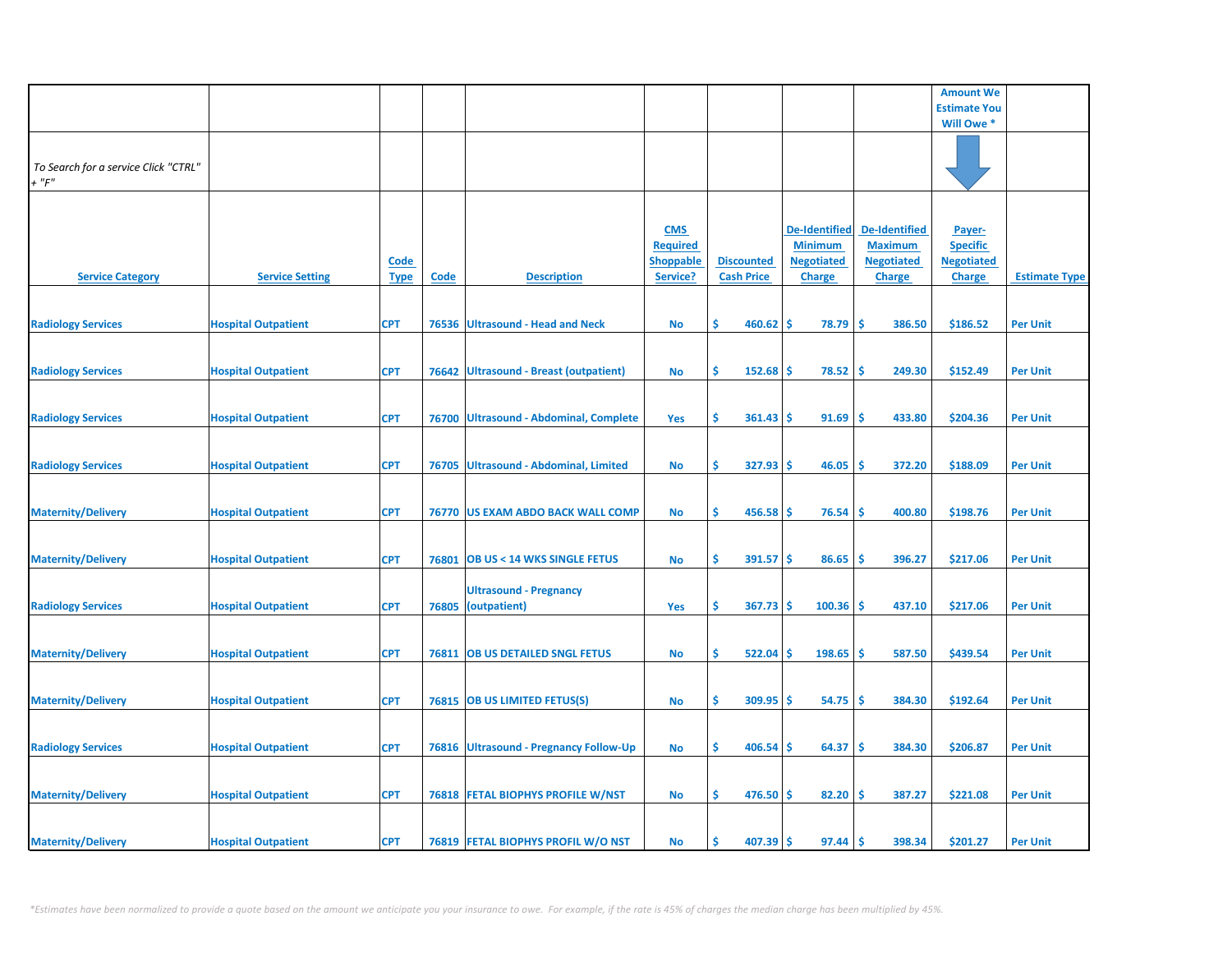|                                            |                            |             |             |                                          |                  |     |                   |                      |                      | <b>Amount We</b>    |                      |
|--------------------------------------------|----------------------------|-------------|-------------|------------------------------------------|------------------|-----|-------------------|----------------------|----------------------|---------------------|----------------------|
|                                            |                            |             |             |                                          |                  |     |                   |                      |                      | <b>Estimate You</b> |                      |
|                                            |                            |             |             |                                          |                  |     |                   |                      |                      | Will Owe *          |                      |
|                                            |                            |             |             |                                          |                  |     |                   |                      |                      |                     |                      |
|                                            |                            |             |             |                                          |                  |     |                   |                      |                      |                     |                      |
| To Search for a service Click "CTRL"       |                            |             |             |                                          |                  |     |                   |                      |                      |                     |                      |
| $+$ " $F$ "                                |                            |             |             |                                          |                  |     |                   |                      |                      |                     |                      |
|                                            |                            |             |             |                                          |                  |     |                   |                      |                      |                     |                      |
|                                            |                            |             |             |                                          |                  |     |                   |                      |                      |                     |                      |
|                                            |                            |             |             |                                          | <b>CMS</b>       |     |                   | <b>De-Identified</b> | <b>De-Identified</b> | Payer-              |                      |
|                                            |                            |             |             |                                          | <b>Required</b>  |     |                   | <b>Minimum</b>       | <b>Maximum</b>       | <b>Specific</b>     |                      |
|                                            |                            | <u>Code</u> |             |                                          | <b>Shoppable</b> |     | <b>Discounted</b> | <b>Negotiated</b>    | <b>Negotiated</b>    | <b>Negotiated</b>   |                      |
| <b>Service Category</b>                    | <b>Service Setting</b>     | <b>Type</b> | <b>Code</b> | <b>Description</b>                       | Service?         |     | <b>Cash Price</b> | <b>Charge</b>        | <b>Charge</b>        | <b>Charge</b>       | <b>Estimate Type</b> |
|                                            |                            |             |             |                                          |                  |     |                   |                      |                      |                     |                      |
|                                            |                            |             |             |                                          |                  |     |                   |                      |                      |                     |                      |
| <b>Radiology Services</b>                  | <b>Hospital Outpatient</b> | <b>CPT</b>  | 76821       | <b>MIDDLE CEREBRAL ARTERY ECHO</b>       | No               | Ŝ.  | 370.14            | \$<br>88.69          | \$.<br>391.69        | \$195.93            | <b>Per Unit</b>      |
|                                            |                            |             |             |                                          |                  |     |                   |                      |                      |                     |                      |
|                                            |                            |             |             | <b>Ultrasound - Transvaginal (non-</b>   |                  |     |                   |                      |                      |                     |                      |
| <b>Radiology Services</b>                  | <b>Hospital Outpatient</b> | <b>CPT</b>  | 76830       | maternity)                               | Yes              | \$  | 475.43            | \$<br>98.63          | \$<br>463.90         | \$195.67            | <b>Per Unit</b>      |
|                                            |                            |             |             |                                          |                  |     |                   |                      |                      |                     |                      |
|                                            |                            |             |             |                                          |                  |     |                   |                      |                      |                     |                      |
|                                            |                            |             |             | 76856 Ultrasound - Pelvic (outpatient)   |                  | \$  | 344.00            | 70.34<br>\$.         | 408.50<br><b>S</b>   | \$195.21            | <b>Per Unit</b>      |
| <b>Radiology Services</b>                  | <b>Hospital Outpatient</b> | <b>CPT</b>  |             |                                          | <b>No</b>        |     |                   |                      |                      |                     |                      |
|                                            |                            |             |             |                                          |                  |     |                   |                      |                      |                     |                      |
|                                            |                            |             |             |                                          |                  |     |                   |                      |                      |                     |                      |
| <b>Radiology Services</b>                  | <b>Hospital Outpatient</b> | <b>CPT</b>  |             | 77065 Mammography of one breast          | Yes              | \$  | 546.40            | 107.57<br>\$         | Ŝ<br>501.03          | \$790.40            | <b>Per Unit</b>      |
|                                            |                            |             |             |                                          |                  |     |                   |                      |                      |                     |                      |
|                                            |                            |             |             |                                          |                  |     |                   |                      |                      |                     |                      |
| <b>Radiology Services</b>                  | <b>Hospital Outpatient</b> | <b>CPT</b>  |             | 77066 Mammography of both breasts        | Yes              | \$  | 383.79            | \$<br>135.81         | \$<br>629.70         | \$996.78            | <b>Per Unit</b>      |
|                                            |                            |             |             |                                          |                  |     |                   |                      |                      |                     |                      |
|                                            |                            |             |             |                                          |                  |     |                   |                      |                      |                     |                      |
|                                            |                            |             |             |                                          |                  |     |                   |                      |                      |                     |                      |
|                                            |                            |             |             |                                          |                  |     |                   |                      |                      |                     |                      |
|                                            |                            |             |             |                                          |                  |     |                   |                      |                      |                     |                      |
| <b>Radiology Services</b>                  | <b>Hospital Outpatient</b> | <b>CPT</b>  |             | 77067 Mammogram (outpatient)             | Yes              | Ŝ.  | 406.73            | 109.22<br>-\$        | <b>S</b><br>504.02   | \$799.71            | <b>Per Unit</b>      |
|                                            |                            |             |             |                                          |                  |     |                   |                      |                      |                     |                      |
|                                            |                            |             |             |                                          |                  |     |                   |                      |                      |                     |                      |
| <b>Radiology Services</b>                  | <b>Hospital Outpatient</b> | <b>CPT</b>  |             | 77080 Bone Density Scan (outpatient)     | <b>No</b>        | \$  | 247.25            | \$<br>56.29          | \$<br>393.45         | \$160.58            | <b>Per Unit</b>      |
|                                            |                            |             |             |                                          |                  |     |                   |                      |                      |                     |                      |
|                                            |                            |             |             |                                          |                  |     |                   |                      |                      |                     |                      |
| <b>Radiology Services</b>                  | <b>Hospital Outpatient</b> | <b>CPT</b>  | 77081       | Dxa bone density/peripheral              | No               | \$  | 116.84            | \$<br>33.80          | \$.<br>171.64        | \$118.85            | <b>Per Unit</b>      |
|                                            |                            |             |             |                                          |                  |     |                   |                      |                      |                     |                      |
|                                            |                            |             |             |                                          |                  |     |                   |                      |                      |                     |                      |
| <b>Radiology Services</b>                  | <b>Hospital Outpatient</b> | <b>CPT</b>  |             | 78452 Myocardial Imaging (outpatient)    | <b>No</b>        | \$. | 1,010.04          | 336.74<br>\$         | \$<br>2,091.45       | \$1,776.19          | <b>Per Unit</b>      |
|                                            |                            |             |             |                                          |                  |     |                   |                      |                      |                     |                      |
|                                            |                            |             |             |                                          |                  |     |                   |                      |                      |                     |                      |
| <b>Laboratory &amp; Pathology Services</b> | <b>Hospital Outpatient</b> | <b>CPT</b>  |             | 80048 Blood Test - Basic Metabolic Panel | Yes              | Ŝ.  | 158.03            | \$.<br>11.84         | Ŝ<br>221.33          | \$24.54             | <b>Per Unit</b>      |
|                                            |                            |             |             |                                          |                  |     |                   |                      |                      |                     |                      |
|                                            |                            |             |             | <b>Blood Test - Comprehensive</b>        |                  |     |                   |                      |                      |                     |                      |
| <b>Laboratory &amp; Pathology Services</b> | <b>Hospital Outpatient</b> | <b>CPT</b>  |             | 80053 Metabolic Panel                    | Yes              | Ś   | 93.73             | \$<br>14.78          | -\$<br>136.89        | \$30.62             | <b>Per Unit</b>      |
|                                            |                            |             |             |                                          |                  |     |                   |                      |                      |                     |                      |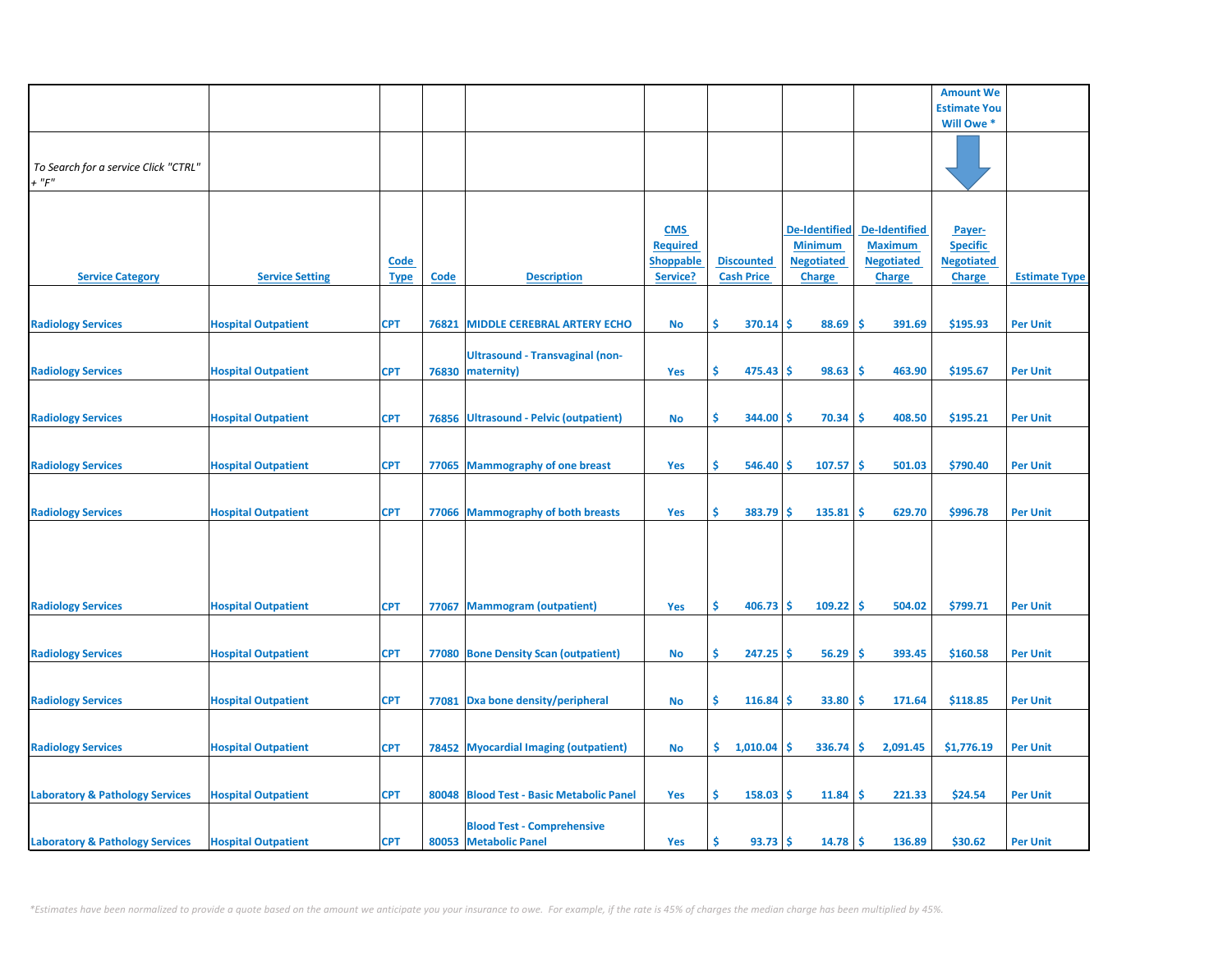|                                                     |                            |                            |             |                                                                     |                                                               |                                           |                                                                              |                                                                              | <b>Amount We</b>                                                |                      |
|-----------------------------------------------------|----------------------------|----------------------------|-------------|---------------------------------------------------------------------|---------------------------------------------------------------|-------------------------------------------|------------------------------------------------------------------------------|------------------------------------------------------------------------------|-----------------------------------------------------------------|----------------------|
|                                                     |                            |                            |             |                                                                     |                                                               |                                           |                                                                              |                                                                              | <b>Estimate You</b>                                             |                      |
|                                                     |                            |                            |             |                                                                     |                                                               |                                           |                                                                              |                                                                              | Will Owe *                                                      |                      |
| To Search for a service Click "CTRL"<br>$+$ " $F$ " |                            |                            |             |                                                                     |                                                               |                                           |                                                                              |                                                                              |                                                                 |                      |
| <b>Service Category</b>                             | <b>Service Setting</b>     | <b>Code</b><br><b>Type</b> | Code        | <b>Description</b>                                                  | <b>CMS</b><br><b>Required</b><br><b>Shoppable</b><br>Service? | <b>Discounted</b><br><b>Cash Price</b>    | <b>De-Identified</b><br><b>Minimum</b><br><b>Negotiated</b><br><b>Charge</b> | <b>De-Identified</b><br><b>Maximum</b><br><b>Negotiated</b><br><b>Charge</b> | Payer-<br><b>Specific</b><br><b>Negotiated</b><br><b>Charge</b> | <b>Estimate Type</b> |
|                                                     |                            |                            |             |                                                                     |                                                               | N/A No                                    | N/A No                                                                       | N/A No                                                                       | N/A No                                                          |                      |
| <b>Laboratory &amp; Pathology Services</b>          | <b>Hospital Outpatient</b> | <b>CPT</b>                 | 80055 Panel | <b>Blood Test - Pregnancy (Obstetric)</b>                           | Yes                                                           | <b>Service</b><br><b>Volume</b>           | <b>Service</b><br><b>Volume</b>                                              | <b>Service</b><br><b>Volume</b>                                              | <b>Service</b><br><b>Volume</b>                                 | <b>Per Unit</b>      |
| <b>Laboratory &amp; Pathology Services</b>          | <b>Hospital Outpatient</b> | <b>CPT</b>                 | 80061 Panel | <b>Blood Test - Cholesterol Test, Lipid</b>                         | Yes                                                           | \$<br>46.48                               | 12.05<br>Ŝ                                                                   | \$.<br>101.77                                                                | \$19.42                                                         | <b>Per Unit</b>      |
| <b>Laboratory &amp; Pathology Services</b>          | <b>Hospital Outpatient</b> | <b>CPT</b>                 |             | <b>Blood Test - Renal (Kidney)</b><br>80069 Function Panel          | Yes                                                           | \$.<br>17.24                              | 8.68<br>-S                                                                   | Ŝ.<br>34.59                                                                  | \$25.18                                                         | <b>Per Unit</b>      |
| <b>Laboratory &amp; Pathology Services</b>          | <b>Hospital Outpatient</b> | <b>CPT</b>                 |             | <b>Blood Test - Hepatic (Liver)</b><br>80076 Function Panel         | Yes                                                           | \$<br>146.77                              | <b>S</b><br>11.44                                                            | \$,<br>205.84                                                                | \$23.70                                                         | <b>Per Unit</b>      |
| <b>Laboratory &amp; Pathology Services</b>          | <b>Hospital Outpatient</b> | <b>CPT</b>                 | 80307       | Drug test prsmv chem anlyzr                                         | No                                                            | Ŝ<br>$128.65$ \$                          | 55.93                                                                        | ١\$<br>199.53                                                                | \$90.10                                                         | <b>Per Unit</b>      |
| <b>Laboratory &amp; Pathology Services</b>          | <b>Hospital Outpatient</b> | <b>CPT</b>                 |             | 81000 Urinalysis nonauto w/scope                                    | Yes                                                           | N/A No<br><b>Service</b><br><b>Volume</b> | N/A No<br><b>Service</b><br><b>Volume</b>                                    | N/A No<br><b>Service</b><br><b>Volume</b>                                    | N/A No<br><b>Service</b><br><b>Volume</b>                       | <b>Per Unit</b>      |
| <b>Laboratory &amp; Pathology Services</b>          | <b>Hospital Outpatient</b> | <b>CPT</b>                 | 81001       | <b>Urine Test - Automated with</b><br><b>Microscope Examination</b> | Yes                                                           | \$.<br>23.46                              | Ŝ.<br>4.44                                                                   | -Ś<br>34.47                                                                  | \$9.20                                                          | <b>Per Unit</b>      |
| <b>Laboratory &amp; Pathology Services</b>          | <b>Hospital Outpatient</b> | <b>CPT</b>                 |             | 81002 Urine Test - Urinalysis, Manual Test                          | <b>Yes</b>                                                    | \$.<br>7.24                               | 2.67<br><b>S</b>                                                             | -\$<br>14.00                                                                 | \$5.05                                                          | <b>Per Unit</b>      |
| <b>Laboratory &amp; Pathology Services</b>          | <b>Hospital Outpatient</b> | <b>CPT</b>                 |             | <b>Urine Test - Automated without</b><br>81003 Microscope           | Yes                                                           | \$<br>10.40                               | Ŝ.<br>3.16                                                                   | -\$<br>11.25                                                                 | \$6.52                                                          | <b>Per Unit</b>      |
|                                                     |                            |                            |             |                                                                     |                                                               |                                           |                                                                              |                                                                              |                                                                 |                      |
| <b>Laboratory &amp; Pathology Services</b>          | <b>Hospital Outpatient</b> | <b>CPT</b>                 |             | 81025 Urine Test - Pregnancy                                        | No                                                            | \$.<br>40.87                              | 10.45<br>-S                                                                  | -\$<br>58.29                                                                 | \$24.96                                                         | <b>Per Unit</b>      |
| <b>Laboratory &amp; Pathology Services</b>          | <b>Hospital Outpatient</b> | <b>CPT</b>                 |             | 82247 Bilirubin total                                               | No                                                            | \$<br>41.02                               | 4.52<br>-Ś                                                                   | -\$<br>55.22                                                                 | \$7.28                                                          | <b>Per Unit</b>      |
| <b>Laboratory &amp; Pathology Services</b>          | <b>Hospital Outpatient</b> | <b>CPT</b>                 |             | 82306 Blood Test - Vitamin D-3 Level                                | No                                                            | Ś<br>$188.74$ \$                          | $26.64$ \$                                                                   | 254.08                                                                       | \$42.92                                                         | <b>Per Unit</b>      |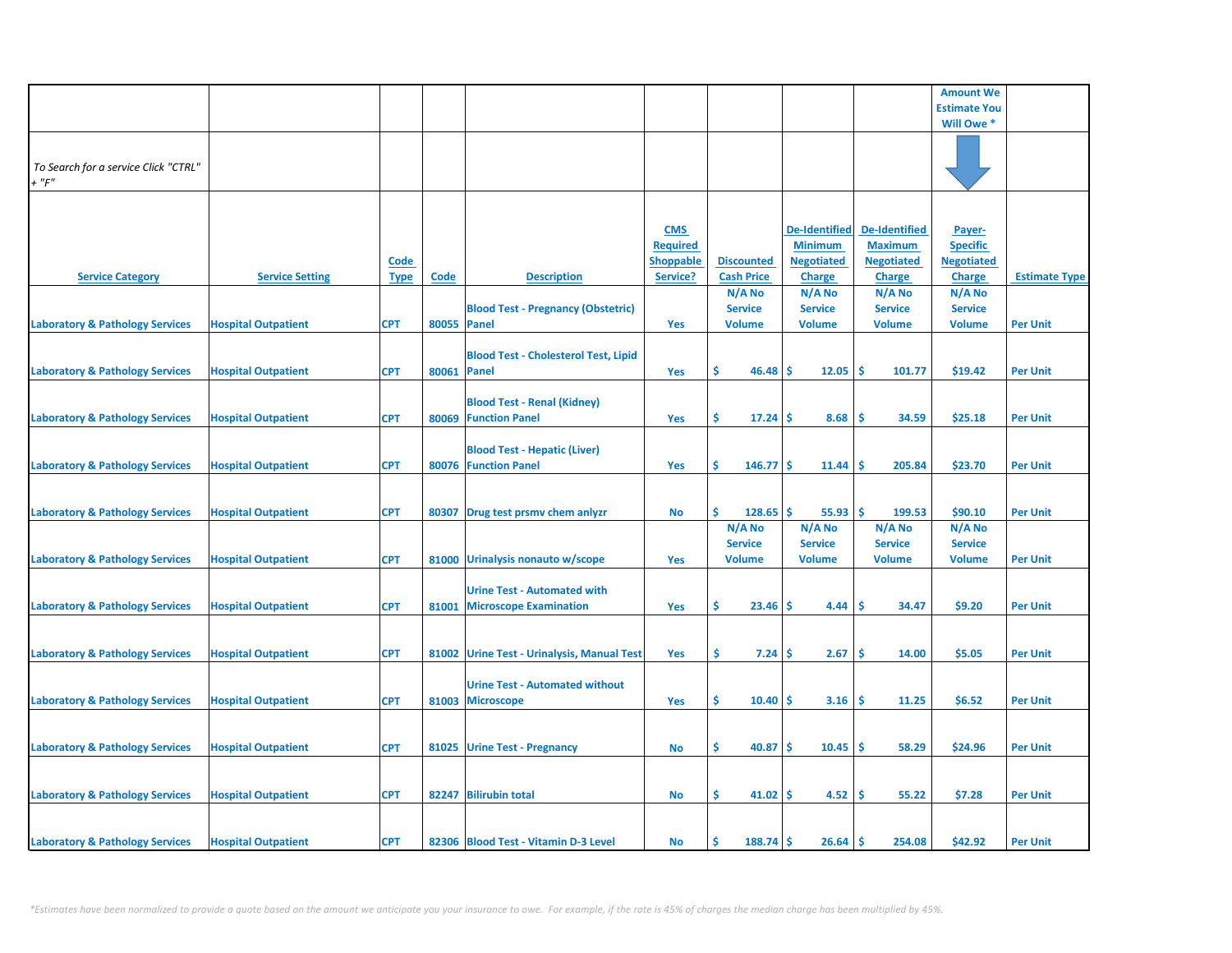|                                                     |                            |                            |             |                                                            |                                                               |                                        |                                                                              |                                                                              | <b>Amount We</b>                                                |                      |
|-----------------------------------------------------|----------------------------|----------------------------|-------------|------------------------------------------------------------|---------------------------------------------------------------|----------------------------------------|------------------------------------------------------------------------------|------------------------------------------------------------------------------|-----------------------------------------------------------------|----------------------|
|                                                     |                            |                            |             |                                                            |                                                               |                                        |                                                                              |                                                                              | <b>Estimate You</b>                                             |                      |
|                                                     |                            |                            |             |                                                            |                                                               |                                        |                                                                              |                                                                              | Will Owe *                                                      |                      |
| To Search for a service Click "CTRL"<br>$+$ " $F$ " |                            |                            |             |                                                            |                                                               |                                        |                                                                              |                                                                              |                                                                 |                      |
| <b>Service Category</b>                             | <b>Service Setting</b>     | <b>Code</b><br><b>Type</b> | Code        | <b>Description</b>                                         | <b>CMS</b><br><b>Required</b><br><b>Shoppable</b><br>Service? | <b>Discounted</b><br><b>Cash Price</b> | <b>De-Identified</b><br><b>Minimum</b><br><b>Negotiated</b><br><b>Charge</b> | <b>De-Identified</b><br><b>Maximum</b><br><b>Negotiated</b><br><b>Charge</b> | Payer-<br><b>Specific</b><br><b>Negotiated</b><br><b>Charge</b> | <b>Estimate Type</b> |
| <b>Laboratory &amp; Pathology Services</b>          | <b>Hospital Outpatient</b> | <b>CPT</b>                 |             | 82330 Assay of calcium                                     | No                                                            | \$<br>35.11                            | 12.31<br>-Ś                                                                  | -\$<br>67.00                                                                 | \$19.84                                                         | <b>Per Unit</b>      |
| <b>Laboratory &amp; Pathology Services</b>          | <b>Hospital Outpatient</b> | <b>CPT</b>                 |             | 82375 Assay carboxyhb quant                                | No                                                            | \$<br>$114.13$ \$                      | 11.09                                                                        | \$.<br>153.64                                                                | \$17.86                                                         | <b>Per Unit</b>      |
| <b>Laboratory &amp; Pathology Services</b>          | <b>Hospital Outpatient</b> | <b>CPT</b>                 |             | 82465 Assay bld/serum cholesterol                          | No                                                            | \$.<br>15.28                           | 3.92<br><b>S</b>                                                             | -\$<br>23.76                                                                 | \$6.31                                                          | <b>Per Unit</b>      |
| <b>Laboratory &amp; Pathology Services</b>          | <b>Hospital Outpatient</b> | <b>CPT</b>                 |             | 82550 Assay of ck (cpk)                                    | <b>No</b>                                                     | \$.<br>12.70                           | <b>S</b><br>5.86                                                             | \$,<br>35.53                                                                 | \$9.44                                                          | <b>Per Unit</b>      |
| <b>Laboratory &amp; Pathology Services</b>          | <b>Hospital Outpatient</b> | <b>CPT</b>                 |             | 82552 Assay of cpk in blood                                | No                                                            | \$.<br>$26.14$ \$                      | 12.05                                                                        | ١\$<br>75.41                                                                 | \$19.42                                                         | <b>Per Unit</b>      |
| <b>Laboratory &amp; Pathology Services</b>          | <b>Hospital Outpatient</b> | <b>CPT</b>                 |             | 82565 Assay of creatinine                                  | <b>No</b>                                                     | \$<br>$124.50$ \$                      | 7.17                                                                         | \$<br>70.25                                                                  | \$14.84                                                         | <b>Per Unit</b>      |
| <b>Laboratory &amp; Pathology Services</b>          | <b>Hospital Outpatient</b> | <b>CPT</b>                 | 82607       | <b>Blood Test - Vitamin B-12</b><br>(Cyanocobalamin) Level | No                                                            | \$.<br>29.40                           | 13.57<br>-S                                                                  | -\$<br>82.73                                                                 | \$21.87                                                         | <b>Per Unit</b>      |
| <b>Laboratory &amp; Pathology Services</b>          | <b>Hospital Outpatient</b> | <b>CPT</b>                 |             | 82610 Cystatin c                                           | No                                                            | Ŝ.<br>140.40                           | Ŝ<br>14.17                                                                   | -\$<br>405.00                                                                | \$26.85                                                         | <b>Per Unit</b>      |
| <b>Laboratory &amp; Pathology Services</b>          | <b>Hospital Outpatient</b> | <b>CPT</b>                 |             | 82668 Assay of erythropoietin                              | <b>No</b>                                                     | \$<br>36.68                            | 16.91<br><b>S</b>                                                            | -\$<br>99.20                                                                 | \$27.25                                                         | <b>Per Unit</b>      |
|                                                     |                            |                            |             |                                                            |                                                               |                                        |                                                                              |                                                                              |                                                                 |                      |
| <b>Laboratory &amp; Pathology Services</b>          | <b>Hospital Outpatient</b> | <b>CPT</b>                 |             | 82670 Assay of estradiol                                   | No                                                            | \$.<br>54.51                           | 25.15<br>S                                                                   | -\$<br>152.33                                                                | \$40.51                                                         | <b>Per Unit</b>      |
| <b>Laboratory &amp; Pathology Services</b>          | <b>Hospital Outpatient</b> | <b>CPT</b>                 |             | 82693 Assay of ethylene glycol                             | No                                                            | \$<br>20.29                            | 13.41<br>-Ś                                                                  | -\$<br>40.08                                                                 | \$21.61                                                         | <b>Per Unit</b>      |
| <b>Laboratory &amp; Pathology Services</b>          | <b>Hospital Outpatient</b> | <b>CPT</b>                 | 82728 Level | <b>Blood Test - Ferritin (Blood Protein)</b>               | No                                                            | \$<br>33.53                            | 19.09<br>-Ś                                                                  | ١ś<br>96.63                                                                  | \$39.52                                                         | <b>Per Unit</b>      |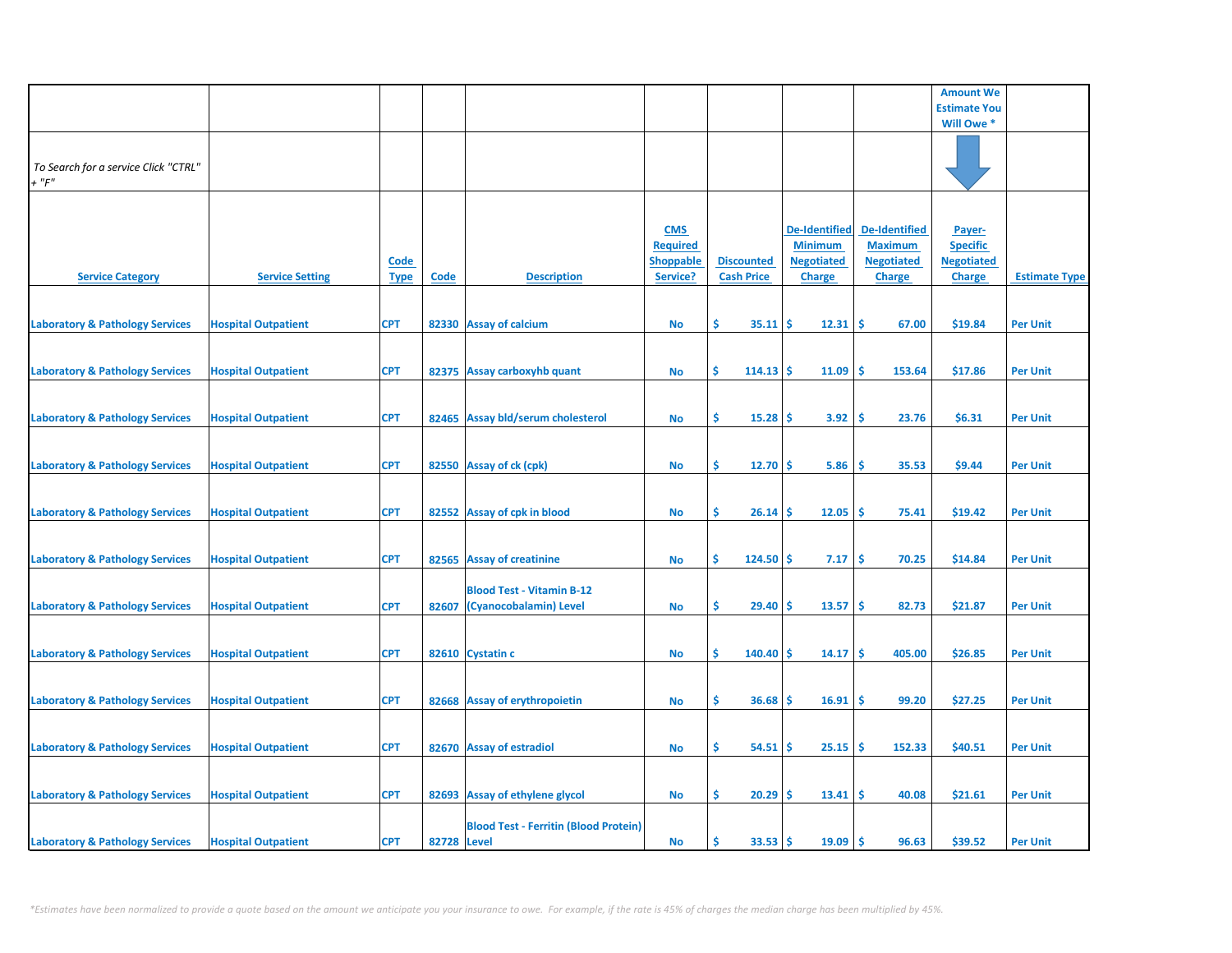|                                                     |                            |                            |             |                                                                     |                                                               |                                        |                                                                              |                                                                              | <b>Amount We</b>                                                |                      |
|-----------------------------------------------------|----------------------------|----------------------------|-------------|---------------------------------------------------------------------|---------------------------------------------------------------|----------------------------------------|------------------------------------------------------------------------------|------------------------------------------------------------------------------|-----------------------------------------------------------------|----------------------|
|                                                     |                            |                            |             |                                                                     |                                                               |                                        |                                                                              |                                                                              | <b>Estimate You</b>                                             |                      |
|                                                     |                            |                            |             |                                                                     |                                                               |                                        |                                                                              |                                                                              | Will Owe *                                                      |                      |
| To Search for a service Click "CTRL"<br>$+$ " $F$ " |                            |                            |             |                                                                     |                                                               |                                        |                                                                              |                                                                              |                                                                 |                      |
| <b>Service Category</b>                             | <b>Service Setting</b>     | <b>Code</b><br><b>Type</b> | Code        | <b>Description</b>                                                  | <b>CMS</b><br><b>Required</b><br><b>Shoppable</b><br>Service? | <b>Discounted</b><br><b>Cash Price</b> | <b>De-Identified</b><br><b>Minimum</b><br><b>Negotiated</b><br><b>Charge</b> | <b>De-Identified</b><br><b>Maximum</b><br><b>Negotiated</b><br><b>Charge</b> | Payer-<br><b>Specific</b><br><b>Negotiated</b><br><b>Charge</b> | <b>Estimate Type</b> |
| <b>Laboratory &amp; Pathology Services</b>          | <b>Hospital Outpatient</b> | <b>CPT</b>                 |             | 82746 Blood Test - Folic Acid Level                                 | <b>No</b>                                                     | \$<br>37.75                            | \$<br>13.23                                                                  | -\$<br>79.52                                                                 | \$21.32                                                         | <b>Per Unit</b>      |
| <b>Laboratory &amp; Pathology Services</b>          | <b>Hospital Outpatient</b> | <b>CPT</b>                 | 82803       | <b>Blood gases any combination</b>                                  | No                                                            | \$<br>73.40                            | \$.<br>20.17                                                                 | Ŝ<br>106.16                                                                  | \$37.80                                                         | <b>Per Unit</b>      |
| <b>Laboratory &amp; Pathology Services</b>          | <b>Hospital Outpatient</b> | <b>CPT</b>                 | 82947       | Assay glucose blood quant                                           | <b>No</b>                                                     | Ŝ.<br>34.04                            | 5.51<br>S                                                                    | \$.<br>49.42                                                                 | \$11.40                                                         | <b>Per Unit</b>      |
| <b>Laboratory &amp; Pathology Services</b>          | <b>Hospital Outpatient</b> | <b>CPT</b>                 |             | 82962 Glucose blood test                                            | <b>No</b>                                                     | \$.<br>45.55                           | \$<br>3.89                                                                   | \$.<br>61.82                                                                 | \$9.52                                                          | <b>Per Unit</b>      |
| <b>Laboratory &amp; Pathology Services</b>          | <b>Hospital Outpatient</b> | <b>CPT</b>                 |             | 83018 Heavy metal quant each nes                                    | <b>No</b>                                                     | \$<br>$172.97$ \$                      | 19.76                                                                        | -\$<br>498.96                                                                | \$31.84                                                         | <b>Per Unit</b>      |
| <b>Laboratory &amp; Pathology Services</b>          | <b>Hospital Outpatient</b> | <b>CPT</b>                 |             | <b>Blood Test - Blood Glucose Control</b><br>83036 (Hemoglobin A1C) | <b>No</b>                                                     | \$<br>71.27                            | 8.74<br>\$                                                                   | -\$<br>95.94                                                                 | \$14.08                                                         | <b>Per Unit</b>      |
| <b>Laboratory &amp; Pathology Services</b>          | <b>Hospital Outpatient</b> | <b>CPT</b>                 |             | 83088 Assay of histamine                                            | <b>No</b>                                                     | Ŝ.<br>75.84                            | 26.58<br>\$.                                                                 | \$.<br>218.76                                                                | \$42.82                                                         | <b>Per Unit</b>      |
| <b>Laboratory &amp; Pathology Services</b>          | <b>Hospital Outpatient</b> | <b>CPT</b>                 |             | 83518 Immunoassay dipstick                                          | <b>No</b>                                                     | Ŝ.<br>147.09                           | \$.<br>6.55                                                                  | \$.<br>424.29                                                                | \$13.98                                                         | <b>Per Unit</b>      |
| <b>Laboratory &amp; Pathology Services</b>          | <b>Hospital Outpatient</b> | <b>CPT</b>                 |             | 83540 Blood Test - Iron Level                                       | <b>No</b>                                                     | \$<br>51.90                            | \$<br>9.06                                                                   | \$.<br>75.77                                                                 | \$18.76                                                         | <b>Per Unit</b>      |
| <b>Laboratory &amp; Pathology Services</b>          | <b>Hospital Outpatient</b> | <b>CPT</b>                 |             | 83605 Assay of lactic acid                                          | <b>No</b>                                                     | \$<br>27.44                            | 10.41<br>S                                                                   | \$.<br>58.05                                                                 | \$16.78                                                         | <b>Per Unit</b>      |
| <b>Laboratory &amp; Pathology Services</b>          | <b>Hospital Outpatient</b> | <b>CPT</b>                 | 83690 Level | <b>Blood Test - Lipase (fat enzyme)</b>                             | <b>No</b>                                                     | \$.<br>69.47                           | 6.20<br>\$                                                                   | \$<br>93.51                                                                  | \$9.99                                                          | <b>Per Unit</b>      |
| <b>Laboratory &amp; Pathology Services</b>          | <b>Hospital Outpatient</b> | <b>CPT</b>                 |             | 83735 Assay of magnesium                                            | <b>No</b>                                                     | 53.82<br>Ś                             | 9.38<br>Ś                                                                    | Ŝ.<br>78.56                                                                  | \$19.44                                                         | <b>Per Unit</b>      |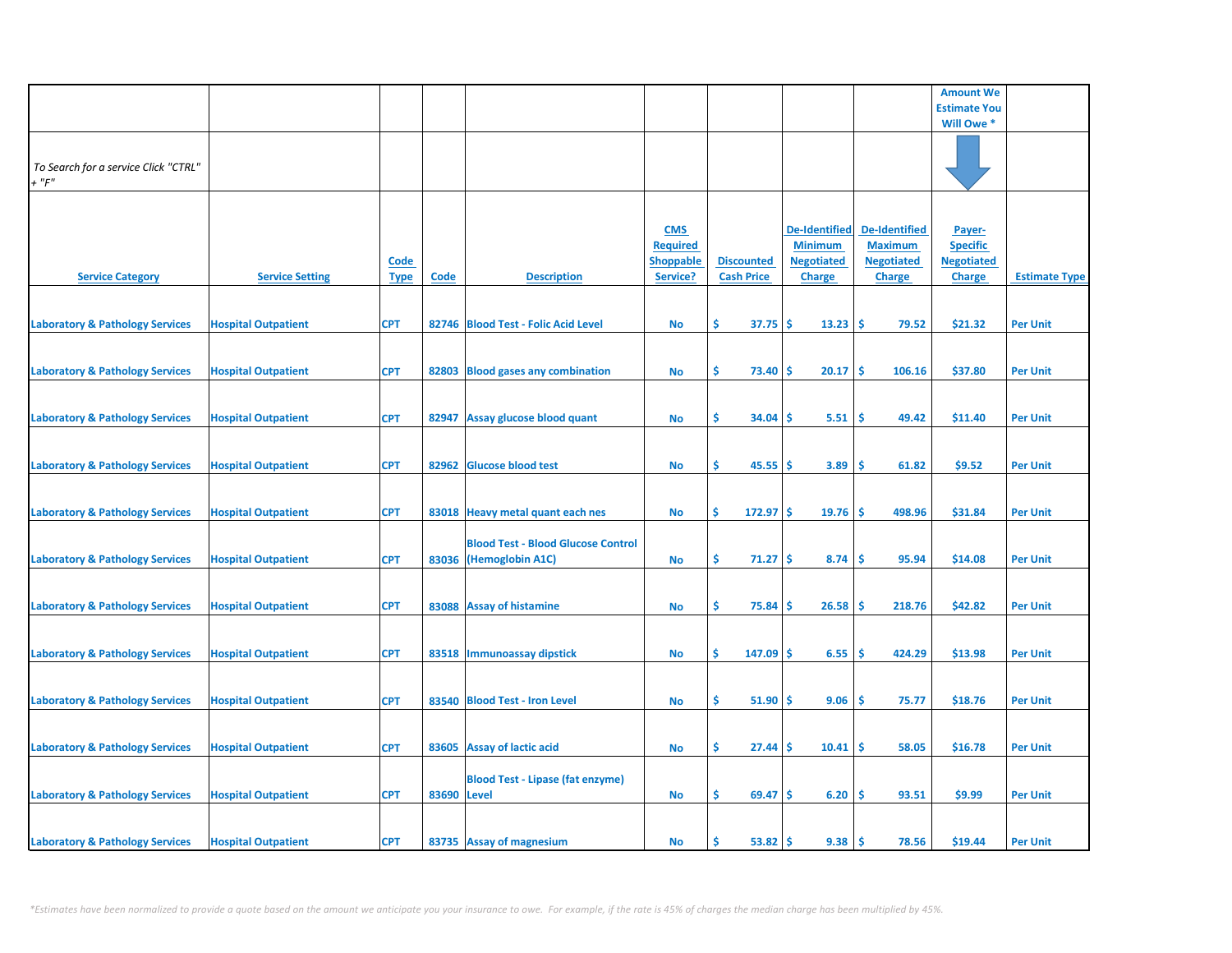|                                                     |                            |                            |      |                                                                       |                                                               |                                        |                                                                              |                                                                              | <b>Amount We</b>                                                |                      |
|-----------------------------------------------------|----------------------------|----------------------------|------|-----------------------------------------------------------------------|---------------------------------------------------------------|----------------------------------------|------------------------------------------------------------------------------|------------------------------------------------------------------------------|-----------------------------------------------------------------|----------------------|
|                                                     |                            |                            |      |                                                                       |                                                               |                                        |                                                                              |                                                                              | <b>Estimate You</b>                                             |                      |
|                                                     |                            |                            |      |                                                                       |                                                               |                                        |                                                                              |                                                                              | Will Owe *                                                      |                      |
| To Search for a service Click "CTRL"<br>$+$ " $F$ " |                            |                            |      |                                                                       |                                                               |                                        |                                                                              |                                                                              |                                                                 |                      |
| <b>Service Category</b>                             | <b>Service Setting</b>     | <b>Code</b><br><b>Type</b> | Code | <b>Description</b>                                                    | <b>CMS</b><br><b>Required</b><br><b>Shoppable</b><br>Service? | <b>Discounted</b><br><b>Cash Price</b> | <b>De-Identified</b><br><b>Minimum</b><br><b>Negotiated</b><br><b>Charge</b> | <b>De-Identified</b><br><b>Maximum</b><br><b>Negotiated</b><br><b>Charge</b> | Payer-<br><b>Specific</b><br><b>Negotiated</b><br><b>Charge</b> | <b>Estimate Type</b> |
| <b>Laboratory &amp; Pathology Services</b>          | <b>Hospital Outpatient</b> | <b>CPT</b>                 |      | 83880 Assay of natriuretic peptide                                    | No                                                            | \$<br>$172.55$ \$                      | 35.33                                                                        | -\$<br>232.27                                                                | \$56.93                                                         | <b>Per Unit</b>      |
| <b>Laboratory &amp; Pathology Services</b>          | <b>Hospital Outpatient</b> | <b>CPT</b>                 |      | 84100 Assay of phosphorus                                             | No                                                            | \$<br>61.73                            | <b>S</b><br>6.64                                                             | -\$<br>87.67                                                                 | \$13.74                                                         | <b>Per Unit</b>      |
| <b>Laboratory &amp; Pathology Services</b>          | <b>Hospital Outpatient</b> | <b>CPT</b>                 |      | 84132 Assay of serum potassium                                        | <b>No</b>                                                     | \$.<br>43.23                           | 6.66<br>-S                                                                   | Ŝ.<br>62.65                                                                  | \$13.80                                                         | <b>Per Unit</b>      |
| <b>Laboratory &amp; Pathology Services</b>          | <b>Hospital Outpatient</b> | <b>CPT</b>                 |      | 84132 Assay of serum potassium                                        | <b>No</b>                                                     | \$<br>43.23                            | <b>S</b><br>6.66                                                             | \$,<br>62.65                                                                 | \$13.80                                                         | <b>Per Unit</b>      |
| <b>Laboratory &amp; Pathology Services</b>          | <b>Hospital Outpatient</b> | <b>CPT</b>                 |      | 84144 Assay of progesterone                                           | No                                                            | \$<br>$52.59$ \$                       | 18.77                                                                        | ١\$<br>96.68                                                                 | \$30.25                                                         | <b>Per Unit</b>      |
| <b>Laboratory &amp; Pathology Services</b>          | <b>Hospital Outpatient</b> | <b>CPT</b>                 |      | <b>Blood Test - Prostate Specific</b><br>84153 Antigen (PSA) Level    | Yes                                                           | \$<br>74.21                            | 25.75<br>-\$                                                                 | -\$<br>116.68                                                                | \$53.34                                                         | <b>Per Unit</b>      |
| <b>Laboratory &amp; Pathology Services</b>          | <b>Hospital Outpatient</b> | <b>CPT</b>                 |      | 84154 PSA (prostate specific antigen)                                 | Yes                                                           | Ŝ.<br>$106.34$ \$                      | 16.55                                                                        | -Ś<br>143.15                                                                 | \$26.67                                                         | <b>Per Unit</b>      |
| <b>Laboratory &amp; Pathology Services</b>          | <b>Hospital Outpatient</b> | <b>CPT</b>                 |      | 84182 Protein western blot test                                       | No                                                            | Ŝ.<br>382.72                           | 18.76<br>-S                                                                  | \$,<br>588.80                                                                | \$42.35                                                         | <b>Per Unit</b>      |
| <b>Laboratory &amp; Pathology Services</b>          | <b>Hospital Outpatient</b> | <b>CPT</b>                 |      | 84295 Assay of serum sodium                                           | <b>No</b>                                                     | \$<br>42.10                            | 4.33<br>-Ś                                                                   | -\$<br>56.67                                                                 | \$6.97                                                          | <b>Per Unit</b>      |
|                                                     |                            |                            |      | <b>Blood Test - Thyroxine (Thyroid</b><br>84439 Chemical) Level, Free |                                                               | \$.                                    |                                                                              | 89.13                                                                        | \$13.08                                                         |                      |
| <b>Laboratory &amp; Pathology Services</b>          | <b>Hospital Outpatient</b> | <b>CPT</b>                 |      | <b>Blood Test - Thyroid Stimulating</b>                               | No                                                            | 66.21                                  | 8.12<br>S                                                                    | -\$                                                                          |                                                                 | <b>Per Unit</b>      |
| <b>Laboratory &amp; Pathology Services</b>          | <b>Hospital Outpatient</b> | <b>CPT</b>                 |      | 84443 Hormone (TSH) Level<br><b>Blood Test - Thyroid Stimulating</b>  | No                                                            | \$<br>64.07                            | 23.52<br><b>S</b>                                                            | -\$<br>119.09                                                                | \$48.72                                                         | <b>Per Unit</b>      |
| <b>Laboratory &amp; Pathology Services</b>          | <b>Hospital Outpatient</b> | <b>CPT</b>                 |      | 84443 Hormone (TSH) Level                                             | Yes                                                           | 64.07<br>Ś                             | 23.52<br><b>S</b>                                                            | <b>S</b><br>119.09                                                           | \$48.72                                                         | <b>Per Unit</b>      |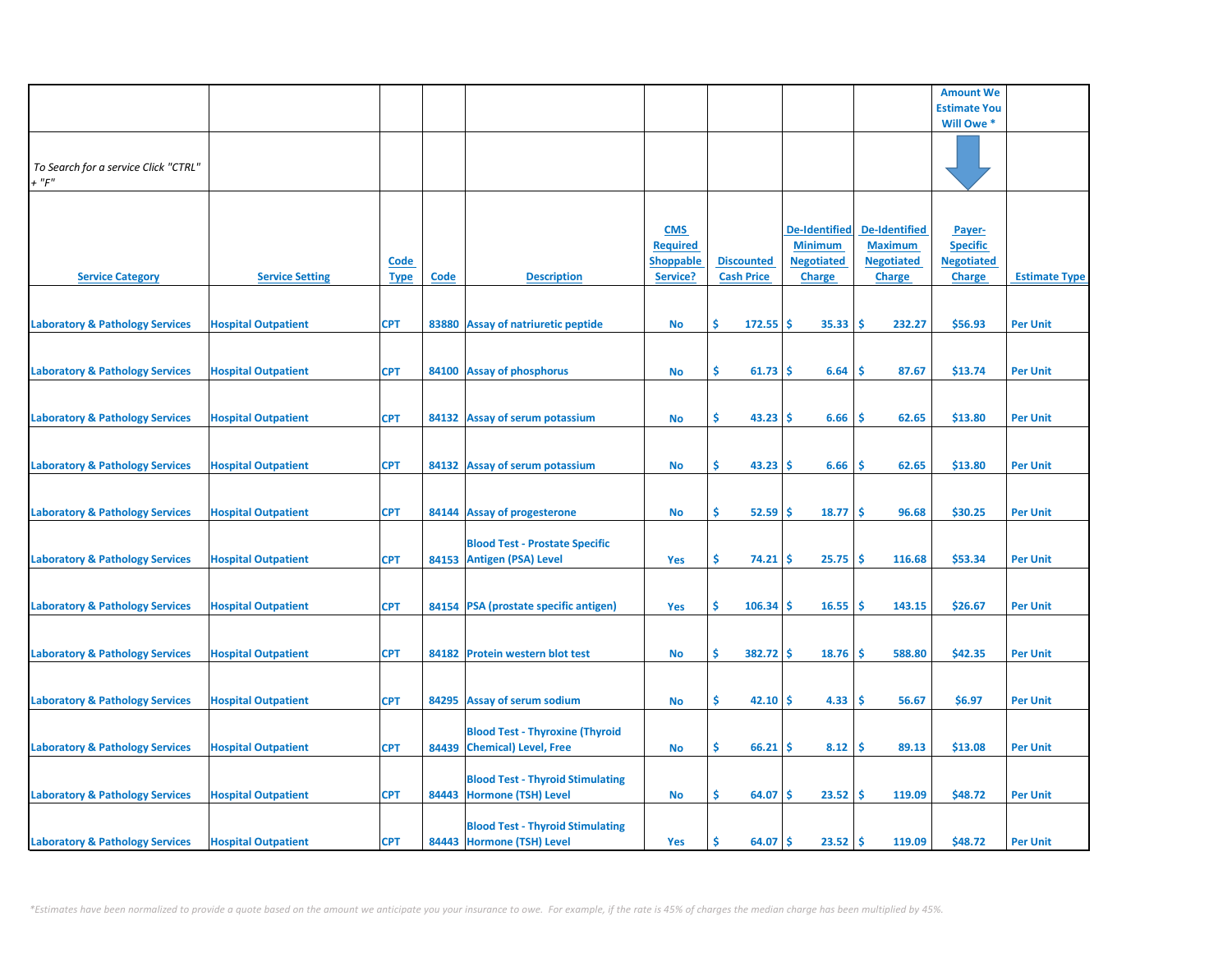|                                            |                            |             |       |                                         |                  |                   |                      |                      | <b>Amount We</b>    |                      |
|--------------------------------------------|----------------------------|-------------|-------|-----------------------------------------|------------------|-------------------|----------------------|----------------------|---------------------|----------------------|
|                                            |                            |             |       |                                         |                  |                   |                      |                      | <b>Estimate You</b> |                      |
|                                            |                            |             |       |                                         |                  |                   |                      |                      |                     |                      |
|                                            |                            |             |       |                                         |                  |                   |                      |                      | Will Owe *          |                      |
|                                            |                            |             |       |                                         |                  |                   |                      |                      |                     |                      |
|                                            |                            |             |       |                                         |                  |                   |                      |                      |                     |                      |
| To Search for a service Click "CTRL"       |                            |             |       |                                         |                  |                   |                      |                      |                     |                      |
| $+$ " $F$ "                                |                            |             |       |                                         |                  |                   |                      |                      |                     |                      |
|                                            |                            |             |       |                                         |                  |                   |                      |                      |                     |                      |
|                                            |                            |             |       |                                         |                  |                   |                      |                      |                     |                      |
|                                            |                            |             |       |                                         | <b>CMS</b>       |                   | <b>De-Identified</b> | <b>De-Identified</b> | Payer-              |                      |
|                                            |                            |             |       |                                         | <b>Required</b>  |                   | <b>Minimum</b>       | <b>Maximum</b>       | <b>Specific</b>     |                      |
|                                            |                            | <u>Code</u> |       |                                         | <b>Shoppable</b> | <b>Discounted</b> | <b>Negotiated</b>    | <b>Negotiated</b>    | <b>Negotiated</b>   |                      |
| <b>Service Category</b>                    | <b>Service Setting</b>     | <b>Type</b> | Code  | <b>Description</b>                      | Service?         | <b>Cash Price</b> | <b>Charge</b>        | <b>Charge</b>        | <b>Charge</b>       | <b>Estimate Type</b> |
|                                            |                            |             |       |                                         |                  |                   |                      |                      |                     |                      |
|                                            |                            |             |       |                                         |                  |                   |                      |                      |                     |                      |
|                                            |                            |             |       |                                         |                  |                   |                      |                      |                     |                      |
| <b>Laboratory &amp; Pathology Services</b> | <b>Hospital Outpatient</b> | <b>CPT</b>  |       | 84480 Assay triiodothyronine (t3)       | <b>No</b>        | Ŝ.<br>96.31       | \$.<br>12.76         | <b>S</b><br>129.65   | \$20.56             | <b>Per Unit</b>      |
|                                            |                            |             |       |                                         |                  |                   |                      |                      |                     |                      |
|                                            |                            |             |       |                                         |                  |                   |                      |                      |                     |                      |
| <b>Laboratory &amp; Pathology Services</b> | <b>Hospital Outpatient</b> | <b>CPT</b>  | 84484 | <b>Assay of troponin quant</b>          | <b>No</b>        | \$<br>81.70       | Ś<br>10.26           | Ś<br>121.45          | \$18.08             | <b>Per Unit</b>      |
|                                            |                            |             |       |                                         |                  |                   |                      |                      |                     |                      |
|                                            |                            |             |       |                                         |                  |                   |                      |                      |                     |                      |
| <b>Laboratory &amp; Pathology Services</b> | <b>Hospital Outpatient</b> | <b>CPT</b>  |       | 84702 Chorionic gonadotropin test       | <b>No</b>        | Ŝ.<br>125.77      | \$.<br>11.54         | 169.31<br><b>S</b>   | \$21.82             | <b>Per Unit</b>      |
|                                            |                            |             |       |                                         |                  |                   |                      |                      |                     |                      |
|                                            |                            |             |       |                                         |                  |                   |                      |                      |                     |                      |
|                                            |                            |             |       |                                         |                  |                   |                      |                      |                     |                      |
| <b>Laboratory &amp; Pathology Services</b> | <b>Hospital Outpatient</b> | <b>CPT</b>  |       | 85014 Hematocrit                        | <b>No</b>        | \$<br>26.95       | 2.13<br>\$.          | \$.<br>36.27         | \$3.44              | <b>Per Unit</b>      |
|                                            |                            |             |       |                                         |                  |                   |                      |                      |                     |                      |
|                                            |                            |             |       | <b>Blood Test - Complete Blood Cell</b> |                  |                   |                      |                      |                     |                      |
| <b>Laboratory &amp; Pathology Services</b> | <b>Hospital Outpatient</b> | <b>CPT</b>  |       | 85025 Count and Automated WBC           | Yes              | \$<br>77.98       | 10.88<br>-S          | <b>S</b><br>112.06   | \$22.54             | <b>Per Unit</b>      |
|                                            |                            |             |       |                                         |                  |                   |                      |                      |                     |                      |
|                                            |                            |             |       | <b>Blood Test - Complete Blood Cell</b> |                  |                   |                      |                      |                     |                      |
| <b>Laboratory &amp; Pathology Services</b> | <b>Hospital Outpatient</b> | <b>CPT</b>  | 85027 | <b>Count (Hemoglobin)</b>               | Yes              | Ŝ.<br>60.79       | 5.82<br>\$.          | <b>S</b><br>81.83    | \$9.38              | <b>Per Unit</b>      |
|                                            |                            |             |       |                                         |                  |                   |                      |                      |                     |                      |
|                                            |                            |             |       |                                         |                  |                   |                      |                      |                     |                      |
|                                            |                            |             |       |                                         |                  |                   |                      |                      |                     |                      |
| <b>Laboratory &amp; Pathology Services</b> | <b>Hospital Outpatient</b> | <b>CPT</b>  |       | 85240 Clot factor viii ahg 1 stage      | <b>No</b>        | Ŝ.<br>45.97       | \$.<br>16.11         | <b>S</b><br>95.56    | \$25.96             | <b>Per Unit</b>      |
|                                            |                            |             |       |                                         |                  |                   |                      |                      |                     |                      |
|                                            |                            |             |       |                                         |                  |                   |                      |                      |                     |                      |
| <b>Laboratory &amp; Pathology Services</b> | <b>Hospital Outpatient</b> | <b>CPT</b>  |       | 85378 Fibrin degrade semiquant          | <b>No</b>        | \$<br>53.57       | 7.44<br>\$.          | \$<br>72.11          | \$14.09             | <b>Per Unit</b>      |
|                                            |                            |             |       |                                         |                  |                   |                      |                      |                     |                      |
|                                            |                            |             |       |                                         |                  |                   |                      |                      |                     |                      |
| <b>Laboratory &amp; Pathology Services</b> | <b>Hospital Outpatient</b> | <b>CPT</b>  |       | 85610 Blood Test - Clotting Time        | Yes              | \$<br>44.81       | 6.01<br>\$.          | \$.<br>64.27         | \$12.44             | <b>Per Unit</b>      |
|                                            |                            |             |       |                                         |                  |                   |                      |                      |                     |                      |
|                                            |                            |             |       |                                         |                  |                   |                      |                      |                     |                      |
|                                            |                            |             |       |                                         |                  |                   |                      |                      |                     |                      |
| <b>Laboratory &amp; Pathology Services</b> | <b>Hospital Outpatient</b> | <b>CPT</b>  |       | 85613 Russell viper venom diluted       | <b>No</b>        | \$<br>24.61       | \$<br>8.24           | \$.<br>70.98         | \$13.89             | <b>Per Unit</b>      |
|                                            |                            |             |       |                                         |                  |                   |                      |                      |                     |                      |
|                                            |                            |             |       |                                         |                  |                   |                      |                      |                     |                      |
| <b>Laboratory &amp; Pathology Services</b> | <b>Hospital Outpatient</b> | <b>CPT</b>  |       | 85660 RBC SICKLE CELL TEST              | <b>No</b>        | Ŝ.<br>53.32       | \$.<br>4.96          | <b>S</b><br>71.77    | \$7.99              | <b>Per Unit</b>      |
|                                            |                            |             |       |                                         |                  |                   |                      |                      |                     |                      |
|                                            |                            |             |       | <b>Blood Test - Coagulation</b>         |                  |                   |                      |                      |                     |                      |
| <b>Laboratory &amp; Pathology Services</b> | <b>Hospital Outpatient</b> | <b>CPT</b>  |       | 85730 Assessment                        | Yes              | $46.01$ \$<br>Ŝ.  | 5.41                 | ١\$<br>61.94         | \$8.71              | <b>Per Unit</b>      |
|                                            |                            |             |       |                                         |                  |                   |                      |                      |                     |                      |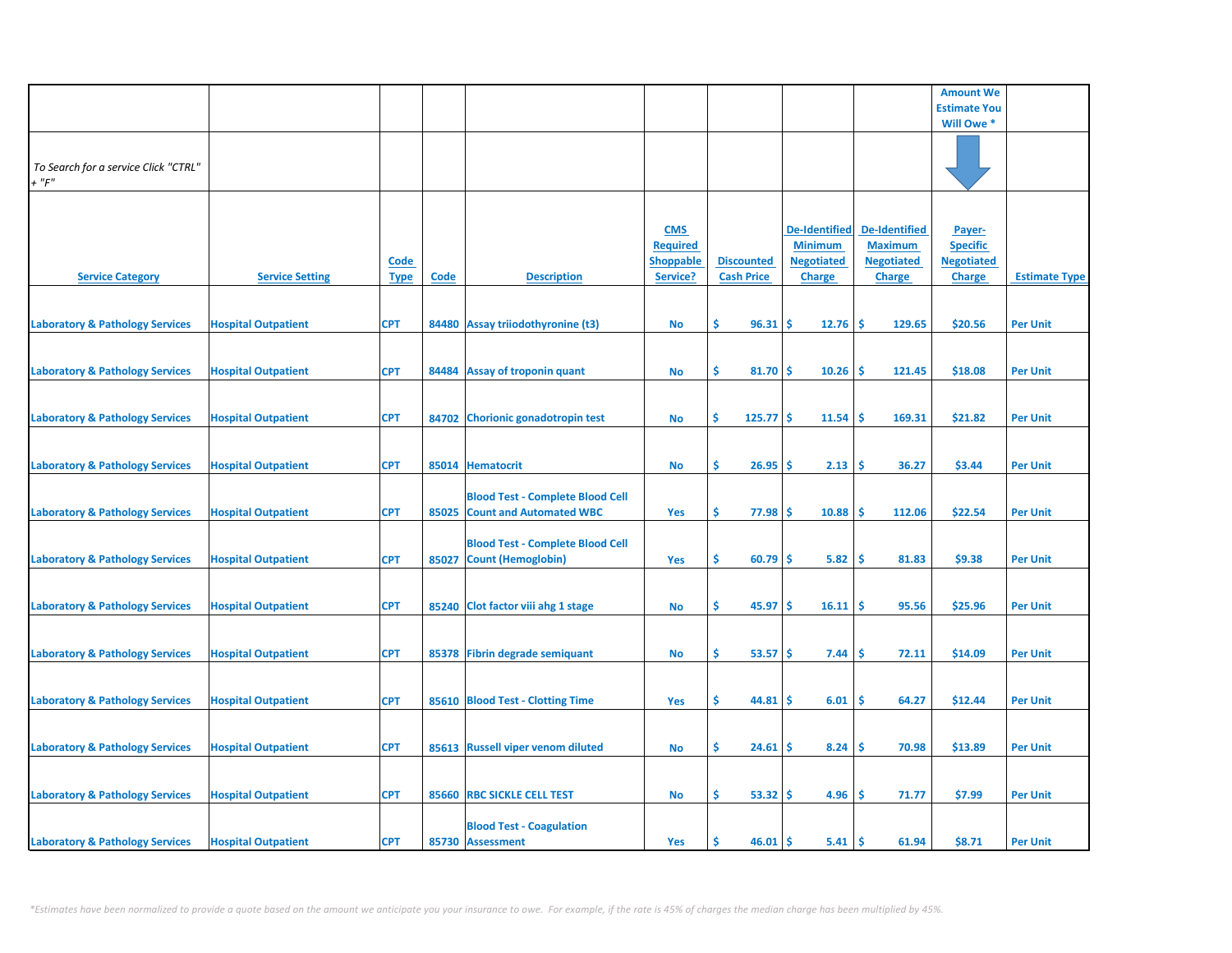|                                                     |                            |                            |             |                                    |                                                               |                                        |                                                                              |                                                                              | <b>Amount We</b>                                                |                      |
|-----------------------------------------------------|----------------------------|----------------------------|-------------|------------------------------------|---------------------------------------------------------------|----------------------------------------|------------------------------------------------------------------------------|------------------------------------------------------------------------------|-----------------------------------------------------------------|----------------------|
|                                                     |                            |                            |             |                                    |                                                               |                                        |                                                                              |                                                                              | <b>Estimate You</b>                                             |                      |
|                                                     |                            |                            |             |                                    |                                                               |                                        |                                                                              |                                                                              | Will Owe *                                                      |                      |
| To Search for a service Click "CTRL"<br>$+$ " $F$ " |                            |                            |             |                                    |                                                               |                                        |                                                                              |                                                                              |                                                                 |                      |
| <b>Service Category</b>                             | <b>Service Setting</b>     | <u>Code</u><br><b>Type</b> | <b>Code</b> | <b>Description</b>                 | <b>CMS</b><br><b>Required</b><br><b>Shoppable</b><br>Service? | <b>Discounted</b><br><b>Cash Price</b> | <b>De-Identified</b><br><b>Minimum</b><br><b>Negotiated</b><br><b>Charge</b> | <b>De-Identified</b><br><b>Maximum</b><br><b>Negotiated</b><br><b>Charge</b> | Payer-<br><b>Specific</b><br><b>Negotiated</b><br><b>Charge</b> | <b>Estimate Type</b> |
| <b>Laboratory &amp; Pathology Services</b>          | <b>Hospital Outpatient</b> | <b>CPT</b>                 |             | 85732 Thromboplastin time partial  | No                                                            | Ŝ.<br>12.63                            | \$.<br>5.82                                                                  | \$.<br>36.42                                                                 | \$9.38                                                          | <b>Per Unit</b>      |
| <b>Laboratory &amp; Pathology Services</b>          | <b>Hospital Outpatient</b> | <b>CPT</b>                 | 86140       | <b>C-reactive protein</b>          | <b>No</b>                                                     | \$<br>48.49                            | \$<br>4.66                                                                   | \$<br>65.28                                                                  | \$7.51                                                          | <b>Per Unit</b>      |
| <b>Laboratory &amp; Pathology Services</b>          | <b>Hospital Outpatient</b> | <b>CPT</b>                 |             | 86360 T cell absolute count/ratio  | <b>No</b>                                                     | \$<br>65.00                            | 42.28<br>\$.                                                                 | 211.59<br><b>S</b>                                                           | \$68.12                                                         | <b>Per Unit</b>      |
| <b>Laboratory &amp; Pathology Services</b>          | <b>Hospital Outpatient</b> | <b>CPT</b>                 | 86361       | T cell absolute count              | No                                                            | \$<br>132.78                           | \$<br>24.10                                                                  | Ŝ<br>383.03                                                                  | \$38.83                                                         | <b>Per Unit</b>      |
| <b>Laboratory &amp; Pathology Services</b>          | <b>Hospital Outpatient</b> | <b>CPT</b>                 |             | 86431 Rheumatoid factor quant      | No                                                            | \$<br>52.70                            | -\$<br>5.10                                                                  | \$<br>70.95                                                                  | \$8.22                                                          | <b>Per Unit</b>      |
| <b>Laboratory &amp; Pathology Services</b>          | <b>Hospital Outpatient</b> | <b>CPT</b>                 |             | 86592 Syphilis test non-trep qual  | <b>No</b>                                                     | \$<br>37.81                            | \$<br>3.84                                                                   | \$<br>50.90                                                                  | \$6.19                                                          | <b>Per Unit</b>      |
| <b>Laboratory &amp; Pathology Services</b>          | <b>Hospital Outpatient</b> | <b>CPT</b>                 |             | 86592 Syphilis test non-trep qual  | No                                                            | Ŝ.<br>37.81                            | \$<br>3.84                                                                   | <b>S</b><br>50.90                                                            | \$6.19                                                          | <b>Per Unit</b>      |
| <b>Laboratory &amp; Pathology Services</b>          | <b>Hospital Outpatient</b> | <b>CPT</b>                 |             | 86611 Bartonella antibody          | <b>No</b>                                                     | \$<br>57.37                            | -\$<br>9.16                                                                  | \$<br>165.50                                                                 | \$14.76                                                         | <b>Per Unit</b>      |
| <b>Laboratory &amp; Pathology Services</b>          | <b>Hospital Outpatient</b> | <b>CPT</b>                 | 86615       | <b>Bordetella antibody</b>         | No                                                            | \$<br>25.74                            | \$<br>11.87                                                                  | \$<br>81.45                                                                  | \$19.13                                                         | <b>Per Unit</b>      |
| <b>Laboratory &amp; Pathology Services</b>          | <b>Hospital Outpatient</b> | <b>CPT</b>                 |             | 86651 Encephalitis californ antbdy | <b>No</b>                                                     | \$<br>25.74                            | 11.87<br>\$                                                                  | \$<br>110.13                                                                 | \$19.13                                                         | <b>Per Unit</b>      |
| <b>Laboratory &amp; Pathology Services</b>          | <b>Hospital Outpatient</b> | <b>CPT</b>                 |             | 86652 Encephaltis east eqne anbdy  | No                                                            | Ŝ.<br>25.74                            | \$<br>11.87                                                                  | \$.<br>110.13                                                                | \$19.13                                                         | <b>Per Unit</b>      |
| <b>Laboratory &amp; Pathology Services</b>          | <b>Hospital Outpatient</b> | <b>CPT</b>                 |             | 86653 Encephaltis st louis antbody | No                                                            | Ś<br>25.74                             | 11.87<br>\$                                                                  | -\$<br>110.13                                                                | \$19.13                                                         | <b>Per Unit</b>      |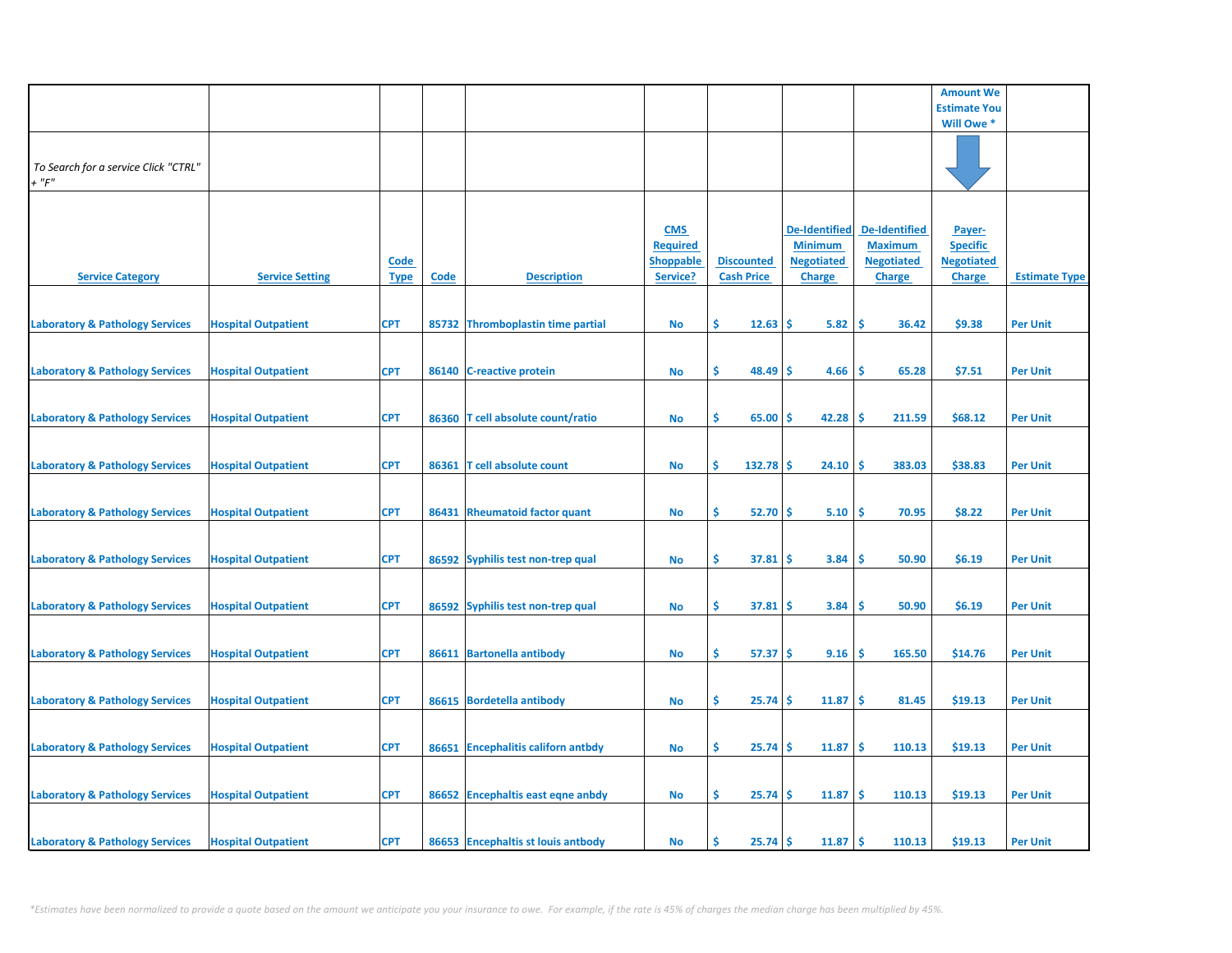|                                            |                            |             |       |                                     |                  |                   |                      |                      | <b>Amount We</b>    |                      |
|--------------------------------------------|----------------------------|-------------|-------|-------------------------------------|------------------|-------------------|----------------------|----------------------|---------------------|----------------------|
|                                            |                            |             |       |                                     |                  |                   |                      |                      | <b>Estimate You</b> |                      |
|                                            |                            |             |       |                                     |                  |                   |                      |                      | Will Owe *          |                      |
|                                            |                            |             |       |                                     |                  |                   |                      |                      |                     |                      |
|                                            |                            |             |       |                                     |                  |                   |                      |                      |                     |                      |
| To Search for a service Click "CTRL"       |                            |             |       |                                     |                  |                   |                      |                      |                     |                      |
| $+$ " $F$ "                                |                            |             |       |                                     |                  |                   |                      |                      |                     |                      |
|                                            |                            |             |       |                                     |                  |                   |                      |                      |                     |                      |
|                                            |                            |             |       |                                     |                  |                   |                      |                      |                     |                      |
|                                            |                            |             |       |                                     |                  |                   |                      |                      |                     |                      |
|                                            |                            |             |       |                                     | <b>CMS</b>       |                   | <b>De-Identified</b> | <b>De-Identified</b> | Payer-              |                      |
|                                            |                            |             |       |                                     | <b>Required</b>  |                   | <b>Minimum</b>       | <b>Maximum</b>       | <b>Specific</b>     |                      |
|                                            |                            | <u>Code</u> |       |                                     | <b>Shoppable</b> | <b>Discounted</b> | <b>Negotiated</b>    | <b>Negotiated</b>    | <b>Negotiated</b>   |                      |
| <b>Service Category</b>                    | <b>Service Setting</b>     | <b>Type</b> | Code  | <b>Description</b>                  | Service?         | <b>Cash Price</b> | <b>Charge</b>        | <b>Charge</b>        | <b>Charge</b>       | <b>Estimate Type</b> |
|                                            |                            |             |       |                                     |                  |                   |                      |                      |                     |                      |
|                                            |                            |             |       |                                     |                  |                   |                      |                      |                     |                      |
| <b>Laboratory &amp; Pathology Services</b> | <b>Hospital Outpatient</b> | <b>CPT</b>  |       | 86654 Encephaltis west eqne antbdy  | <b>No</b>        | \$<br>25.74       | \$.<br>11.87         | <b>S</b><br>110.13   | \$19.13             | <b>Per Unit</b>      |
|                                            |                            |             |       |                                     |                  |                   |                      |                      |                     |                      |
|                                            |                            |             |       |                                     |                  |                   |                      |                      |                     |                      |
| <b>Laboratory &amp; Pathology Services</b> | <b>Hospital Outpatient</b> | <b>CPT</b>  | 86663 | <b>Epstein-barr antibody</b>        | <b>No</b>        | \$<br>25.60       | Ś<br>11.81           | Ś<br>83.21           | \$19.02             | <b>Per Unit</b>      |
|                                            |                            |             |       |                                     |                  |                   |                      |                      |                     |                      |
|                                            |                            |             |       |                                     |                  |                   |                      |                      |                     |                      |
| <b>Laboratory &amp; Pathology Services</b> | <b>Hospital Outpatient</b> | <b>CPT</b>  | 86677 | <b>Helicobacter pylori antibody</b> | <b>No</b>        | Ŝ.<br>30.68       | 15.13<br>S           | Ŝ.<br>63.03          | \$24.43             | <b>Per Unit</b>      |
|                                            |                            |             |       |                                     |                  |                   |                      |                      |                     |                      |
|                                            |                            |             |       |                                     |                  |                   |                      |                      |                     |                      |
| <b>Laboratory &amp; Pathology Services</b> | <b>Hospital Outpatient</b> | <b>CPT</b>  |       | 86692 Hepatitis delta agent antbdy  | <b>No</b>        | \$<br>29.16       | \$<br>15.44          | \$.<br>50.98         | \$24.88             | <b>Per Unit</b>      |
|                                            |                            |             |       |                                     |                  |                   |                      |                      |                     |                      |
|                                            |                            |             |       |                                     |                  |                   |                      |                      |                     |                      |
|                                            |                            |             |       |                                     |                  |                   |                      |                      |                     |                      |
| <b>Laboratory &amp; Pathology Services</b> | <b>Hospital Outpatient</b> | <b>CPT</b>  |       | 86698 Histoplasma antibody          | <b>No</b>        | \$<br>79.65       | \$.<br>12.41         | 107.23<br>-\$        | \$20.00             | <b>Per Unit</b>      |
|                                            |                            |             |       |                                     |                  |                   |                      |                      |                     |                      |
|                                            |                            |             |       |                                     |                  |                   |                      |                      |                     |                      |
| <b>Laboratory &amp; Pathology Services</b> | <b>Hospital Outpatient</b> | <b>CPT</b>  |       | 86704 HEP B CORE ANTIBODY TOTAL     | <b>No</b>        | \$<br>86.11       | Ś<br>10.85           | <b>S</b><br>115.92   | \$17.47             | <b>Per Unit</b>      |
|                                            |                            |             |       |                                     |                  |                   |                      |                      |                     |                      |
|                                            |                            |             |       |                                     |                  |                   |                      |                      |                     |                      |
| <b>Laboratory &amp; Pathology Services</b> | <b>Hospital Outpatient</b> | <b>CPT</b>  |       | 86705 HEP B CORE ANTIBODY IGM       | <b>No</b>        | Ŝ.<br>22.98       | \$.<br>10.59         | \$.<br>57.38         | \$17.07             | <b>Per Unit</b>      |
|                                            |                            |             |       |                                     |                  |                   |                      |                      |                     |                      |
|                                            |                            |             |       |                                     |                  |                   |                      |                      |                     |                      |
| <b>Laboratory &amp; Pathology Services</b> | <b>Hospital Outpatient</b> | <b>CPT</b>  |       | 86706 HEP B SURFACE ANTIBODY        | <b>No</b>        | \$<br>98.98       | 9.67<br>\$.          | \$<br>133.25         | \$15.57             | <b>Per Unit</b>      |
|                                            |                            |             |       |                                     |                  |                   |                      |                      |                     |                      |
|                                            |                            |             |       |                                     |                  |                   |                      |                      |                     |                      |
| <b>Laboratory &amp; Pathology Services</b> | <b>Hospital Outpatient</b> | <b>CPT</b>  | 86707 | <b>Hepatitis be antibody</b>        | <b>No</b>        | \$.<br>22.56      | 10.41<br>\$.         | \$.<br>65.09         | \$16.78             | <b>Per Unit</b>      |
|                                            |                            |             |       |                                     |                  |                   |                      |                      |                     |                      |
|                                            |                            |             |       |                                     |                  |                   |                      |                      |                     |                      |
| <b>Laboratory &amp; Pathology Services</b> | <b>Hospital Outpatient</b> | <b>CPT</b>  |       | 86708 Hepatitis a antibody          | <b>No</b>        | \$<br>22.71       | \$<br>11.15          | \$<br>56.71          | \$17.97             | <b>Per Unit</b>      |
|                                            |                            |             |       |                                     |                  |                   |                      |                      |                     |                      |
|                                            |                            |             |       |                                     |                  |                   |                      |                      |                     |                      |
| <b>Laboratory &amp; Pathology Services</b> | <b>Hospital Outpatient</b> | <b>CPT</b>  |       | 86762 Rubella antibody              | <b>No</b>        | \$.<br>78.19      | \$.<br>12.95         | <b>S</b><br>225.56   | \$20.87             | <b>Per Unit</b>      |
|                                            |                            |             |       |                                     |                  |                   |                      |                      |                     |                      |
|                                            |                            |             |       |                                     |                  |                   |                      |                      |                     |                      |
|                                            |                            |             |       |                                     |                  |                   |                      |                      |                     |                      |
| <b>Laboratory &amp; Pathology Services</b> | <b>Hospital Outpatient</b> | <b>CPT</b>  |       | 86765 Rubeola antibody              | <b>No</b>        | Ŝ.<br>$25.14$ \$  | $11.59$ \$           | 72.53                | \$18.68             | <b>Per Unit</b>      |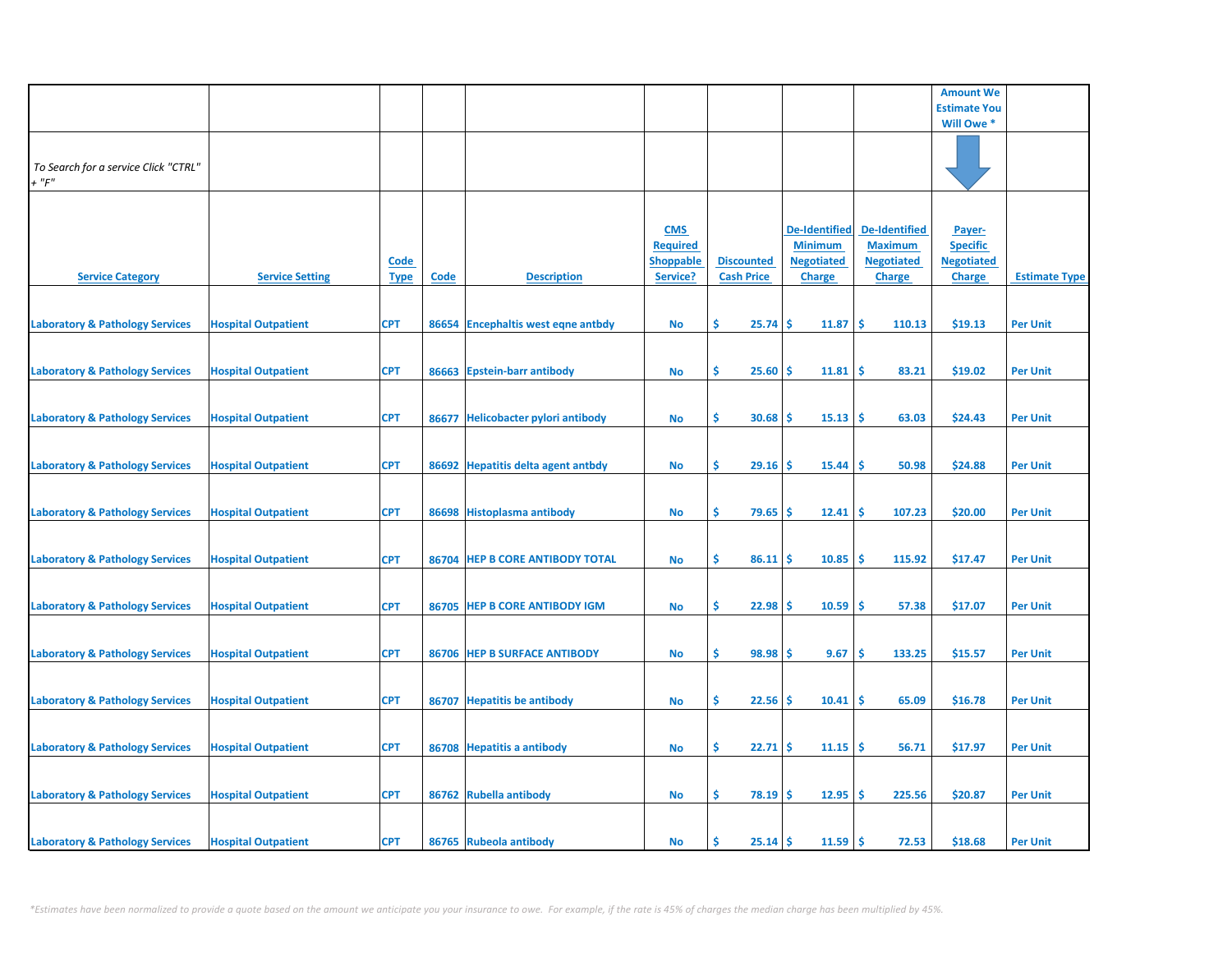|                                                     |                            |                            |             |                                               |                                                               |                                        |                                                                              |                                                                              | <b>Amount We</b>                                                |                      |
|-----------------------------------------------------|----------------------------|----------------------------|-------------|-----------------------------------------------|---------------------------------------------------------------|----------------------------------------|------------------------------------------------------------------------------|------------------------------------------------------------------------------|-----------------------------------------------------------------|----------------------|
|                                                     |                            |                            |             |                                               |                                                               |                                        |                                                                              |                                                                              | <b>Estimate You</b>                                             |                      |
|                                                     |                            |                            |             |                                               |                                                               |                                        |                                                                              |                                                                              | Will Owe *                                                      |                      |
| To Search for a service Click "CTRL"<br>$+$ " $F$ " |                            |                            |             |                                               |                                                               |                                        |                                                                              |                                                                              |                                                                 |                      |
| <b>Service Category</b>                             | <b>Service Setting</b>     | <b>Code</b><br><b>Type</b> | <b>Code</b> | <b>Description</b>                            | <b>CMS</b><br><b>Required</b><br><b>Shoppable</b><br>Service? | <b>Discounted</b><br><b>Cash Price</b> | <b>De-Identified</b><br><b>Minimum</b><br><b>Negotiated</b><br><b>Charge</b> | <b>De-Identified</b><br><b>Maximum</b><br><b>Negotiated</b><br><b>Charge</b> | Payer-<br><b>Specific</b><br><b>Negotiated</b><br><b>Charge</b> | <b>Estimate Type</b> |
| <b>Laboratory &amp; Pathology Services</b>          | <b>Hospital Outpatient</b> | <b>CPT</b>                 |             | 86769 - SARS-COV-2 COVID-19<br>86769 ANTIBODY | <b>No</b>                                                     | Ŝ.<br>51.48                            | \$<br>$\omega$ .                                                             | \$.<br>112.07                                                                | \$61.09                                                         | <b>Per Unit</b>      |
| <b>Laboratory &amp; Pathology Services</b>          | <b>Hospital Outpatient</b> | <b>CPT</b>                 |             | 86790 Virus antibody nos                      | <b>No</b>                                                     | \$.<br>25.14                           | 11.59<br>\$                                                                  | -\$<br>76.53                                                                 | \$18.68                                                         | <b>Per Unit</b>      |
| <b>Laboratory &amp; Pathology Services</b>          | <b>Hospital Outpatient</b> | <b>CPT</b>                 | 86803 Level | <b>Blood Test - Hepatitis C Antibody</b>      | <b>No</b>                                                     | \$<br>67.64                            | 12.84<br>S                                                                   | <b>S</b><br>91.06                                                            | \$20.69                                                         | <b>Per Unit</b>      |
| <b>Laboratory &amp; Pathology Services</b>          | <b>Hospital Outpatient</b> | <b>CPT</b>                 |             | 86804 Hep c ab test confirm                   | <b>No</b>                                                     | \$.<br>23.09                           | 13.94<br>\$                                                                  | \$.<br>66.62                                                                 | \$22.46                                                         | <b>Per Unit</b>      |
| <b>Laboratory &amp; Pathology Services</b>          | <b>Hospital Outpatient</b> | <b>CPT</b>                 |             | 86850 Rbc antibody screen                     | <b>No</b>                                                     | \$.<br>20.32                           | 5.00<br>\$.                                                                  | \$<br>66.92                                                                  | \$64.69                                                         | <b>Per Unit</b>      |
| <b>Laboratory &amp; Pathology Services</b>          | <b>Hospital Outpatient</b> | <b>CPT</b>                 | 86885       | <b>Coombs test indirect qual</b>              | <b>No</b>                                                     | \$<br>244.72                           | -\$<br>5.65                                                                  | \$<br>329.43                                                                 | \$187.64                                                        | <b>Per Unit</b>      |
| <b>Laboratory &amp; Pathology Services</b>          | <b>Hospital Outpatient</b> | <b>CPT</b>                 |             | 86900 Blood typing serologic abo              | <b>No</b>                                                     | Ŝ.<br>198.99                           | 3.78<br>s                                                                    | <b>S</b><br>267.88                                                           | \$142.57                                                        | <b>Per Unit</b>      |
| <b>Laboratory &amp; Pathology Services</b>          | <b>Hospital Outpatient</b> | <b>CPT</b>                 |             | 86900 Blood typing serologic abo              | <b>No</b>                                                     | \$<br>198.99                           | \$<br>3.78                                                                   | \$<br>267.88                                                                 | \$142.57                                                        | <b>Per Unit</b>      |
| <b>Laboratory &amp; Pathology Services</b>          | <b>Hospital Outpatient</b> | <b>CPT</b>                 | 86901       | Blood typing serologic rh(d)                  | <b>No</b>                                                     | \$<br>60.24                            | \$<br>3.78                                                                   | -\$<br>81.10                                                                 | \$43.71                                                         | <b>Per Unit</b>      |
| <b>Laboratory &amp; Pathology Services</b>          | <b>Hospital Outpatient</b> | <b>CPT</b>                 |             | 86901 Blood typing serologic rh(d)            | <b>No</b>                                                     | \$<br>60.24                            | 3.78<br>S                                                                    | \$<br>81.10                                                                  | \$43.71                                                         | <b>Per Unit</b>      |
| <b>Laboratory &amp; Pathology Services</b>          | <b>Hospital Outpatient</b> | <b>CPT</b>                 |             | 86902 BLOOD TYPE ANTIGEN DONOR EA             | No                                                            | \$.<br>5.82                            | 4.84<br>\$.                                                                  | Ŝ<br>383.37                                                                  | \$370.59                                                        | <b>Per Unit</b>      |
| <b>Laboratory &amp; Pathology Services</b>          | <b>Hospital Outpatient</b> | <b>CPT</b>                 |             | 86920 COMPATIBILITY TEST SPIN                 | <b>No</b>                                                     | 244.72<br>Ŝ                            | 13.44<br>\$                                                                  | -\$<br>344.22                                                                | \$187.64                                                        | <b>Per Unit</b>      |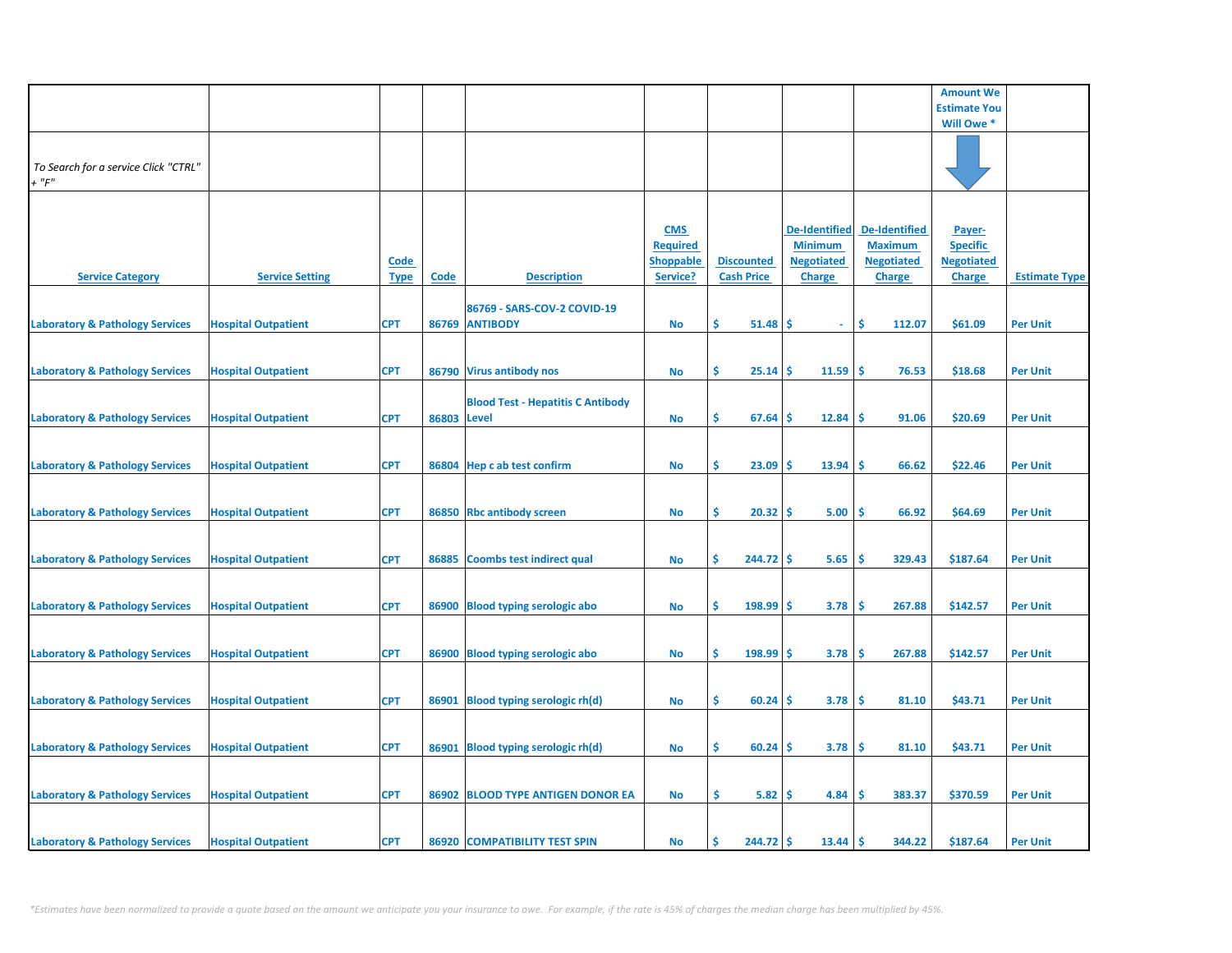|                                                     |                            |             |       |                                                                           |                               |                   |                                     |                                        | <b>Amount We</b>                     |                      |
|-----------------------------------------------------|----------------------------|-------------|-------|---------------------------------------------------------------------------|-------------------------------|-------------------|-------------------------------------|----------------------------------------|--------------------------------------|----------------------|
|                                                     |                            |             |       |                                                                           |                               |                   |                                     |                                        | <b>Estimate You</b>                  |                      |
|                                                     |                            |             |       |                                                                           |                               |                   |                                     |                                        | Will Owe *                           |                      |
|                                                     |                            |             |       |                                                                           |                               |                   |                                     |                                        |                                      |                      |
| To Search for a service Click "CTRL"<br>$+$ " $F$ " |                            |             |       |                                                                           |                               |                   |                                     |                                        |                                      |                      |
|                                                     |                            |             |       |                                                                           |                               |                   |                                     |                                        |                                      |                      |
|                                                     |                            |             |       |                                                                           |                               |                   |                                     |                                        |                                      |                      |
|                                                     |                            |             |       |                                                                           | <b>CMS</b><br><b>Required</b> |                   | <b>De-Identified</b>                | <b>De-Identified</b><br><b>Maximum</b> | Payer-                               |                      |
|                                                     |                            | <b>Code</b> |       |                                                                           | <b>Shoppable</b>              | <b>Discounted</b> | <b>Minimum</b><br><b>Negotiated</b> | <b>Negotiated</b>                      | <b>Specific</b><br><b>Negotiated</b> |                      |
| <b>Service Category</b>                             | <b>Service Setting</b>     | <b>Type</b> | Code  | <b>Description</b>                                                        | Service?                      | <b>Cash Price</b> | <b>Charge</b>                       | <b>Charge</b>                          | Charge                               | <b>Estimate Type</b> |
|                                                     |                            |             |       |                                                                           |                               |                   |                                     |                                        |                                      |                      |
|                                                     |                            |             |       |                                                                           |                               |                   |                                     |                                        |                                      |                      |
| <b>Laboratory &amp; Pathology Services</b>          | <b>Hospital Outpatient</b> | <b>CPT</b>  |       | 87040 Blood culture for bacteria                                          | No                            | \$<br>133.90      | 9.29<br>-S                          | -\$<br>180.25                          | \$14.96                              | <b>Per Unit</b>      |
|                                                     |                            |             |       |                                                                           |                               |                   |                                     |                                        |                                      |                      |
| <b>Laboratory &amp; Pathology Services</b>          | <b>Hospital Outpatient</b> | <b>CPT</b>  |       | 87070 Bacterial Culture - Swab                                            | No                            | Ŝ.<br>138.63      | 7.76<br>Ŝ                           | -Ś<br>186.61                           | \$12.50                              | <b>Per Unit</b>      |
|                                                     |                            |             |       |                                                                           |                               |                   |                                     |                                        |                                      |                      |
| <b>Laboratory &amp; Pathology Services</b>          | <b>Hospital Outpatient</b> | <b>CPT</b>  |       | 87077 Bacterial Culture - Aerobic Isolates                                | No                            | \$<br>60.43       | 7.27<br><b>S</b>                    | \$.<br>81.35                           | \$11.72                              | <b>Per Unit</b>      |
|                                                     |                            |             |       | <b>Test for Disease-Causing</b>                                           |                               |                   |                                     |                                        |                                      |                      |
|                                                     |                            |             |       | (Pathogenic) Organisms, Not                                               |                               |                   |                                     |                                        |                                      |                      |
| <b>Laboratory &amp; Pathology Services</b>          | <b>Hospital Outpatient</b> | <b>CPT</b>  | 87081 | <b>Limited to a Specific Condition</b>                                    | <b>No</b>                     | \$.<br>81.17      | <b>S</b><br>5.97                    | \$,<br>109.26                          | \$9.61                               | <b>Per Unit</b>      |
|                                                     |                            |             |       |                                                                           |                               |                   |                                     |                                        |                                      |                      |
| <b>Laboratory &amp; Pathology Services</b>          | <b>Hospital Outpatient</b> | <b>CPT</b>  |       | <b>Urine Test - Bacterial Culture,</b><br>87086 Quantitative Colony Count | No                            | \$<br>82.16       | 7.26<br><b>S</b>                    | \$,<br>110.60                          | \$11.70                              | <b>Per Unit</b>      |
|                                                     |                            |             |       |                                                                           |                               |                   |                                     |                                        |                                      |                      |
|                                                     |                            |             |       |                                                                           |                               |                   |                                     |                                        |                                      |                      |
| <b>Laboratory &amp; Pathology Services</b>          | <b>Hospital Outpatient</b> | <b>CPT</b>  | 87088 | <b>Urine Test - Bacterial Culture</b>                                     | <b>No</b>                     | Ŝ.<br>15.80       | 7.28<br>-Ś                          | -Ś<br>43.86                            | \$11.73                              | <b>Per Unit</b>      |
|                                                     |                            |             |       |                                                                           |                               |                   |                                     |                                        |                                      |                      |
| <b>Laboratory &amp; Pathology Services</b>          | <b>Hospital Outpatient</b> | <b>CPT</b>  |       | 87110 Chlamydia culture                                                   | <b>No</b>                     | \$<br>130.74      | 17.64<br>-Ś                         | \$,<br>175.99                          | \$28.42                              | <b>Per Unit</b>      |
|                                                     |                            |             |       |                                                                           |                               |                   |                                     |                                        |                                      |                      |
|                                                     |                            |             |       | <b>Evaluation of Antimicrobial Drug</b>                                   |                               |                   |                                     |                                        |                                      |                      |
| <b>Laboratory &amp; Pathology Services</b>          | <b>Hospital Outpatient</b> | <b>CPT</b>  |       | 87186 (antibiotic, antifungal, antiviral)                                 | No                            | \$.<br>69.16      | 7.79<br><b>S</b>                    | -\$<br>93.10                           | \$12.54                              | <b>Per Unit</b>      |
|                                                     |                            |             |       |                                                                           |                               |                   |                                     |                                        |                                      |                      |
| <b>Laboratory &amp; Pathology Services</b>          | <b>Hospital Outpatient</b> | <b>CPT</b>  |       | 87205 Lab Test - Smear for Microorganism                                  | <b>No</b>                     | \$<br>49.93       | 3.84<br>Ŝ                           | \$,<br>67.21                           | \$6.19                               | <b>Per Unit</b>      |
|                                                     |                            |             |       |                                                                           |                               |                   |                                     |                                        |                                      |                      |
|                                                     |                            |             |       | <b>Lab Test - Detection test for</b>                                      |                               |                   |                                     |                                        |                                      |                      |
| <b>Laboratory &amp; Pathology Services</b>          | <b>Hospital Outpatient</b> | <b>CPT</b>  |       | 87340 Hepatitis B Surface Antigen                                         | No                            | \$<br>63.55       | 9.30<br>-S                          | -\$<br>85.55                           | \$14.98                              | <b>Per Unit</b>      |
|                                                     |                            |             |       | Lab Test - Detection test for HIV-1                                       |                               |                   |                                     |                                        |                                      |                      |
| <b>Laboratory &amp; Pathology Services</b>          | <b>Hospital Outpatient</b> | <b>CPT</b>  |       | 87389 and HIV-2                                                           | <b>No</b>                     | Ŝ.<br>$110.43$ \$ | 21.67                               | -Ś<br>148.66                           | \$34.92                              | <b>Per Unit</b>      |
|                                                     |                            |             |       |                                                                           |                               |                   |                                     |                                        |                                      |                      |
| <b>Laboratory &amp; Pathology Services</b>          | <b>Hospital Outpatient</b> | <b>CPT</b>  |       | 87425 Rotavirus ag ia                                                     | No                            | Ś<br>$37.44$ \$   | 10.78                               | <b>S</b><br>108.00                     | \$17.37                              | <b>Per Unit</b>      |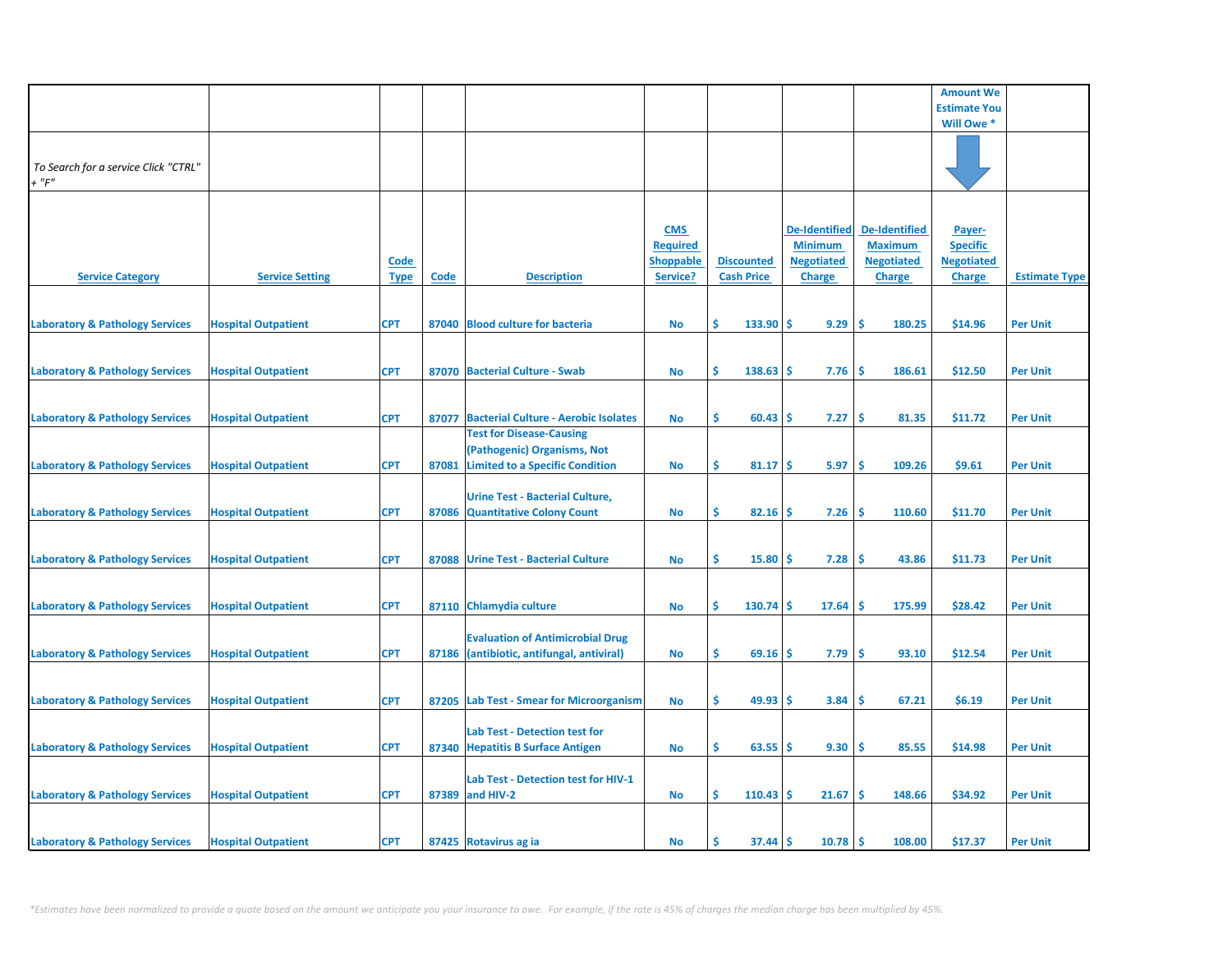|                                                     |                            |                            |             |                                                                        |                                                               |                                        |                                                                              |                                                                              | <b>Amount We</b>                                                |                      |
|-----------------------------------------------------|----------------------------|----------------------------|-------------|------------------------------------------------------------------------|---------------------------------------------------------------|----------------------------------------|------------------------------------------------------------------------------|------------------------------------------------------------------------------|-----------------------------------------------------------------|----------------------|
|                                                     |                            |                            |             |                                                                        |                                                               |                                        |                                                                              |                                                                              | <b>Estimate You</b>                                             |                      |
|                                                     |                            |                            |             |                                                                        |                                                               |                                        |                                                                              |                                                                              | Will Owe *                                                      |                      |
| To Search for a service Click "CTRL"<br>$+$ " $F$ " |                            |                            |             |                                                                        |                                                               |                                        |                                                                              |                                                                              |                                                                 |                      |
| <b>Service Category</b>                             | <b>Service Setting</b>     | <b>Code</b><br><b>Type</b> | <b>Code</b> | <b>Description</b>                                                     | <b>CMS</b><br><b>Required</b><br><b>Shoppable</b><br>Service? | <b>Discounted</b><br><b>Cash Price</b> | <b>De-Identified</b><br><b>Minimum</b><br><b>Negotiated</b><br><b>Charge</b> | <b>De-Identified</b><br><b>Maximum</b><br><b>Negotiated</b><br><b>Charge</b> | Payer-<br><b>Specific</b><br><b>Negotiated</b><br><b>Charge</b> | <b>Estimate Type</b> |
| <b>Laboratory &amp; Pathology Services</b>          | <b>Hospital Outpatient</b> | <b>CPT</b>                 |             | 87491 Urine Test - Chlamydia                                           | <b>No</b>                                                     | Ŝ.<br>108.43                           | \$<br>31.58                                                                  | <b>S</b><br>171.03                                                           | \$50.88                                                         | <b>Per Unit</b>      |
| <b>Laboratory &amp; Pathology Services</b>          | <b>Hospital Outpatient</b> | <b>CPT</b>                 | 87591       | <b>Urine Test - Gonorrhoeae</b><br>(Neisseria Gonorrhoeae Bacteria)    | No                                                            | Ŝ.<br>90.13                            | \$.<br>31.58                                                                 | Ś<br>171.03                                                                  | \$50.88                                                         | <b>Per Unit</b>      |
| <b>Laboratory &amp; Pathology Services</b>          | <b>Hospital Outpatient</b> | <b>CPT</b>                 |             | 87635 - SARS-COV-2 COVID-19<br>87635 AMP PRB                           | <b>No</b>                                                     | Ŝ.<br>53.36                            | \$.<br>$\sim$                                                                | \$.<br>136.48                                                                | \$74.40                                                         | <b>Per Unit</b>      |
| <b>Laboratory &amp; Pathology Services</b>          | <b>Hospital Outpatient</b> | <b>CPT</b>                 |             | 87798 Detect agent nos dna amp                                         | <b>No</b>                                                     | Ŝ.<br>90.13                            | \$.<br>31.58                                                                 | Ŝ<br>171.03                                                                  | \$50.88                                                         | <b>Per Unit</b>      |
| <b>Laboratory &amp; Pathology Services</b>          | <b>Hospital Outpatient</b> | <b>CPT</b>                 |             | Lab Test - Detection test for<br>87804 Influenza Virus                 | No                                                            | \$<br>37.58                            | \$.<br>19.82                                                                 | -\$<br>70.50                                                                 | \$48.00                                                         | <b>Per Unit</b>      |
| <b>Laboratory &amp; Pathology Services</b>          | <b>Hospital Outpatient</b> | <b>CPT</b>                 |             | 87880 Strep Test (Streptococcus, group A)                              | No                                                            | \$<br>101.56                           | \$<br>19.87                                                                  | \$<br>143.48                                                                 | \$47.94                                                         | <b>Per Unit</b>      |
| <b>Laboratory &amp; Pathology Services</b>          | <b>Hospital Outpatient</b> | <b>CPT</b>                 | 88185       | Flowcytometry/tc add-on                                                | No                                                            | Ŝ.<br>68.81                            | s<br>$\sim$                                                                  | Ŝ.<br>120.30                                                                 | \$191.88                                                        | <b>Per Unit</b>      |
| <b>Vaccinations</b>                                 | <b>Physician Office</b>    | <b>CPT</b>                 |             | <b>Immunization Administration First</b><br>90460 Component            | No                                                            | \$<br>40.10                            | 11.68<br>Ŝ.                                                                  | \$.<br>75.93                                                                 | \$19.49                                                         | <b>Per Unit</b>      |
| <b>Vaccinations</b>                                 | <b>Physician Office</b>    | <b>CPT</b>                 | 90461       | <b>Immunization Administration Each</b><br><b>Additional Component</b> | No                                                            | \$<br>25.13                            | \$<br>10.49                                                                  | Ś<br>38.51                                                                   | \$17.50                                                         | <b>Per Unit</b>      |
| <b>Vaccinations</b>                                 | <b>Hospital Outpatient</b> | <b>CPT</b>                 | 90471       | <b>Immunization Administration</b>                                     | No                                                            | \$<br>44.49                            | 7.02<br>S                                                                    | \$.<br>81.80                                                                 | \$98.56                                                         | <b>Per Unit</b>      |
|                                                     |                            |                            |             |                                                                        |                                                               |                                        |                                                                              |                                                                              |                                                                 |                      |
| <b>Vaccinations</b>                                 | <b>Hospital Outpatient</b> | <b>CPT</b>                 |             | <b>Immunization Administration Each</b><br>90472 Additional Component  | No                                                            | \$<br>12.56                            | \$<br>$\sim$                                                                 | \$<br>38.51                                                                  | \$52.53                                                         | <b>Per Unit</b>      |
| <b>Vaccinations</b>                                 | <b>Hospital Outpatient</b> | <b>CPT</b>                 |             | 90651 9V HPV Vaccine 2/3 Dose                                          | <b>No</b>                                                     | Ś<br>142.32                            | 9.56<br>\$                                                                   | Ŝ.<br>227.93                                                                 | \$396.87                                                        | <b>Per Unit</b>      |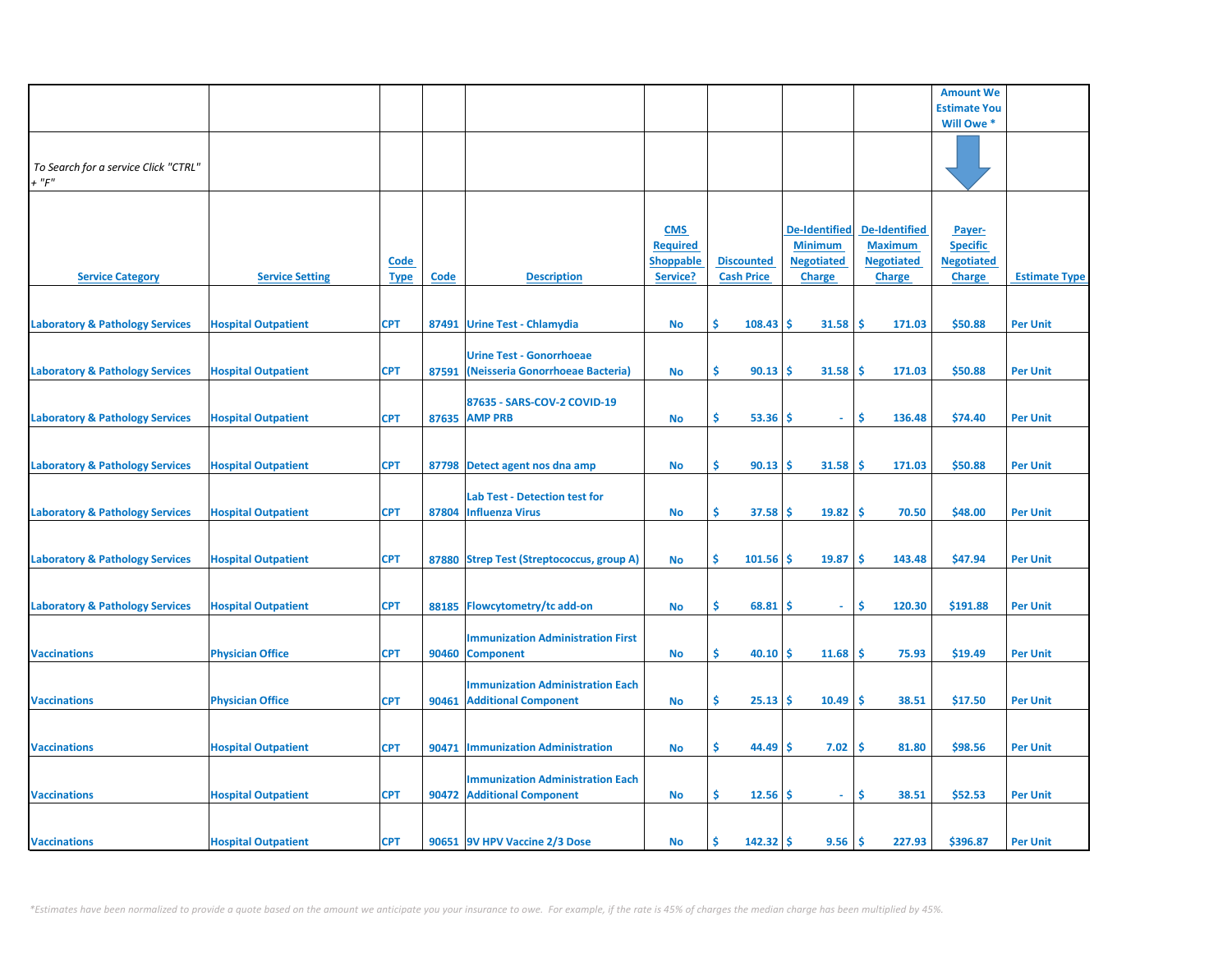|                                                                   |                              |             |             |                                         |                  |                                 |                      |                                 | <b>Amount We</b>                |                      |
|-------------------------------------------------------------------|------------------------------|-------------|-------------|-----------------------------------------|------------------|---------------------------------|----------------------|---------------------------------|---------------------------------|----------------------|
|                                                                   |                              |             |             |                                         |                  |                                 |                      |                                 | <b>Estimate You</b>             |                      |
|                                                                   |                              |             |             |                                         |                  |                                 |                      |                                 | Will Owe *                      |                      |
|                                                                   |                              |             |             |                                         |                  |                                 |                      |                                 |                                 |                      |
| To Search for a service Click "CTRL"                              |                              |             |             |                                         |                  |                                 |                      |                                 |                                 |                      |
| $+$ " $F$ "                                                       |                              |             |             |                                         |                  |                                 |                      |                                 |                                 |                      |
|                                                                   |                              |             |             |                                         |                  |                                 |                      |                                 |                                 |                      |
|                                                                   |                              |             |             |                                         |                  |                                 |                      |                                 |                                 |                      |
|                                                                   |                              |             |             |                                         | <b>CMS</b>       |                                 | <b>De-Identified</b> | <b>De-Identified</b>            | Payer-                          |                      |
|                                                                   |                              |             |             |                                         | <b>Required</b>  |                                 | <b>Minimum</b>       | <b>Maximum</b>                  | <b>Specific</b>                 |                      |
|                                                                   |                              | <b>Code</b> |             |                                         | <b>Shoppable</b> | <b>Discounted</b>               | <b>Negotiated</b>    | <b>Negotiated</b>               | <b>Negotiated</b>               |                      |
| <b>Service Category</b>                                           | <b>Service Setting</b>       | <b>Type</b> | <b>Code</b> | <b>Description</b>                      | Service?         | <b>Cash Price</b>               | <b>Charge</b>        | <b>Charge</b>                   | <b>Charge</b>                   | <b>Estimate Type</b> |
|                                                                   |                              |             |             | <b>Vaccine - Pneumococcal Conjugate</b> |                  |                                 |                      |                                 |                                 |                      |
| <b>Vaccination</b>                                                | <b>Hospital Outpatient</b>   | <b>CPT</b>  |             | 90670 for Injection into Muscle         | No               | Ŝ<br>285.59                     | Ŝ<br>9.56            | -Ś<br>345.21                    | \$333.70                        | <b>Per Unit</b>      |
|                                                                   |                              |             |             | Vaccine - Tetanus, Diptheria            |                  |                                 |                      |                                 |                                 |                      |
|                                                                   |                              |             |             | <b>Toxoids, and Acellular Pertussis</b> |                  |                                 |                      |                                 |                                 |                      |
|                                                                   |                              |             |             | (Whooping Cough) for Injection          |                  |                                 |                      |                                 |                                 |                      |
| <b>Vaccination</b>                                                | <b>Hospital Outpatient</b>   | <b>CPT</b>  |             | 90715 into Muscle                       | <b>No</b>        | \$<br>57.74                     | Ŝ<br>$\omega$        | \$<br>77.73                     | \$49.71                         | <b>Per Unit</b>      |
|                                                                   |                              |             |             |                                         |                  |                                 |                      |                                 |                                 |                      |
|                                                                   |                              |             |             |                                         |                  |                                 |                      |                                 |                                 |                      |
| <b>Evaluation &amp; Management Services Professional Services</b> |                              | <b>CPT</b>  |             | 90791 Psychiatric Diagnostic Evaluation | <b>No</b>        | Ŝ.<br>308.81                    | 118.93<br><b>S</b>   | -Ś<br>198.74                    | \$180.10                        | <b>Per Unit</b>      |
|                                                                   |                              |             |             |                                         |                  |                                 |                      |                                 |                                 |                      |
| <b>Evaluation &amp; Management Services Professional Services</b> |                              | <b>CPT</b>  |             | 90832 Psychotherapy - 30 Minutes        | Yes              | \$<br>88.03                     | 57.92<br><b>S</b>    | -Ś<br>99.25                     | \$89.94                         | <b>Per Unit</b>      |
|                                                                   |                              |             |             |                                         |                  |                                 |                      |                                 |                                 |                      |
|                                                                   |                              |             |             |                                         |                  |                                 |                      |                                 |                                 |                      |
| <b>Evaluation &amp; Management Services Professional Services</b> |                              | <b>CPT</b>  |             | 90834 Psychotherapy - 45 Minutes        | Yes              | \$<br>$116.77$ \$               | 77.37                | -\$<br>132.34                   | \$119.93                        | <b>Per Unit</b>      |
|                                                                   |                              |             |             |                                         |                  |                                 |                      |                                 |                                 |                      |
|                                                                   |                              |             |             |                                         |                  |                                 |                      |                                 |                                 |                      |
| <b>Evaluation &amp; Management Services Professional Services</b> |                              | <b>CPT</b>  |             | 90837 Psychotherapy - 60 Minutes        | Yes              | Ŝ.<br>$174.90$ \$               | $116.00$ \$          | 198.22                          | \$179.64                        | <b>Per Unit</b>      |
|                                                                   |                              |             |             |                                         |                  | N/A No                          |                      | N/A No                          | N/A No                          |                      |
| <b>Evaluation &amp; Management Services Professional Services</b> |                              | <b>CPT</b>  |             | 90846 Family psytx w/o pt 50 min        | Yes              | <b>Service</b><br><b>Volume</b> | \$                   | <b>Service</b><br><b>Volume</b> | <b>Service</b><br><b>Volume</b> | <b>Per Unit</b>      |
|                                                                   |                              |             |             |                                         |                  |                                 |                      |                                 |                                 |                      |
|                                                                   |                              |             |             |                                         |                  |                                 |                      |                                 |                                 |                      |
| <b>Evaluation &amp; Management Services Professional Services</b> |                              | <b>CPT</b>  |             | 90847 Psychotherapy - Family Session    | Yes              | Ś.<br>146.15                    | -Ś<br>97.13          | ١\$<br>166.18                   | \$150.60                        | <b>Per Unit</b>      |
|                                                                   |                              |             |             |                                         |                  | N/A No                          |                      | N/A No                          | N/A No                          |                      |
|                                                                   |                              |             |             |                                         |                  | <b>Service</b>                  |                      | <b>Service</b>                  | <b>Service</b>                  |                      |
| <b>Evaluation &amp; Management Services Professional Services</b> |                              | <b>CPT</b>  |             | 90853 Psychotherapy - Group Session     | Yes              | <b>Volume</b>                   | Ś                    | <b>Volume</b>                   | <b>Volume</b>                   | <b>Per Unit</b>      |
|                                                                   |                              |             |             |                                         |                  |                                 |                      |                                 |                                 |                      |
|                                                                   |                              |             |             |                                         |                  |                                 |                      |                                 |                                 |                      |
| <b>Medicine Speech Therapy</b>                                    | <b>Hospital Outpatient</b>   | <b>CPT</b>  | 92507       | <b>SPEECH/HEARING THERAPY</b>           | No               | \$.<br>52.00                    | \$.<br>17.40         | ١\$<br>251.43                   | \$111.61                        | <b>Per Unit</b>      |
|                                                                   |                              |             |             | Electrocardiogram, routine, with        |                  |                                 |                      |                                 |                                 |                      |
| <b>Medicine Cardiovascular</b>                                    | <b>Professional Services</b> | <b>CPT</b>  |             | 93000 interpretation and report         | Yes              | \$<br>36.27                     | 28.12<br><b>S</b>    | ١\$<br>95.52                    | \$23.04                         | <b>Per Unit</b>      |
|                                                                   |                              |             |             |                                         |                  |                                 |                      |                                 |                                 |                      |
|                                                                   |                              |             |             |                                         |                  |                                 |                      |                                 |                                 |                      |
| <b>Medicine Other</b>                                             | <b>Hospital Outpatient</b>   | <b>CPT</b>  |             | 93005 Electrocardiogram (ECG or EKG)    | No               | 142.29<br>Ŝ.                    | Ŝ<br>÷.              | \$<br>295.26                    | \$82.99                         | <b>Per Unit</b>      |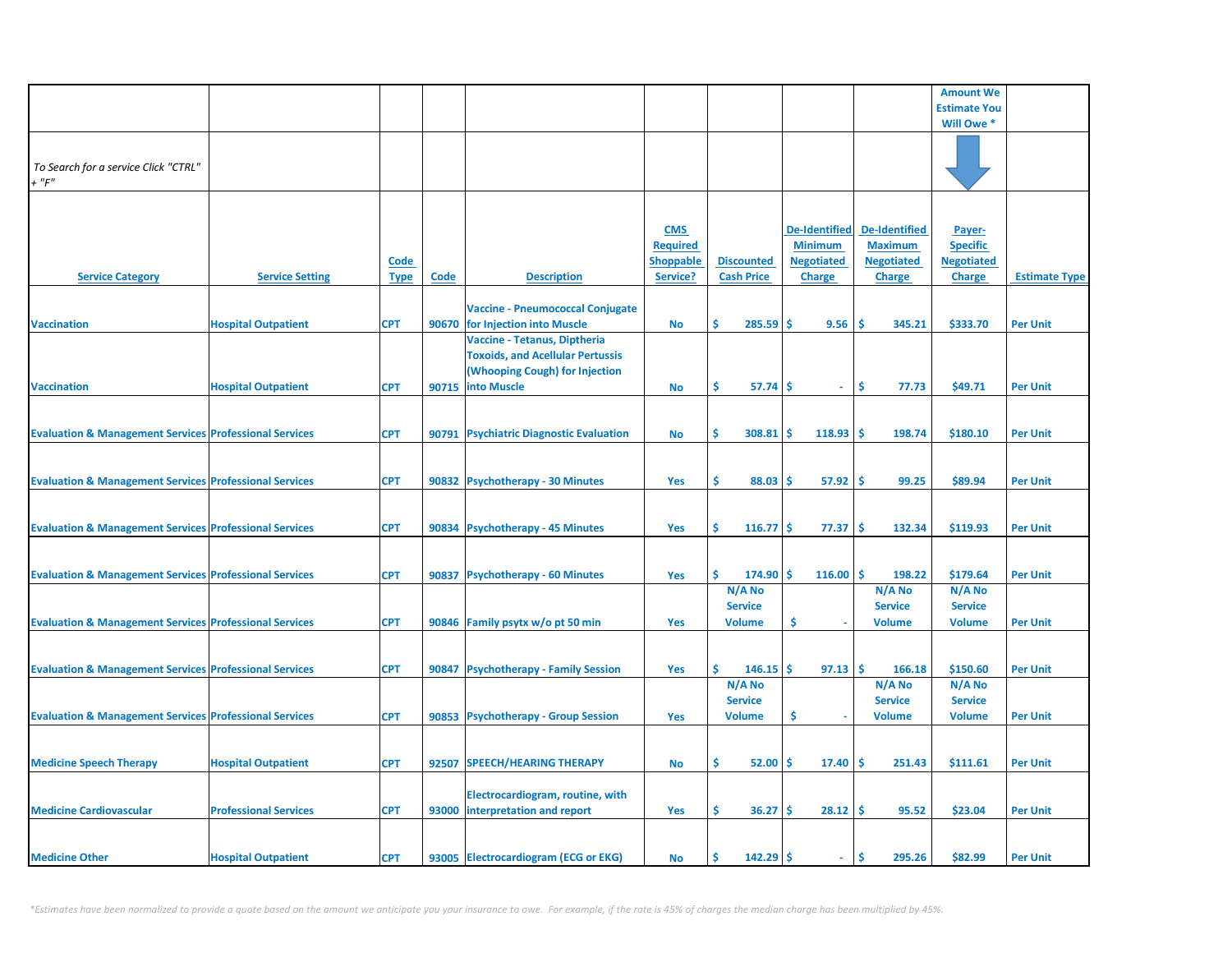|                                                                |                            |                            |             |                                                                                                |                                                               |                                        |                                                                              |                                                                              | <b>Amount We</b>                                                |                      |
|----------------------------------------------------------------|----------------------------|----------------------------|-------------|------------------------------------------------------------------------------------------------|---------------------------------------------------------------|----------------------------------------|------------------------------------------------------------------------------|------------------------------------------------------------------------------|-----------------------------------------------------------------|----------------------|
|                                                                |                            |                            |             |                                                                                                |                                                               |                                        |                                                                              |                                                                              | <b>Estimate You</b>                                             |                      |
|                                                                |                            |                            |             |                                                                                                |                                                               |                                        |                                                                              |                                                                              | Will Owe *                                                      |                      |
| To Search for a service Click "CTRL"<br>$+$ " $F$ "            |                            |                            |             |                                                                                                |                                                               |                                        |                                                                              |                                                                              |                                                                 |                      |
| <b>Service Category</b>                                        | <b>Service Setting</b>     | <b>Code</b><br><b>Type</b> | <b>Code</b> | <b>Description</b>                                                                             | <b>CMS</b><br><b>Required</b><br><b>Shoppable</b><br>Service? | <b>Discounted</b><br><b>Cash Price</b> | <b>De-Identified</b><br><b>Minimum</b><br><b>Negotiated</b><br><b>Charge</b> | <b>De-Identified</b><br><b>Maximum</b><br><b>Negotiated</b><br><b>Charge</b> | Payer-<br><b>Specific</b><br><b>Negotiated</b><br><b>Charge</b> | <b>Estimate Type</b> |
| <b>Medicine Cardiac Stress Test</b>                            | <b>Hospital Outpatient</b> | <b>CPT</b>                 | 93017       | <b>CARDIOVASCULAR STRESS TEST</b>                                                              |                                                               | Ŝ.<br>471.40                           | Ŝ.<br>61.00                                                                  | -S<br>634.57                                                                 | \$330.95                                                        | <b>Per Unit</b>      |
|                                                                |                            |                            |             |                                                                                                | No                                                            |                                        |                                                                              |                                                                              |                                                                 |                      |
| <b>Medicine Other</b>                                          | <b>Hospital Outpatient</b> | <b>CPT</b>                 |             | 93306 Tte w/doppler complete                                                                   | No                                                            | \$.<br>1,404.83                        | 322.26<br><b>S</b>                                                           | -S<br>1,593.05                                                               | \$734.42                                                        | <b>Per Unit</b>      |
|                                                                |                            |                            |             | Insertion of catheter into left heart                                                          |                                                               |                                        |                                                                              |                                                                              |                                                                 |                      |
| <b>Hospital Outpatient Procedure</b>                           | <b>Hospital Outpatient</b> | <b>CPT</b>                 |             | 93452 for diagnosis                                                                            | Yes                                                           | \$.<br>8,847.45                        | Ś<br>579.93                                                                  | ا\$<br>12,920.92                                                             | \$4,056.37                                                      | <b>Case Rate</b>     |
|                                                                |                            |                            |             |                                                                                                |                                                               |                                        |                                                                              |                                                                              |                                                                 |                      |
| <b>Medicine Other</b>                                          | <b>Hospital Outpatient</b> | <b>CPT</b>                 |             | 93971 Extremity study                                                                          | <b>No</b>                                                     | \$<br>240.64                           | 92.64<br>\$.                                                                 | <b>S</b><br>400.67                                                           | \$177.95                                                        | <b>Per Unit</b>      |
|                                                                |                            |                            |             |                                                                                                |                                                               |                                        |                                                                              |                                                                              |                                                                 |                      |
| <b>Medicine Other</b>                                          | <b>Hospital Outpatient</b> | <b>CPT</b>                 |             | 95044 Allergy patch tests                                                                      | No                                                            | Ś.<br>189.82                           | Ŝ.                                                                           | -\$<br>1,229.53                                                              | \$1,188.55                                                      | <b>Per Unit</b>      |
|                                                                |                            |                            |             |                                                                                                |                                                               | N/A No                                 | N/A No                                                                       | N/A No                                                                       | N/A No                                                          |                      |
| <b>Medicine Neurology and</b>                                  |                            |                            |             |                                                                                                |                                                               | <b>Service</b>                         | <b>Service</b>                                                               | <b>Service</b>                                                               | <b>Service</b>                                                  |                      |
| <b>Neuromuscular</b>                                           | <b>Hospital Outpatient</b> | <b>CPT</b>                 |             | 95810 Sleep study                                                                              | Yes                                                           | <b>Volume</b>                          | <b>Volume</b>                                                                | <b>Volume</b>                                                                | <b>Volume</b>                                                   | <b>Per Unit</b>      |
| <b>Injections</b>                                              | <b>Hospital Outpatient</b> | <b>CPT</b>                 |             | 96402 Chemo hormon antineopl sq/im                                                             | No                                                            | Ś.<br>110.26                           | \$.<br>66.86                                                                 | \$<br>196.20                                                                 | \$121.47                                                        | <b>Case Rate</b>     |
| <b>Medicine Physical Medicine and</b><br><b>Rehabilitation</b> | <b>Hospital Outpatient</b> | <b>CPT</b>                 |             | <b>Physical Therapy - Manual</b><br><b>Electrical Stimulation Therapy, 15</b><br>97032 minutes | No                                                            | \$.<br>31.26                           | Ŝ.<br>12.56                                                                  | Ŝ<br>59.90                                                                   | \$20.87                                                         | <b>Per Unit</b>      |
|                                                                |                            |                            |             |                                                                                                |                                                               |                                        |                                                                              |                                                                              |                                                                 |                      |
| <b>Medicine Physical Medicine and</b><br><b>Rehabilitation</b> | <b>Hospital Outpatient</b> | <b>CPT</b>                 |             | <b>Physical Therapy - Ultrasound</b><br>97035 Therapy                                          | No                                                            | \$.<br>26.92                           | 11.95<br>s                                                                   | <b>S</b><br>40.29                                                            | \$20.17                                                         | <b>Per Unit</b>      |
|                                                                |                            |                            |             |                                                                                                |                                                               |                                        |                                                                              |                                                                              |                                                                 |                      |
| <b>Medicine Physical Medicine and</b><br><b>Rehabilitation</b> | <b>Hospital Outpatient</b> | <b>CPT</b>                 |             | <b>Physical Therapy - Therapeutic</b><br>97110 Exercises                                       | Yes                                                           | \$.<br>88.74                           | Ŝ.<br>17.40                                                                  | Ŝ.<br>119.46                                                                 | \$42.86                                                         | <b>Per Unit</b>      |
|                                                                |                            |                            |             |                                                                                                |                                                               |                                        |                                                                              |                                                                              |                                                                 |                      |
| <b>Medicine Physical Medicine and</b><br><b>Rehabilitation</b> | <b>Hospital Outpatient</b> | <b>CPT</b>                 |             | <b>Physical Therapy - Neuromuscular</b><br>97112 Reeducation                                   | No                                                            | \$.<br>69.93                           | \$.<br>26.14                                                                 | <b>S</b><br>104.78                                                           | \$49.23                                                         | <b>Per Unit</b>      |
| <b>Medicine Physical Medicine and</b><br>Rehabilitation        | <b>Hospital Outpatient</b> | <b>CPT</b>                 |             | 97116 GAIT TRAINING THERAPY                                                                    | No                                                            | Ś<br>77.61                             | Ŝ.<br>22.90                                                                  | \$ ا<br>104.48                                                               | \$42.38                                                         | <b>Per Unit</b>      |

*\*Estimates have been normalized to provide a quote based on the amount we anticipate you your insurance to owe. For example, if the rate is 45% of charges the median charge has been multiplied by 45%.*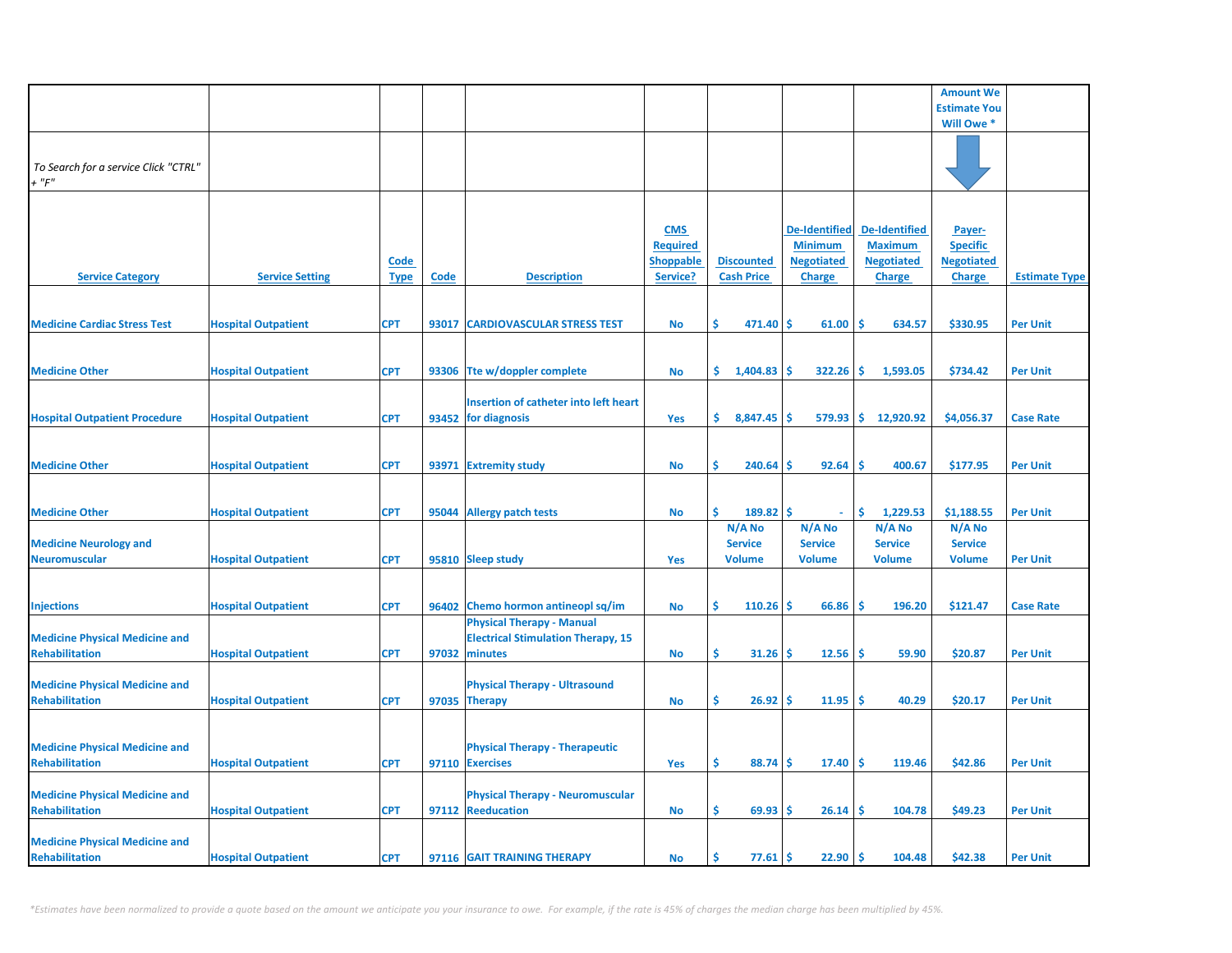|                                                                   |                            |                            |      |                                                                          |                                                               |                                        |                                                                              |                                                                              | <b>Amount We</b>                                                |                      |
|-------------------------------------------------------------------|----------------------------|----------------------------|------|--------------------------------------------------------------------------|---------------------------------------------------------------|----------------------------------------|------------------------------------------------------------------------------|------------------------------------------------------------------------------|-----------------------------------------------------------------|----------------------|
|                                                                   |                            |                            |      |                                                                          |                                                               |                                        |                                                                              |                                                                              | <b>Estimate You</b>                                             |                      |
|                                                                   |                            |                            |      |                                                                          |                                                               |                                        |                                                                              |                                                                              | Will Owe *                                                      |                      |
| To Search for a service Click "CTRL"<br>$+$ " $F$ "               |                            |                            |      |                                                                          |                                                               |                                        |                                                                              |                                                                              |                                                                 |                      |
| <b>Service Category</b>                                           | <b>Service Setting</b>     | <b>Code</b><br><b>Type</b> | Code | <b>Description</b>                                                       | <b>CMS</b><br><b>Required</b><br><b>Shoppable</b><br>Service? | <b>Discounted</b><br><b>Cash Price</b> | <b>De-Identified</b><br><b>Minimum</b><br><b>Negotiated</b><br><b>Charge</b> | <b>De-Identified</b><br><b>Maximum</b><br><b>Negotiated</b><br><b>Charge</b> | Payer-<br><b>Specific</b><br><b>Negotiated</b><br><b>Charge</b> | <b>Estimate Type</b> |
|                                                                   |                            |                            |      |                                                                          |                                                               |                                        |                                                                              |                                                                              |                                                                 |                      |
| <b>Medicine Physical Medicine and</b><br><b>Rehabilitation</b>    | <b>Hospital Outpatient</b> | <b>CPT</b>                 |      | 97140 Physical Therapy - Manual Therapy                                  | No                                                            | \$<br>$56.20$ \$                       | $23.73$ \$                                                                   | 93.92                                                                        | \$39.47                                                         | <b>Per Unit</b>      |
| <b>Medicine Physical Medicine and</b><br><b>Rehabilitation</b>    | <b>Hospital Outpatient</b> | <b>CPT</b>                 |      | <b>Physical Therapy - Low Complexity</b><br>97161 Evaluation             | <b>No</b>                                                     | \$.<br>168.06                          | -Ś<br>71.97                                                                  | -Ś<br>252.78                                                                 | \$119.52                                                        | <b>Per Unit</b>      |
| <b>Medicine Physical Medicine and</b><br><b>Rehabilitation</b>    | <b>Hospital Outpatient</b> | <b>CPT</b>                 |      | <b>Physical Therapy - Moderate</b><br>97162 Complexity Evaluation        | <b>No</b>                                                     | \$<br>62.40                            | -\$<br>71.97                                                                 | -Ś<br>252.78                                                                 | \$119.52                                                        | <b>Per Unit</b>      |
| <b>Medicine Physical Medicine and</b><br><b>Rehabilitation</b>    | <b>Hospital Outpatient</b> | <b>CPT</b>                 |      | <b>Physical Therapy - High Complexity</b><br>97163 Evaluation            | No                                                            | \$.<br>168.06                          | 71.97<br>-S                                                                  | 252.78<br>-\$                                                                | \$119.52                                                        | <b>Per Unit</b>      |
| <b>Medicine Physical Medicine and</b><br><b>Rehabilitation</b>    | <b>Hospital Outpatient</b> | <b>CPT</b>                 |      | 97164 Physical Therapy - Re-Evaluation                                   | No                                                            | \$<br>113.34                           | -Ś<br>48.67                                                                  | -Ś<br>170.97                                                                 | \$81.82                                                         | <b>Per Unit</b>      |
| <b>Medicine Occupational Therapy</b>                              | <b>Hospital Outpatient</b> | <b>CPT</b>                 |      | 97165 OT EVAL LOW COMPLEX 30 MIN                                         | No                                                            | 180.88<br>\$.                          | 77.05<br>-Ś                                                                  | 245.32<br>-\$                                                                | \$126.56                                                        | <b>Per Unit</b>      |
|                                                                   |                            |                            |      |                                                                          |                                                               |                                        |                                                                              |                                                                              |                                                                 |                      |
| <b>Medicine Occupational Therapy</b>                              | <b>Hospital Outpatient</b> | <b>CPT</b>                 |      | 97166 OT EVAL MOD COMPLEX 45 MIN                                         | No                                                            | \$<br>62.40                            | 72.00<br>-Ś                                                                  | 245.32<br>.S                                                                 | \$126.09                                                        | <b>Per Unit</b>      |
| <b>Medicine Physical Medicine and</b><br><b>Rehabilitation</b>    | <b>Hospital Outpatient</b> | <b>CPT</b>                 |      | <b>Physical Therapy - Therapeutic</b><br>97530 Activities                | No                                                            | Ś<br>92.45                             | -Ś<br>17.40                                                                  | -Ś<br>124.45                                                                 | \$54.53                                                         | <b>Per Unit</b>      |
|                                                                   |                            |                            |      |                                                                          |                                                               |                                        |                                                                              |                                                                              |                                                                 |                      |
| <b>Medicine Physical Medicine and</b><br><b>Rehabilitation</b>    | <b>Hospital Outpatient</b> | <b>CPT</b>                 |      | <b>Physical Therapy - Self-care or</b><br>97535 Home Management Training | No                                                            | \$<br>$68.89$ \$                       | $\sim$                                                                       | -Ś<br>109.03                                                                 | \$47.55                                                         | <b>Per Unit</b>      |
| <b>Evaluation &amp; Management Services Professional Services</b> |                            | <b>CPT</b>                 |      | 99024 Postop follow-up visit                                             | No                                                            | \$<br>$\sim$                           | Ś<br>$\sim$                                                                  | Ŝ.<br>14.27                                                                  | \$0.00                                                          | <b>Per Unit</b>      |
| <b>Evaluation &amp; Management Services Professional Services</b> |                            | <b>CPT</b>                 |      | 99202 Office Visit - New Patient, Minor                                  | No                                                            | Ś.<br>167.93                           | 90.34                                                                        | -Ś<br>200.08                                                                 | \$70.31                                                         | <b>Per Unit</b>      |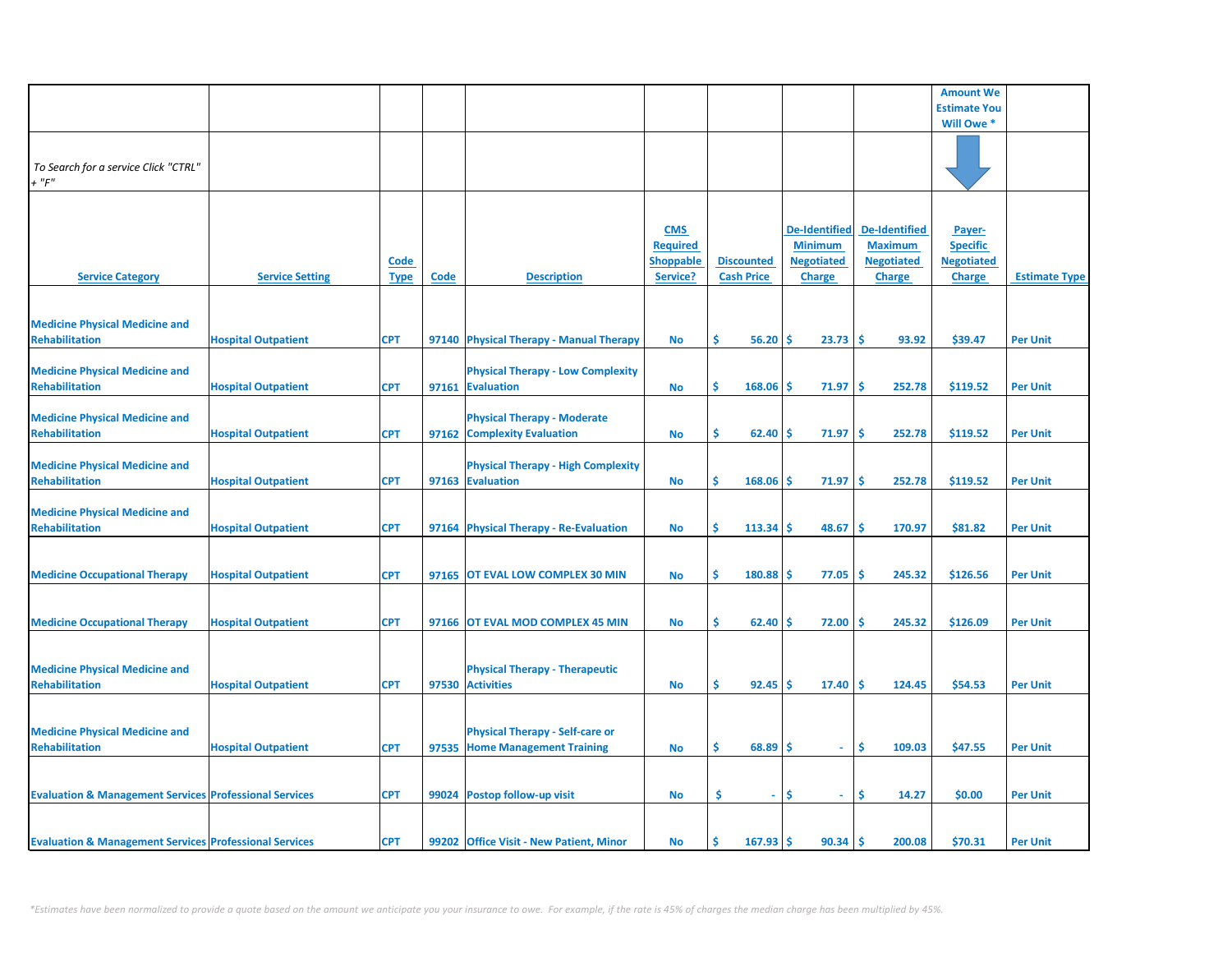|                                                                   |                              |                            |       |                                                                          |                                                               |                                        |     |                                                                              |                                                                              | <b>Amount We</b>                                         |                      |
|-------------------------------------------------------------------|------------------------------|----------------------------|-------|--------------------------------------------------------------------------|---------------------------------------------------------------|----------------------------------------|-----|------------------------------------------------------------------------------|------------------------------------------------------------------------------|----------------------------------------------------------|----------------------|
|                                                                   |                              |                            |       |                                                                          |                                                               |                                        |     |                                                                              |                                                                              | <b>Estimate You</b>                                      |                      |
|                                                                   |                              |                            |       |                                                                          |                                                               |                                        |     |                                                                              |                                                                              | Will Owe *                                               |                      |
| To Search for a service Click "CTRL"<br>$+$ " $F$ "               |                              |                            |       |                                                                          |                                                               |                                        |     |                                                                              |                                                                              |                                                          |                      |
| <b>Service Category</b>                                           | <b>Service Setting</b>       | <b>Code</b><br><b>Type</b> | Code  | <b>Description</b>                                                       | <b>CMS</b><br><b>Required</b><br><b>Shoppable</b><br>Service? | <b>Discounted</b><br><b>Cash Price</b> |     | <b>De-Identified</b><br><b>Minimum</b><br><b>Negotiated</b><br><b>Charge</b> | <b>De-Identified</b><br><b>Maximum</b><br><b>Negotiated</b><br><b>Charge</b> | Payer-<br><b>Specific</b><br><b>Negotiated</b><br>Charge | <b>Estimate Type</b> |
| <b>Evaluation &amp; Management Services Professional Services</b> |                              | <b>CPT</b>                 |       | <b>Office Visit - New Patient, Low</b><br>99203 Complexity               | Yes                                                           | \$<br>$182.06$ \$                      |     | $132.54$ \$                                                                  | 273.99                                                                       | \$105.46                                                 | <b>Per Unit</b>      |
| <b>Evaluation &amp; Management Services Professional Services</b> |                              | <b>CPT</b>                 | 99204 | <b>Office Visit - New Patient,</b><br><b>Moderate Complexity</b>         | Yes                                                           | \$<br>250.69                           | -Ś  | $177.01$ \$                                                                  | 432.49                                                                       | \$180.44                                                 | <b>Per Unit</b>      |
| <b>Evaluation &amp; Management Services Professional Services</b> |                              | <b>CPT</b>                 |       | New patient office of other<br>99205 outpatient visit, typically 60 min  | Yes                                                           | \$<br>448.04                           | -Ś  | 156.38                                                                       | -Ś<br>553.76                                                                 | \$235.77                                                 | <b>Per Unit</b>      |
| <b>Evaluation &amp; Management Services Professional Services</b> |                              | <b>CPT</b>                 |       | 99212 Office Visit - Basic                                               | <b>No</b>                                                     | \$<br>58.74                            | -Ś  | 46.41                                                                        | -Ś<br>133.24                                                                 | \$35.84                                                  | <b>Per Unit</b>      |
| <b>Evaluation &amp; Management Services Professional Services</b> |                              | <b>CPT</b>                 |       | <b>Office Visit - Established Patient,</b><br>99213 Low Complexity       | <b>No</b>                                                     | 99.67<br>\$                            | -Ś  | 81.71                                                                        | 201.59<br>-S                                                                 | \$71.67                                                  | <b>Per Unit</b>      |
| <b>Evaluation &amp; Management Services Professional Services</b> |                              | <b>CPT</b>                 |       | <b>Office Visit - Established Patient,</b><br>99214 Moderate Complexity  | <b>No</b>                                                     | Ś<br>151.19                            | -Ś  | 140.90                                                                       | 279.47<br>S                                                                  | \$110.53                                                 | <b>Per Unit</b>      |
| <b>Evaluation &amp; Management Services Professional Services</b> |                              | <b>CPT</b>                 |       | <b>Office Visit - Established Patient,</b><br>99215 High Complexity      | <b>No</b>                                                     | \$<br>315.87                           | -Ś  | 192.33                                                                       | 385.34<br>۱\$                                                                | \$156.19                                                 | <b>Per Unit</b>      |
| <b>Professional Services Associated</b><br>with Inpatient Stay    | <b>Professional Services</b> | <b>CPT</b>                 |       | 99232 Subsequent hospital care                                           | <b>No</b>                                                     | \$<br>159.88                           | -\$ | 50.60                                                                        | 111.92<br>۱\$                                                                | \$101.43                                                 | <b>Per Unit</b>      |
| <b>Evaluation &amp; Management Services Professional Services</b> |                              | <b>CPT</b>                 |       | <b>Patient office consultation,</b><br>99243 typically 40 min            | Yes                                                           | Ś<br>212.43                            | \$- |                                                                              | \$<br>142.18                                                                 | \$0.00                                                   | <b>Per Unit</b>      |
| <b>Evaluation &amp; Management Services Professional Services</b> |                              | <b>CPT</b>                 |       | <b>Patient office consultation,</b><br>99244 typically 60 min            | Yes                                                           | \$<br>338.80                           | \$- |                                                                              | \$<br>226.38                                                                 | \$0.00                                                   | <b>Per Unit</b>      |
| <b>Emergency Room Visit</b>                                       | <b>Hospital Outpatient</b>   | <b>CPT</b>                 | 99281 | <b>Emergency Department Visit -</b><br><b>Minor (outpatient)</b>         | <b>No</b>                                                     | Ś.<br>230.81                           | -Ś  | 74.98                                                                        | ١Ś<br>689.88                                                                 | \$124.08                                                 | <b>Case Rate</b>     |
| <b>Emergency Room Visit</b>                                       | <b>Hospital Outpatient</b>   | <b>CPT</b>                 |       | <b>Emergency Department Visit - Low</b><br>99282 Complexity (outpatient) | <b>No</b>                                                     | Ś.<br>$430.38$ \$                      |     | $93.52$ \$                                                                   | 1,114.22                                                                     | \$291.65                                                 | <b>Case Rate</b>     |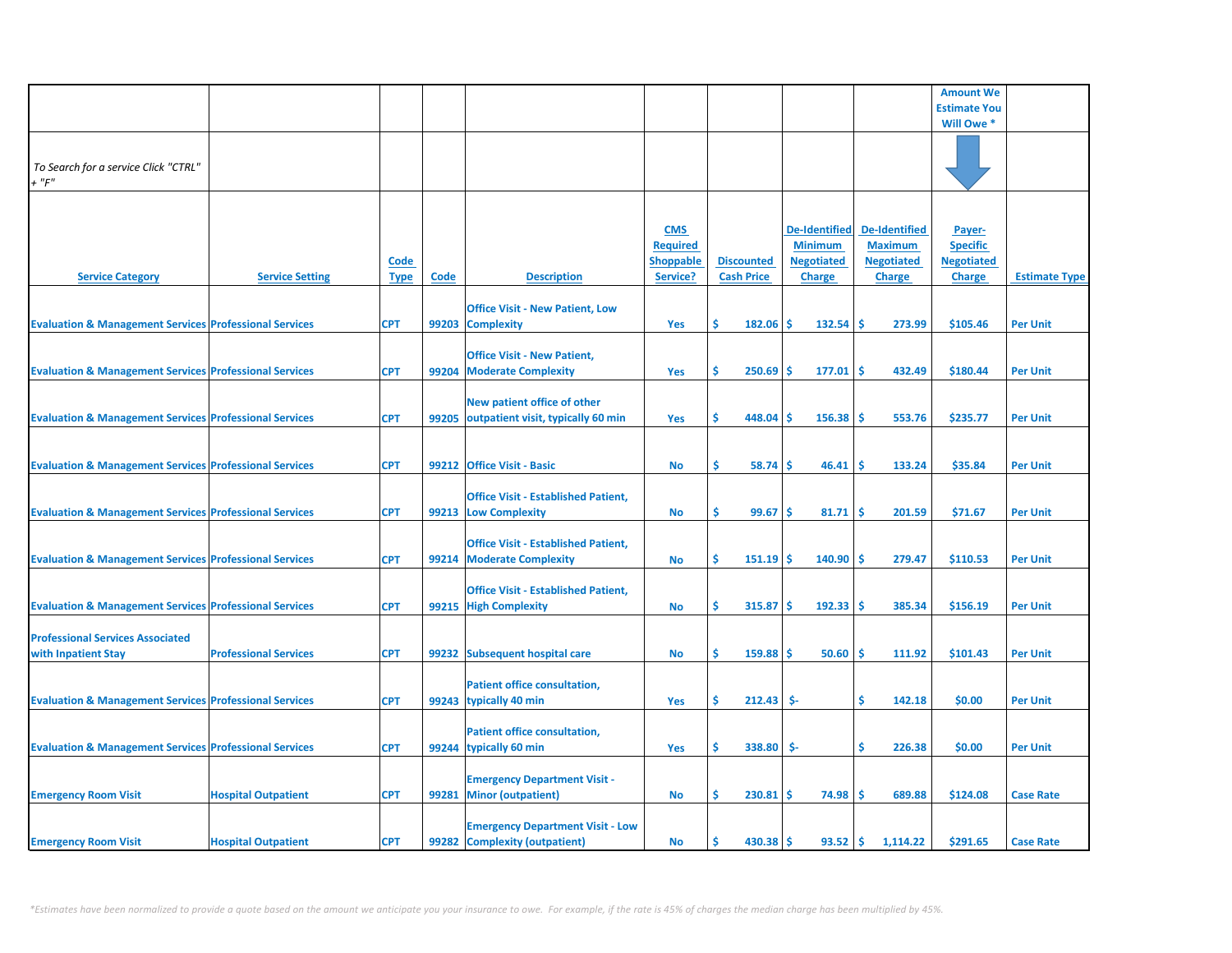|                                                                   |                            |             |       |                                          |                  |                   |                      |                      | <b>Amount We</b>    |                      |
|-------------------------------------------------------------------|----------------------------|-------------|-------|------------------------------------------|------------------|-------------------|----------------------|----------------------|---------------------|----------------------|
|                                                                   |                            |             |       |                                          |                  |                   |                      |                      | <b>Estimate You</b> |                      |
|                                                                   |                            |             |       |                                          |                  |                   |                      |                      | Will Owe *          |                      |
|                                                                   |                            |             |       |                                          |                  |                   |                      |                      |                     |                      |
|                                                                   |                            |             |       |                                          |                  |                   |                      |                      |                     |                      |
| To Search for a service Click "CTRL"                              |                            |             |       |                                          |                  |                   |                      |                      |                     |                      |
| $+$ " $F$ "                                                       |                            |             |       |                                          |                  |                   |                      |                      |                     |                      |
|                                                                   |                            |             |       |                                          |                  |                   |                      |                      |                     |                      |
|                                                                   |                            |             |       |                                          |                  |                   |                      |                      |                     |                      |
|                                                                   |                            |             |       |                                          | <b>CMS</b>       |                   | <b>De-Identified</b> | <b>De-Identified</b> | Payer-              |                      |
|                                                                   |                            |             |       |                                          | <b>Required</b>  |                   | <b>Minimum</b>       | <b>Maximum</b>       | <b>Specific</b>     |                      |
|                                                                   |                            | <b>Code</b> |       |                                          | <b>Shoppable</b> | <b>Discounted</b> | <b>Negotiated</b>    | <b>Negotiated</b>    | <b>Negotiated</b>   |                      |
| <b>Service Category</b>                                           | <b>Service Setting</b>     | <b>Type</b> | Code  | <b>Description</b>                       | Service?         | <b>Cash Price</b> | <b>Charge</b>        | <b>Charge</b>        | <b>Charge</b>       | <b>Estimate Type</b> |
|                                                                   |                            |             |       |                                          |                  |                   |                      |                      |                     |                      |
|                                                                   |                            |             |       | <b>Emergency Department Visit -</b>      |                  |                   |                      |                      |                     |                      |
|                                                                   | <b>Hospital Outpatient</b> | <b>CPT</b>  | 99283 |                                          |                  | Ŝ.<br>932.99      | \$.<br>182.62        | Ŝ.<br>2,714.83       | \$418.95            | <b>Case Rate</b>     |
| <b>Emergency Room Visit</b>                                       |                            |             |       | <b>Moderate Complexity (outpatient)</b>  | <b>No</b>        |                   |                      |                      |                     |                      |
|                                                                   |                            |             |       |                                          |                  |                   |                      |                      |                     |                      |
|                                                                   |                            |             |       | <b>Emergency Department Visit -</b>      |                  |                   |                      |                      |                     |                      |
| <b>Emergency Room Visit</b>                                       | <b>Hospital Outpatient</b> | <b>CPT</b>  | 99284 | <b>Higher Complexity (outpatient)</b>    | <b>No</b>        | S.<br>2,400.69    | \$.<br>270.43        | Ŝ.<br>4,475.48       | \$627.19            | <b>Case Rate</b>     |
|                                                                   |                            |             |       |                                          |                  |                   |                      |                      |                     |                      |
|                                                                   |                            |             |       | <b>Emergency Department Visit - High</b> |                  |                   |                      |                      |                     |                      |
| <b>Emergency Room Visit</b>                                       | <b>Hospital Outpatient</b> | <b>CPT</b>  | 99285 | <b>Complexity (outpatient)</b>           | <b>No</b>        | Ŝ.<br>3,149.91    | Ś<br>458.20          | Ŝ.<br>5,806.95       | \$1,854.62          | <b>Case Rate</b>     |
|                                                                   |                            |             |       |                                          |                  |                   |                      |                      |                     |                      |
|                                                                   |                            |             |       | <b>Emergency Department Visit -</b>      |                  |                   |                      |                      |                     |                      |
| <b>Emergency Room Visit</b>                                       | <b>Hospital Outpatient</b> | <b>CPT</b>  | 99291 | <b>Critical Care (outpatient)</b>        | <b>No</b>        | \$17,860.61       | Ś<br>425.50          | Ŝ.<br>6,308.07       | \$3,000.16          | <b>Case Rate</b>     |
|                                                                   |                            |             |       |                                          |                  |                   |                      |                      |                     |                      |
|                                                                   |                            |             |       | <b>Office Visit - Comprehensive</b>      |                  |                   |                      |                      |                     |                      |
|                                                                   |                            |             |       | <b>Preventive Medicine Evaluation</b>    |                  |                   |                      |                      |                     |                      |
|                                                                   |                            |             |       | and Management, New Patient,             |                  |                   |                      |                      |                     |                      |
| <b>Evaluation &amp; Management Services Professional Services</b> |                            | <b>CPT</b>  | 99381 | <b>Younger than 1 Year Old</b>           | <b>No</b>        | Ŝ<br>156.75       | Ŝ.<br>÷.             | \$.<br>225.38        | \$0.00              | <b>Per Unit</b>      |
|                                                                   |                            |             |       | <b>Office Visit - Comprehensive</b>      |                  |                   |                      |                      |                     |                      |
|                                                                   |                            |             |       | <b>Preventive Medicine Evaluation</b>    |                  |                   |                      |                      |                     |                      |
|                                                                   |                            |             |       | and Management, New Patient, 1-          |                  |                   |                      |                      |                     |                      |
| <b>Evaluation &amp; Management Services Professional Services</b> |                            | <b>CPT</b>  | 99382 | 4 Years Old                              | <b>No</b>        | Ŝ<br>163.82       | Ŝ<br>$\omega$        | Ŝ<br>236.91          | \$0.00              | <b>Per Unit</b>      |
|                                                                   |                            |             |       | <b>Office Visit - Comprehensive</b>      |                  |                   |                      |                      |                     |                      |
|                                                                   |                            |             |       | <b>Preventive Medicine Evaluation</b>    |                  |                   |                      |                      |                     |                      |
|                                                                   |                            |             |       | and Management, New Patient, 5-          |                  |                   |                      |                      |                     |                      |
| <b>Evaluation &amp; Management Services Professional Services</b> |                            | <b>CPT</b>  | 99383 | 11 Years Old                             | <b>No</b>        | Ŝ<br>170.96       | Ŝ<br>$\omega$        | Ś<br>413.46          | \$0.00              | <b>Per Unit</b>      |
|                                                                   |                            |             |       | <b>Office Visit - Comprehensive</b>      |                  |                   |                      |                      |                     |                      |
|                                                                   |                            |             |       | <b>Preventive Medicine Evaluation</b>    |                  |                   |                      |                      |                     |                      |
|                                                                   |                            |             |       | and Management, New Patient, 12-         |                  |                   |                      |                      |                     |                      |
| <b>Evaluation &amp; Management Services Professional Services</b> |                            | <b>CPT</b>  |       | 99384 17 Years Old                       | <b>No</b>        | Ŝ<br>193.58       | Ŝ<br>$\sim$          | \$.<br>280.75        | \$0.00              | <b>Per Unit</b>      |
|                                                                   |                            |             |       | <b>Office Visit - Comprehensive</b>      |                  |                   |                      |                      |                     |                      |
|                                                                   |                            |             |       | <b>Preventive Medicine Evaluation</b>    |                  |                   |                      |                      |                     |                      |
|                                                                   |                            |             |       | and Management, New Patient, 18-         |                  |                   |                      |                      |                     |                      |
| <b>Evaluation &amp; Management Services Professional Services</b> |                            | <b>CPT</b>  | 99385 | 39 Years Old                             | Yes              | Ŝ<br>187.80       | Ŝ<br>59.23           | Ŝ.<br>347.60         | \$99.54             | <b>Per Unit</b>      |
|                                                                   |                            |             |       | <b>Office Visit - Comprehensive</b>      |                  |                   |                      |                      |                     |                      |
|                                                                   |                            |             |       | <b>Preventive Medicine Evaluation</b>    |                  |                   |                      |                      |                     |                      |
|                                                                   |                            |             |       | and Management, New Patient, 40-         |                  |                   |                      |                      |                     |                      |
| <b>Evaluation &amp; Management Services Professional Services</b> |                            | <b>CPT</b>  |       | 99386 64 Years Old                       | Yes              | Ŝ<br>217.32       | Ś<br>91.72           | \$.<br>1,293.56      | \$132.99            | <b>Per Unit</b>      |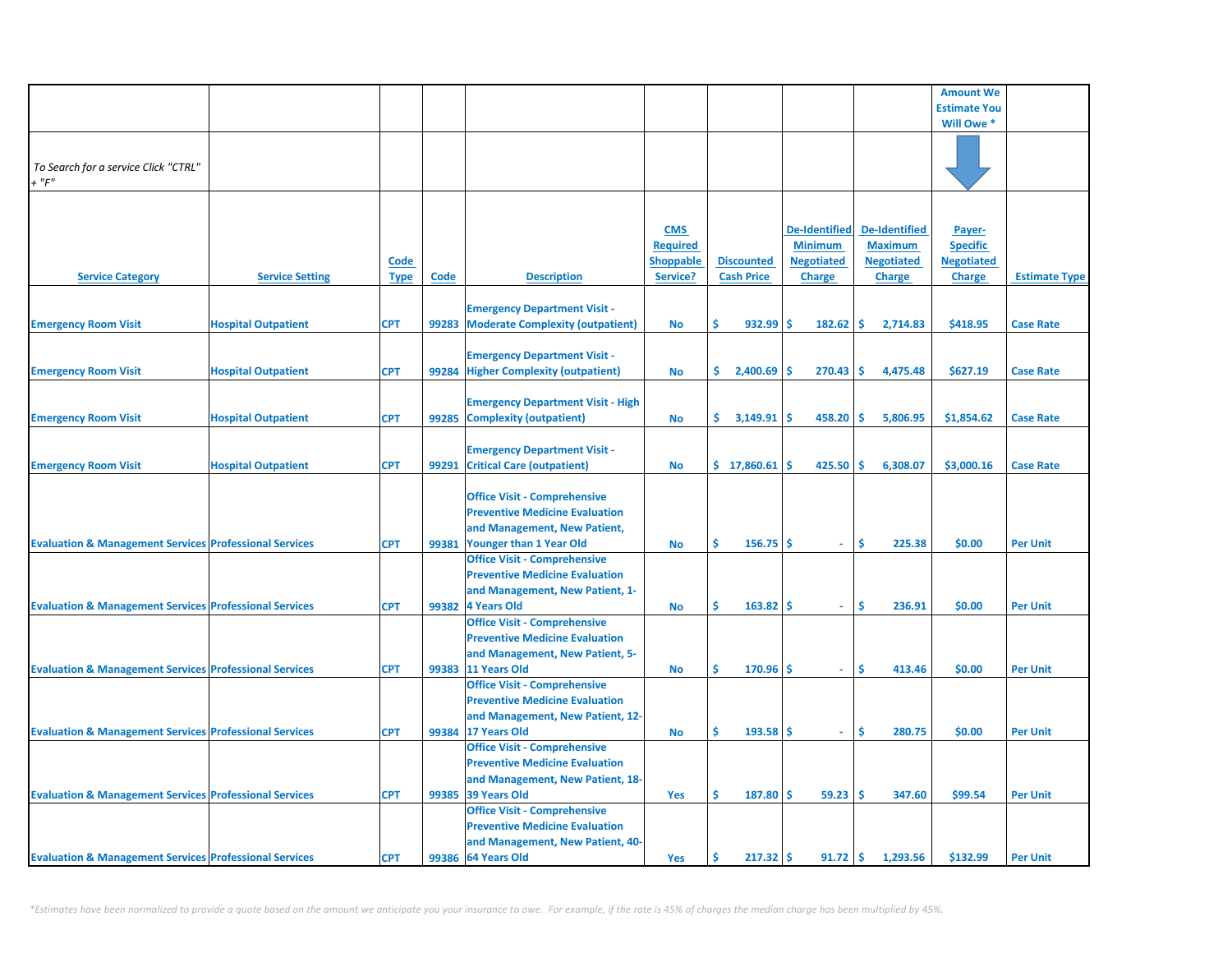|                                                                   |                            |             |       |                                         |                  |                   |                      |                                                                            | <b>Amount We</b>    |                      |
|-------------------------------------------------------------------|----------------------------|-------------|-------|-----------------------------------------|------------------|-------------------|----------------------|----------------------------------------------------------------------------|---------------------|----------------------|
|                                                                   |                            |             |       |                                         |                  |                   |                      |                                                                            | <b>Estimate You</b> |                      |
|                                                                   |                            |             |       |                                         |                  |                   |                      |                                                                            | Will Owe *          |                      |
|                                                                   |                            |             |       |                                         |                  |                   |                      |                                                                            |                     |                      |
|                                                                   |                            |             |       |                                         |                  |                   |                      |                                                                            |                     |                      |
|                                                                   |                            |             |       |                                         |                  |                   |                      |                                                                            |                     |                      |
| To Search for a service Click "CTRL"                              |                            |             |       |                                         |                  |                   |                      |                                                                            |                     |                      |
| $+$ " $F$ "                                                       |                            |             |       |                                         |                  |                   |                      |                                                                            |                     |                      |
|                                                                   |                            |             |       |                                         |                  |                   |                      |                                                                            |                     |                      |
|                                                                   |                            |             |       |                                         |                  |                   |                      |                                                                            |                     |                      |
|                                                                   |                            |             |       |                                         |                  |                   |                      |                                                                            |                     |                      |
|                                                                   |                            |             |       |                                         | <b>CMS</b>       |                   | <b>De-Identified</b> | <b>De-Identified</b>                                                       | Payer-              |                      |
|                                                                   |                            |             |       |                                         | <b>Required</b>  |                   | <b>Minimum</b>       | <b>Maximum</b>                                                             | <b>Specific</b>     |                      |
|                                                                   |                            | <b>Code</b> |       |                                         | <b>Shoppable</b> | <b>Discounted</b> | <b>Negotiated</b>    | <b>Negotiated</b>                                                          | <b>Negotiated</b>   |                      |
|                                                                   |                            |             |       |                                         |                  |                   |                      |                                                                            |                     |                      |
| <b>Service Category</b>                                           | <b>Service Setting</b>     | <b>Type</b> | Code  | <b>Description</b>                      | Service?         | <b>Cash Price</b> | <b>Charge</b>        | <b>Charge</b>                                                              | <b>Charge</b>       | <b>Estimate Type</b> |
|                                                                   |                            |             |       |                                         |                  |                   |                      |                                                                            |                     |                      |
|                                                                   |                            |             |       | <b>Office Visit - Comprehensive</b>     |                  |                   |                      |                                                                            |                     |                      |
|                                                                   |                            |             |       | <b>Preventive Medicine Reevaluation</b> |                  |                   |                      |                                                                            |                     |                      |
|                                                                   |                            |             |       |                                         |                  |                   |                      |                                                                            |                     |                      |
|                                                                   |                            |             |       | and Management, Younger than 1          |                  |                   |                      |                                                                            |                     |                      |
| <b>Evaluation &amp; Management Services Professional Services</b> |                            | <b>CPT</b>  |       | 99391 Year Old                          | <b>No</b>        | Ŝ.<br>141.19      | Ŝ.<br>÷.             | Ŝ<br>267.83                                                                | \$0.00              | <b>Per Unit</b>      |
|                                                                   |                            |             |       |                                         |                  |                   |                      |                                                                            |                     |                      |
|                                                                   |                            |             |       |                                         |                  |                   |                      |                                                                            |                     |                      |
|                                                                   |                            |             |       | <b>Office Visit - Comprehensive</b>     |                  |                   |                      |                                                                            |                     |                      |
|                                                                   |                            |             |       | <b>Preventive Medicine Reevaluation</b> |                  |                   |                      |                                                                            |                     |                      |
| <b>Evaluation &amp; Management Services Professional Services</b> |                            | <b>CPT</b>  | 99392 | and Management, 1-4 Years Old           | <b>No</b>        | Ŝ<br>150.93       | \$.<br>$\sim$        | Ś<br>305.91                                                                | \$0.00              | <b>Per Unit</b>      |
|                                                                   |                            |             |       |                                         |                  |                   |                      |                                                                            |                     |                      |
|                                                                   |                            |             |       |                                         |                  |                   |                      |                                                                            |                     |                      |
|                                                                   |                            |             |       | <b>Office Visit - Comprehensive</b>     |                  |                   |                      |                                                                            |                     |                      |
|                                                                   |                            |             |       | <b>Preventive Medicine Reevaluation</b> |                  |                   |                      |                                                                            |                     |                      |
| <b>Evaluation &amp; Management Services Professional Services</b> |                            | <b>CPT</b>  | 99393 | and Management, 5-11 Years Old          | <b>No</b>        | Ŝ.<br>150.44      | s<br>$\sim$          | \$.<br>305.91                                                              | \$0.00              | <b>Per Unit</b>      |
|                                                                   |                            |             |       |                                         |                  |                   |                      |                                                                            |                     |                      |
|                                                                   |                            |             |       |                                         |                  |                   |                      |                                                                            |                     |                      |
|                                                                   |                            |             |       | <b>Office Visit - Comprehensive</b>     |                  |                   |                      |                                                                            |                     |                      |
|                                                                   |                            |             |       | <b>Preventive Medicine Reevaluation</b> |                  |                   |                      |                                                                            |                     |                      |
| <b>Evaluation &amp; Management Services Professional Services</b> |                            | <b>CPT</b>  | 99394 | and Management, 12-17 Years Old         | <b>No</b>        | Ŝ<br>165.14       | \$.<br>a.            | \$.<br>398.57                                                              | \$0.00              | <b>Per Unit</b>      |
|                                                                   |                            |             |       |                                         |                  |                   |                      |                                                                            |                     |                      |
|                                                                   |                            |             |       |                                         |                  |                   |                      |                                                                            |                     |                      |
|                                                                   |                            |             |       | <b>Office Visit - Comprehensive</b>     |                  |                   |                      |                                                                            |                     |                      |
|                                                                   |                            |             |       | <b>Preventive Medicine Reevaluation</b> |                  |                   |                      |                                                                            |                     |                      |
|                                                                   |                            |             |       |                                         |                  | Ŝ.<br>168.81      | 37.07<br>Ŝ           | <b>S</b><br>304.60                                                         | \$53.75             |                      |
| <b>Evaluation &amp; Management Services Professional Services</b> |                            | <b>CPT</b>  | 99395 | and Management, 18-39 Years Old         | <b>No</b>        |                   |                      |                                                                            |                     | <b>Per Unit</b>      |
|                                                                   |                            |             |       |                                         |                  |                   |                      |                                                                            |                     |                      |
|                                                                   |                            |             |       | <b>Office Visit - Comprehensive</b>     |                  |                   |                      |                                                                            |                     |                      |
|                                                                   |                            |             |       | <b>Preventive Medicine Reevaluation</b> |                  |                   |                      |                                                                            |                     |                      |
|                                                                   |                            |             |       |                                         |                  |                   |                      |                                                                            |                     |                      |
| <b>Evaluation &amp; Management Services Professional Services</b> |                            | <b>CPT</b>  |       | 99396 and Management, 40-64 Years Old   | No               | Ŝ<br>180.12       | Ś<br>64.57           | Ś<br>429.79                                                                | \$93.63             | <b>Per Unit</b>      |
|                                                                   |                            |             |       |                                         |                  |                   |                      |                                                                            |                     |                      |
|                                                                   |                            |             |       |                                         |                  |                   |                      |                                                                            |                     |                      |
|                                                                   |                            |             |       |                                         |                  |                   |                      |                                                                            |                     |                      |
|                                                                   |                            |             |       |                                         |                  |                   |                      |                                                                            |                     |                      |
|                                                                   |                            |             |       |                                         |                  |                   |                      |                                                                            |                     |                      |
|                                                                   |                            |             |       |                                         |                  |                   |                      |                                                                            |                     |                      |
|                                                                   |                            |             |       |                                         |                  |                   |                      |                                                                            | <b>Service Not</b>  |                      |
|                                                                   |                            |             |       |                                         |                  |                   |                      |                                                                            |                     |                      |
|                                                                   |                            |             |       |                                         |                  |                   |                      |                                                                            | <b>Covered by</b>   |                      |
| <b>Exablate</b>                                                   | <b>Hospital Outpatient</b> | <b>CPT</b>  |       | 0398T Focused Ultrasound                | <b>No</b>        |                   |                      | $\binom{1}{2}$ 32,139.56 $\binom{1}{2}$ 11,272.90 $\binom{2}{3}$ 11,272.90 | Payer               | <b>Case Rate</b>     |
|                                                                   |                            |             |       |                                         |                  |                   |                      |                                                                            |                     |                      |
|                                                                   |                            |             |       |                                         |                  |                   |                      |                                                                            |                     |                      |
|                                                                   |                            |             |       |                                         |                  |                   |                      |                                                                            |                     |                      |
| <b>Vaccinations</b>                                               | <b>Hospital Outpatient</b> | <b>CPT</b>  |       | G0008 Admin influenza virus vaccine     | <b>No</b>        | Ŝ.<br>70.15       | Ŝ.<br>$\sim$         | Ŝ.<br>126.95                                                               | \$67.07             | <b>Per Unit</b>      |